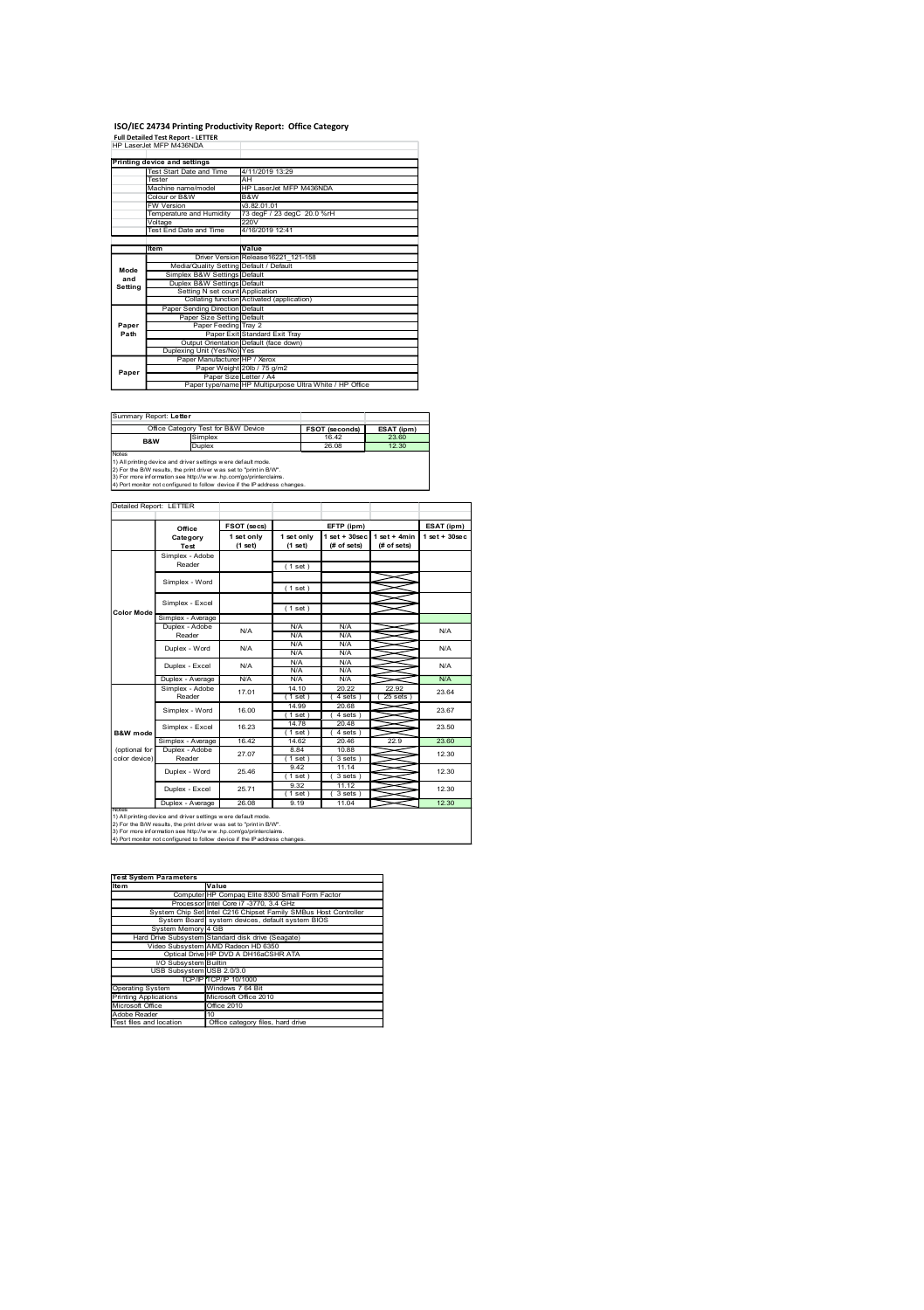### ISO/IEC 24734 Printing Productivity Report: Office Category<br>Full Detailed Test Report - A4<br>HP LaserJet MFP M438NDA

|                        | ISO/IEC 24734 Printing Productivity Report: Office Category<br>Full Detailed Test Report - A4                                                                                                                                              |                                                                                                                                                                                      |                               |                                                                            |                                                                                     |                                |
|------------------------|--------------------------------------------------------------------------------------------------------------------------------------------------------------------------------------------------------------------------------------------|--------------------------------------------------------------------------------------------------------------------------------------------------------------------------------------|-------------------------------|----------------------------------------------------------------------------|-------------------------------------------------------------------------------------|--------------------------------|
|                        | <b>Printing device and settings<br/>Test Start Date and</b>                                                                                                                                                                                |                                                                                                                                                                                      |                               |                                                                            |                                                                                     |                                |
|                        | 4/11/2019 13:29<br>ester<br>Αŀ<br>HP LaserJet MFP M436NDA<br>B&W<br>v3.82.01.01<br>Aachine name/model<br>olour or B&W                                                                                                                      |                                                                                                                                                                                      |                               |                                                                            |                                                                                     |                                |
|                        | W Version<br>emperature and Humidity                                                                                                                                                                                                       |                                                                                                                                                                                      |                               |                                                                            |                                                                                     |                                |
|                        | /oltage<br>'est End Date and Time'                                                                                                                                                                                                         | 220V<br>4/16/2019 12:41                                                                                                                                                              | 73 degF / 23 degC 20.0 %rH    |                                                                            |                                                                                     |                                |
|                        | Item                                                                                                                                                                                                                                       | <b>Driver Version</b><br>Media/Quality Setting Default / Default                                                                                                                     | Value<br>Release16221_121-158 |                                                                            |                                                                                     |                                |
| Mode<br>and<br>Setting | Simplex B&W Settings Default<br>Duplex B&W Settings Default<br>Setting N set count Application<br>Collating function Activated (application)<br>Paper Sending Direction Default                                                            |                                                                                                                                                                                      |                               |                                                                            |                                                                                     |                                |
| Paper<br>Path          | Dup                                                                                                                                                                                                                                        | Paper Size Setting Default<br>Paper Feeding Tray 2<br>Paper Exit Standard Exit Tray                                                                                                  |                               |                                                                            |                                                                                     |                                |
| Paper                  |                                                                                                                                                                                                                                            | Paper Extragram<br>Output Orientation Default (face down)<br>Nexing Unit (Yes/No) Yes<br>Paper Manufacturer HP / Xerox<br>Paper Weight 201b / 75 g/m2<br>Paper Weight 201b / 75 g/m2 |                               |                                                                            |                                                                                     |                                |
|                        | Summary Report: A4                                                                                                                                                                                                                         | Paper Size Letter / A4<br>Paper type/name HP Multipurpose Ultra White / HP Office                                                                                                    |                               |                                                                            |                                                                                     |                                |
| Notes                  | Office Category Test for B&W Device<br><b>B&amp;W</b><br>Duplex                                                                                                                                                                            |                                                                                                                                                                                      |                               | FSOT (seconds)<br>25.99                                                    | ESAT (ipm)<br>12.32                                                                 |                                |
|                        |                                                                                                                                                                                                                                            |                                                                                                                                                                                      |                               |                                                                            |                                                                                     |                                |
| Detailed Report: A4    | Notes<br>1) All printing device and driver settings were default mode.<br>2) For the BMV results, the print driver was set to "print in BW".<br>3) For more information see http://www.hp.com/go/printerclaims.<br>4) Port monitor not con |                                                                                                                                                                                      |                               |                                                                            |                                                                                     |                                |
|                        | Office<br>Category<br>Test                                                                                                                                                                                                                 | FSOT (secs)<br>$1 set only(1 set)$                                                                                                                                                   | $1 set only(1 set)$           | EFTP (ipm)<br>$\frac{1 \text{ set} + 30 \text{ sec}}{(t \text{ of sets})}$ | $\begin{array}{c}\n1 \text{ set } + 4\text{min} \\ \text{(# of sets)}\n\end{array}$ | ESAT (ipm)<br>$1 set + 30 sec$ |
|                        | Simplex - Adobe<br>Reader<br>Simplex - Word                                                                                                                                                                                                |                                                                                                                                                                                      | (1 set)                       |                                                                            | ᆇ                                                                                   |                                |
| Colour<br>Mode         | Simplex - Excel                                                                                                                                                                                                                            |                                                                                                                                                                                      | (1 set)<br>(1 set)            |                                                                            | ≤<br>⋚                                                                              |                                |
|                        | Simplex - Average<br>Duplex - Adobe<br>Reader<br>Duplex - Word                                                                                                                                                                             | $\mathsf{N}/\mathsf{A}$<br>$\mathsf{N\!V\!A}$                                                                                                                                        | N/A<br>N/A<br>$N/A$<br>$N/A$  | N/A<br>N/A<br>$N/A$<br>$N/A$                                               | ⇒<br>⇒<br>≤                                                                         | N/A<br>N/A                     |

|                                                                                                                | ISO/IEC 24734 Printing Productivity Report: Office Category                                                                                                                                                                                |                                                                      |                                           |                                                                                   |                                                                                                                                                 |                   |
|----------------------------------------------------------------------------------------------------------------|--------------------------------------------------------------------------------------------------------------------------------------------------------------------------------------------------------------------------------------------|----------------------------------------------------------------------|-------------------------------------------|-----------------------------------------------------------------------------------|-------------------------------------------------------------------------------------------------------------------------------------------------|-------------------|
|                                                                                                                | Full Detailed Test Report - A4<br>HP LaserJet MFP M436NDA                                                                                                                                                                                  |                                                                      |                                           |                                                                                   |                                                                                                                                                 |                   |
|                                                                                                                | Printing device and settings                                                                                                                                                                                                               |                                                                      |                                           |                                                                                   |                                                                                                                                                 |                   |
|                                                                                                                | Test Start Date an<br>Tester<br>Machine name/model                                                                                                                                                                                         | 4/11/2019 13:29<br>AH                                                | HP LaserJet MFP M436NDA                   |                                                                                   |                                                                                                                                                 |                   |
|                                                                                                                | lour or B&W                                                                                                                                                                                                                                | B&W                                                                  |                                           |                                                                                   |                                                                                                                                                 |                   |
|                                                                                                                | V Version<br>emperature and Humidity                                                                                                                                                                                                       |                                                                      | v3.82.01.01<br>73 degF / 23 degC 20.0 %rH |                                                                                   |                                                                                                                                                 |                   |
|                                                                                                                | oltage<br>est End Date and Time                                                                                                                                                                                                            | 220V<br>4/16/2019 12:41                                              |                                           |                                                                                   |                                                                                                                                                 |                   |
|                                                                                                                |                                                                                                                                                                                                                                            | Value                                                                |                                           |                                                                                   |                                                                                                                                                 |                   |
| Mode                                                                                                           |                                                                                                                                                                                                                                            | Driver Version Release16221_121-158                                  |                                           |                                                                                   |                                                                                                                                                 |                   |
| mode<br>and<br>Setting                                                                                         | Media/Quality Setting Default / Default<br>Simplex B&W Settings Default<br>Duplex B&W Settings Default                                                                                                                                     |                                                                      |                                           |                                                                                   |                                                                                                                                                 |                   |
|                                                                                                                | Setting N set count Application<br>Collating function Activated (application)<br>Paper Sending Direction Default                                                                                                                           |                                                                      |                                           |                                                                                   |                                                                                                                                                 |                   |
|                                                                                                                |                                                                                                                                                                                                                                            | Paper Size Setting Default                                           |                                           |                                                                                   |                                                                                                                                                 |                   |
| Paper<br>Path                                                                                                  |                                                                                                                                                                                                                                            | Paper Feeding Tray 2<br>Paper Exit Standard Exit Tray                |                                           |                                                                                   |                                                                                                                                                 |                   |
|                                                                                                                | Output Orientation Default (face down)<br>Duplexing Unit (Yes/No) Yes                                                                                                                                                                      |                                                                      |                                           |                                                                                   |                                                                                                                                                 |                   |
| Paper                                                                                                          |                                                                                                                                                                                                                                            | Manufacturer HP / Xerox<br>Paper Weight 20lb / 75 g/m2               |                                           |                                                                                   |                                                                                                                                                 |                   |
|                                                                                                                |                                                                                                                                                                                                                                            |                                                                      |                                           | Paper Size Letter / A4<br>Paper type/name HP Multipurpose Ultra White / HP Office |                                                                                                                                                 |                   |
|                                                                                                                |                                                                                                                                                                                                                                            |                                                                      |                                           |                                                                                   |                                                                                                                                                 |                   |
| Summary Report: A4                                                                                             |                                                                                                                                                                                                                                            |                                                                      |                                           |                                                                                   |                                                                                                                                                 |                   |
| <b>B&amp;W</b>                                                                                                 | Office Category Test for B&W Device<br>Simplex<br>Duplex                                                                                                                                                                                   |                                                                      |                                           | FSOT (seconds)<br>25.99                                                           | ESAT (ipm)<br>12.32                                                                                                                             |                   |
| Notes                                                                                                          |                                                                                                                                                                                                                                            |                                                                      |                                           |                                                                                   |                                                                                                                                                 |                   |
|                                                                                                                | were<br>1) All printing device and driver settings were default mode.<br>2) For the BM results, the print driver was set to "print in BW".<br>3) For more information see http://www.hp.com/go/printercialms.<br>4) Port monitor not confi |                                                                      |                                           |                                                                                   |                                                                                                                                                 |                   |
|                                                                                                                |                                                                                                                                                                                                                                            |                                                                      |                                           |                                                                                   |                                                                                                                                                 |                   |
| Detailed Report: A4                                                                                            |                                                                                                                                                                                                                                            |                                                                      |                                           |                                                                                   |                                                                                                                                                 |                   |
|                                                                                                                | Office                                                                                                                                                                                                                                     | FSOT (secs)                                                          |                                           | EFTP (ipm)                                                                        |                                                                                                                                                 | ESAT (ipm)        |
|                                                                                                                | Category<br>Test                                                                                                                                                                                                                           | $\begin{array}{c} 1 \text{ set only} \\ (1 \text{ set}) \end{array}$ | 1 set only<br>(1 set)                     |                                                                                   | $\begin{array}{c c} \n1 \text{ set } +30 \text{ sec} & 1 \text{ set } +4 \text{min} \\ \n\text{(# of sets)} & \text{(# of sets)} \n\end{array}$ | $1$ set + $30$ se |
|                                                                                                                | Simplex - Adobe<br>Reader                                                                                                                                                                                                                  |                                                                      | (1 set)                                   |                                                                                   |                                                                                                                                                 |                   |
|                                                                                                                | Simplex - Word                                                                                                                                                                                                                             |                                                                      |                                           |                                                                                   |                                                                                                                                                 |                   |
|                                                                                                                |                                                                                                                                                                                                                                            |                                                                      | (1 set)                                   |                                                                                   | ⋚                                                                                                                                               |                   |
| Colour<br>Mode                                                                                                 | Simplex - Excel                                                                                                                                                                                                                            |                                                                      | (1 set)                                   |                                                                                   | $=$                                                                                                                                             |                   |
|                                                                                                                | mplex - Average<br>Duplex - Adobe                                                                                                                                                                                                          | <b>N/A</b>                                                           | <b>N/A</b>                                | N/A                                                                               | ≤                                                                                                                                               | N/A               |
|                                                                                                                | Reader<br>Duplex - Word                                                                                                                                                                                                                    | N/A                                                                  | <b>N/A</b><br>$N/A$<br>$N/A$              | N/A<br>$\frac{N}{A}$                                                              |                                                                                                                                                 | N/A               |
|                                                                                                                | Duplex - Excel                                                                                                                                                                                                                             | N/A                                                                  |                                           | N/A                                                                               |                                                                                                                                                 | N/A               |
|                                                                                                                | Duplex - Average                                                                                                                                                                                                                           | <b>N/A</b>                                                           | <b>N/A</b><br><b>N/A</b>                  | N/A<br>$N/\beta$                                                                  | ≊                                                                                                                                               | N/A               |
|                                                                                                                | Simplex - Adobe<br>Reader                                                                                                                                                                                                                  | 16.89                                                                | 14.20<br>$(1$ set                         | 20.34<br>(4 sets)                                                                 | 22.76<br>(25 sets)                                                                                                                              | 23.81             |
|                                                                                                                | Simplex - Word                                                                                                                                                                                                                             | 15.87                                                                | $15.12$<br>(1 set)                        | $\frac{20.72}{(4 \text{ sets})}$                                                  |                                                                                                                                                 | 23.69             |
|                                                                                                                | Simplex - Excel                                                                                                                                                                                                                            | 16.21                                                                | $\frac{14.81}{(1.60)}$                    | $\frac{20.63}{(4 \text{ sets})}$                                                  | ⋝                                                                                                                                               | 23.73             |
| B&W mod                                                                                                        | Simplex - Average                                                                                                                                                                                                                          | 16.3                                                                 | 14.71                                     | 20.56                                                                             | 22.8                                                                                                                                            | 23.74             |
| (optional for<br>color device                                                                                  | Duplex - Adol<br>Reader                                                                                                                                                                                                                    | 26.96                                                                | 8.88<br>(1 set)                           | 10.88<br>(3 sets)                                                                 | -                                                                                                                                               | 12.30             |
|                                                                                                                | Duplex - Word                                                                                                                                                                                                                              | 25.33                                                                | $\frac{9.46}{1.5}$                        | $\frac{11.16}{(3 \text{ sets})}$<br>11.14                                         | Ş                                                                                                                                               | 12.36             |
|                                                                                                                | Duplex - Excel                                                                                                                                                                                                                             | 25.66                                                                | 9.34<br>(1 set)                           | (3 sets)                                                                          |                                                                                                                                                 | 12.30             |
|                                                                                                                | Duplex - Average                                                                                                                                                                                                                           | 26.0                                                                 | 9.22                                      | 11.06                                                                             |                                                                                                                                                 | 12.32             |
|                                                                                                                |                                                                                                                                                                                                                                            |                                                                      |                                           |                                                                                   |                                                                                                                                                 |                   |
|                                                                                                                |                                                                                                                                                                                                                                            |                                                                      |                                           |                                                                                   |                                                                                                                                                 |                   |
|                                                                                                                |                                                                                                                                                                                                                                            |                                                                      |                                           |                                                                                   |                                                                                                                                                 |                   |
|                                                                                                                |                                                                                                                                                                                                                                            |                                                                      |                                           |                                                                                   |                                                                                                                                                 |                   |
|                                                                                                                | Test System Parameters<br>Item                                                                                                                                                                                                             |                                                                      |                                           |                                                                                   |                                                                                                                                                 |                   |
|                                                                                                                | Im Parameters<br>Computer HP Compaq Elite 8300 Small Form Factor<br>Processor Intel Core 17 -3770, 3.4 GHz<br>System Chip Set Intel C216 Chipset Family SMBus Host Controller                                                              |                                                                      |                                           |                                                                                   |                                                                                                                                                 |                   |
|                                                                                                                | System Board system devices, default system BIO!<br>System Memory 4 GB                                                                                                                                                                     |                                                                      |                                           |                                                                                   |                                                                                                                                                 |                   |
|                                                                                                                | Hard Drive Subsyster<br>ie Subsystem Standard disk drive (Seagate)<br>Io Subsystem AMD Radeon HD 6350<br>Optical Drive HP DVD A DH16aCSHR ATA                                                                                              |                                                                      |                                           |                                                                                   |                                                                                                                                                 |                   |
|                                                                                                                | Video Subsyster<br>I/O Subsystem Builtin                                                                                                                                                                                                   |                                                                      |                                           |                                                                                   |                                                                                                                                                 |                   |
|                                                                                                                | USB Subsystem                                                                                                                                                                                                                              | $\sqrt{\text{USB} 2.03.0}$<br><b>TCP/IP 10/1000</b>                  |                                           |                                                                                   |                                                                                                                                                 |                   |
|                                                                                                                |                                                                                                                                                                                                                                            | Windows 7 64 Bit                                                     |                                           |                                                                                   |                                                                                                                                                 |                   |
|                                                                                                                |                                                                                                                                                                                                                                            | icrosoft Office 2010<br>fice 2010                                    |                                           |                                                                                   |                                                                                                                                                 |                   |
| TO<br>Operating System<br>Printing Applications<br>Microsoft Office<br>Adobe Reader<br>Test files and location |                                                                                                                                                                                                                                            | Office category files, hard drive                                    |                                           |                                                                                   |                                                                                                                                                 |                   |
|                                                                                                                |                                                                                                                                                                                                                                            |                                                                      |                                           |                                                                                   |                                                                                                                                                 |                   |
|                                                                                                                |                                                                                                                                                                                                                                            |                                                                      |                                           |                                                                                   |                                                                                                                                                 |                   |
|                                                                                                                |                                                                                                                                                                                                                                            |                                                                      |                                           |                                                                                   |                                                                                                                                                 |                   |
|                                                                                                                |                                                                                                                                                                                                                                            |                                                                      |                                           |                                                                                   |                                                                                                                                                 |                   |
|                                                                                                                |                                                                                                                                                                                                                                            |                                                                      |                                           |                                                                                   |                                                                                                                                                 |                   |
|                                                                                                                |                                                                                                                                                                                                                                            |                                                                      |                                           |                                                                                   |                                                                                                                                                 |                   |
|                                                                                                                |                                                                                                                                                                                                                                            |                                                                      |                                           |                                                                                   |                                                                                                                                                 |                   |
|                                                                                                                |                                                                                                                                                                                                                                            |                                                                      |                                           |                                                                                   |                                                                                                                                                 |                   |

| <b>Test System Parameters</b> |                                                                 |
|-------------------------------|-----------------------------------------------------------------|
| Item                          | Value                                                           |
|                               | Computer HP Compag Elite 8300 Small Form Factor                 |
|                               | Processor Intel Core i7 -3770, 3.4 GHz                          |
|                               | System Chip Set Intel C216 Chipset Family SMBus Host Controller |
|                               | System Board system devices, default system BIOS                |
| System Memory 4 GB            |                                                                 |
|                               | Hard Drive Subsystem Standard disk drive (Seagate)              |
|                               | Video Subsystem AMD Radeon HD 6350                              |
|                               | Optical Drive HP DVD A DH16aCSHR ATA                            |
| I/O Subsystem Builtin         |                                                                 |
| USB Subsystem USB 2.0/3.0     |                                                                 |
|                               | TCP/IP TCP/IP 10/1000                                           |
| Operating System              | Windows 7 64 Bit                                                |
| Printing Applications         | Microsoft Office 2010                                           |
| Microsoft Office              | Office 2010                                                     |
| Adobe Reader                  | 10                                                              |
| World William and Expedition  | CONTRACTOR CONTRACTOR CONTRACTOR                                |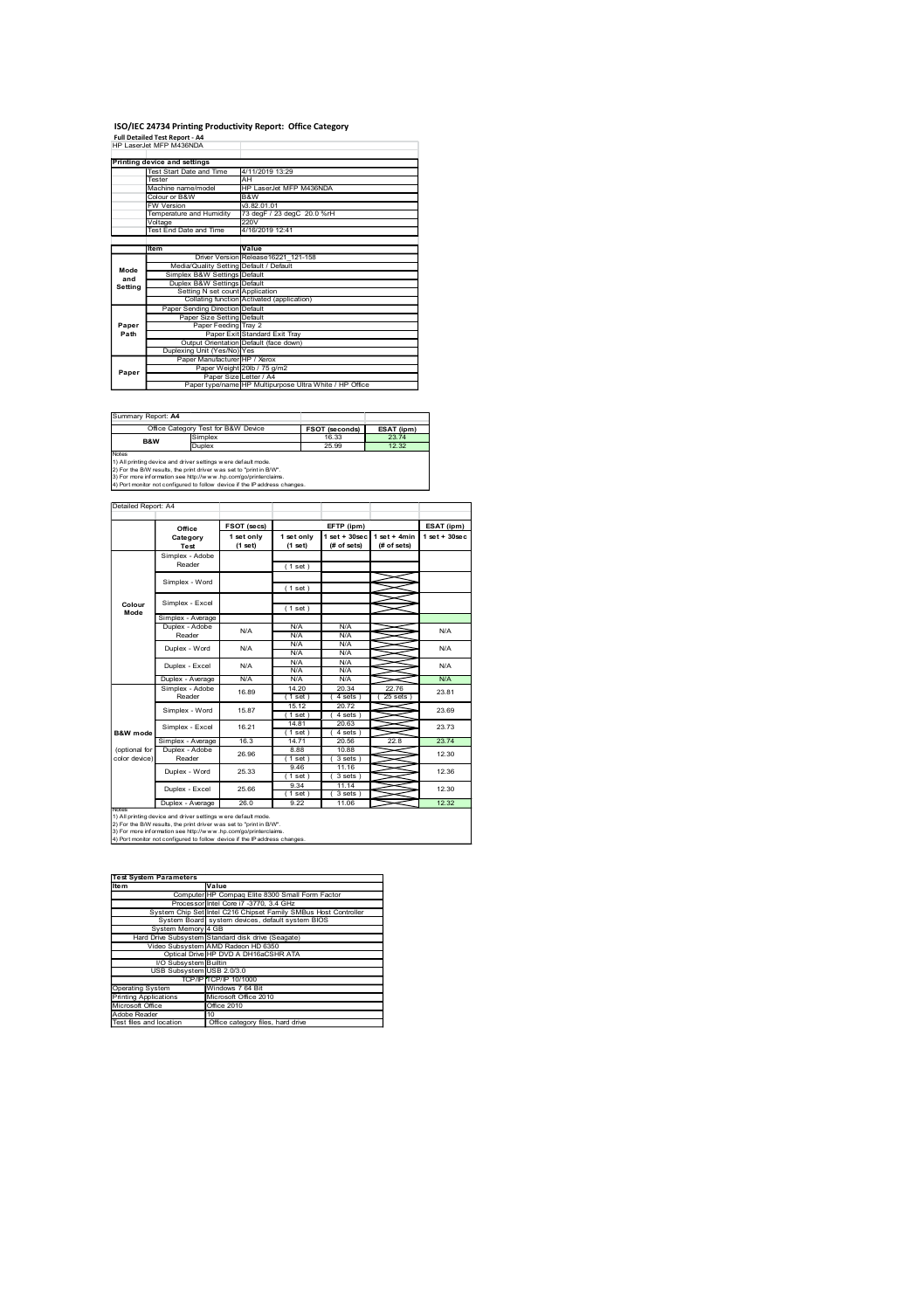### ISO/IEC 24734 Printing Productivity Report: Office Category<br>Full Detailed Test Report - Tabloid<br>HP LaserJet MFP M438NDA

|                        | ISO/IEC 24734 Printing Productivity Report: Office Category                                                                                                                                                                                |                                                                                                                                                                               |                               |                                                                            |                                                             |                                |
|------------------------|--------------------------------------------------------------------------------------------------------------------------------------------------------------------------------------------------------------------------------------------|-------------------------------------------------------------------------------------------------------------------------------------------------------------------------------|-------------------------------|----------------------------------------------------------------------------|-------------------------------------------------------------|--------------------------------|
|                        | Full Detailed Test Report - Tabloid<br>HP LaserJet MFP M436NDA                                                                                                                                                                             |                                                                                                                                                                               |                               |                                                                            |                                                             |                                |
|                        | <b>Printing device and settings<br/>Test Start Date and</b><br>ester                                                                                                                                                                       | 4/11/2019 13:29<br>Αŀ                                                                                                                                                         |                               |                                                                            |                                                             |                                |
|                        | HP LaserJet MFP M436NDA<br>B&W<br>v3.82.01.01<br>Aachine name/model<br>olour or B&W                                                                                                                                                        |                                                                                                                                                                               |                               |                                                                            |                                                             |                                |
|                        | W Version                                                                                                                                                                                                                                  |                                                                                                                                                                               |                               |                                                                            |                                                             |                                |
|                        | emperature and Humidity<br>/oltage<br>'est End Date and Time'                                                                                                                                                                              | 4/16/2019 12:41                                                                                                                                                               | 73 degF / 23 degC 20.0 %rH    |                                                                            |                                                             |                                |
|                        | Item                                                                                                                                                                                                                                       | <b>Driver Version</b>                                                                                                                                                         | Value<br>Release16221_121-158 |                                                                            |                                                             |                                |
|                        | Simplex B&W Settings Default<br>Duplex B&W Settings Default                                                                                                                                                                                | Media/Quality Setting Default / Default                                                                                                                                       |                               |                                                                            |                                                             |                                |
| Mode<br>and<br>Setting | Setting N set count Application<br>Collating function Activated<br>Paper Sending Direction Default                                                                                                                                         |                                                                                                                                                                               | (application)                 |                                                                            |                                                             |                                |
| Paper<br>Path          |                                                                                                                                                                                                                                            | Paper Size Setting Default<br>Paper Feeding Tray 2<br>Paper Exit Standard Exit Tray                                                                                           |                               |                                                                            |                                                             |                                |
|                        | Dup                                                                                                                                                                                                                                        | Output Orientation Default (face down)<br>xing Unit (Yes/No) Yes                                                                                                              |                               |                                                                            |                                                             |                                |
| Paper                  |                                                                                                                                                                                                                                            | Rexing Unit (Yes/No) Yes<br>Paper Manufacturer HP / Xerox<br>Paper Weight 20lb / 75 g/m2<br>Paper Size Letter / A4<br>Paper type/name HP Multipurpose Ultra White / HP Office |                               |                                                                            |                                                             |                                |
|                        | Summary Report: Tabloid                                                                                                                                                                                                                    |                                                                                                                                                                               |                               |                                                                            |                                                             |                                |
|                        | Office Category Test for B&W Device<br>implex<br><b>B&amp;W</b>                                                                                                                                                                            |                                                                                                                                                                               |                               | FSOT (seconds)<br>36.45                                                    | ESAT (ipm)<br>8.60                                          |                                |
| Notes                  | Duplex                                                                                                                                                                                                                                     |                                                                                                                                                                               |                               |                                                                            |                                                             |                                |
|                        | Notes<br>1) All printing device and driver settings were default mode.<br>2) For the BMV results, the print driver was set to "print in BW".<br>3) For more information see http://www.hp.com/go/printerclaims.<br>4) Port monitor not con |                                                                                                                                                                               |                               |                                                                            |                                                             |                                |
|                        | Detailed Report: Tabloid                                                                                                                                                                                                                   |                                                                                                                                                                               |                               |                                                                            |                                                             |                                |
|                        | Office<br>Category<br>Test                                                                                                                                                                                                                 | FSOT (secs)<br>$1set only (1set)$                                                                                                                                             | $1 set only(1 set)$           | EFTP (ipm)<br>$\frac{1 \text{ set} + 30 \text{ sec}}{(t \text{ of sets})}$ | $\frac{1 \text{ set } + 4 \text{min}}{(\text{ff of sets})}$ | ESAT (ipm)<br>$1 set + 30 sec$ |
|                        | Simplex - Adobe<br>Reader                                                                                                                                                                                                                  |                                                                                                                                                                               | (1 set)                       |                                                                            |                                                             |                                |
|                        | Simplex - Word                                                                                                                                                                                                                             |                                                                                                                                                                               | (1 set)                       |                                                                            | չ<br>≤                                                      |                                |
| Color Mod              | Simplex - Excel<br>Simplex - Average                                                                                                                                                                                                       |                                                                                                                                                                               | (1 set)                       |                                                                            | ⋚                                                           |                                |
|                        | Duplex - Adobe<br>Reader<br>Duplex - Word                                                                                                                                                                                                  | $\mathsf{N}/\mathsf{A}$<br>$\mathsf{N}/\mathsf{A}$                                                                                                                            | N/A<br>N/A<br>$N/A$<br>$N/A$  | N/A<br>N/A<br>$N/A$<br>$N/A$                                               | ⇒<br>⇒<br>≤                                                 | N/A<br>N/A                     |

| ひょうかい インフィー・エー アートリーン |  |  |
|-----------------------|--|--|

|                                                                                                                | ISO/IEC 24734 Printing Productivity Report: Office Category                                                                                                                                                                                                                            |                                                                                     |                                           |                                                                                   |                                                                                                                                                 |                |
|----------------------------------------------------------------------------------------------------------------|----------------------------------------------------------------------------------------------------------------------------------------------------------------------------------------------------------------------------------------------------------------------------------------|-------------------------------------------------------------------------------------|-------------------------------------------|-----------------------------------------------------------------------------------|-------------------------------------------------------------------------------------------------------------------------------------------------|----------------|
|                                                                                                                | Full Detailed Test Report - Tabloid<br>HP LaserJet MFP M436NDA                                                                                                                                                                                                                         |                                                                                     |                                           |                                                                                   |                                                                                                                                                 |                |
|                                                                                                                | Printing device and settings<br>The Start Date and Tim<br>Test Start Date an                                                                                                                                                                                                           | 4/11/2019 13:29                                                                     |                                           |                                                                                   |                                                                                                                                                 |                |
|                                                                                                                | Tester<br>Machine name/model                                                                                                                                                                                                                                                           | AH                                                                                  | HP LaserJet MFP M436NDA                   |                                                                                   |                                                                                                                                                 |                |
|                                                                                                                | lour or B&W<br>V Version                                                                                                                                                                                                                                                               | B&W                                                                                 | v3.82.01.01<br>73 degF / 23 degC 20.0 %rH |                                                                                   |                                                                                                                                                 |                |
|                                                                                                                | emperature and Humidity<br>oltage<br>ist End Date and Time                                                                                                                                                                                                                             | 220V<br>4/16/2019 12:41                                                             |                                           |                                                                                   |                                                                                                                                                 |                |
|                                                                                                                |                                                                                                                                                                                                                                                                                        | Value                                                                               |                                           |                                                                                   |                                                                                                                                                 |                |
| Mode                                                                                                           |                                                                                                                                                                                                                                                                                        | Driver Version Release16221_121-158                                                 |                                           |                                                                                   |                                                                                                                                                 |                |
| mode<br>and<br>Setting                                                                                         | Media/Quality Setting Default / Default<br>Simplex B&W Settings Default<br>Duplex B&W Settings Default                                                                                                                                                                                 |                                                                                     |                                           |                                                                                   |                                                                                                                                                 |                |
|                                                                                                                | Setting N set count Application<br>Collating function Activated (application)<br>Paper Sending Direction Default                                                                                                                                                                       |                                                                                     |                                           |                                                                                   |                                                                                                                                                 |                |
| Paper<br>Path                                                                                                  |                                                                                                                                                                                                                                                                                        | Paper Size Setting Default<br>Paper Feeding Tray 2<br>Paper Exit Standard Exit Tray |                                           |                                                                                   |                                                                                                                                                 |                |
|                                                                                                                | Output Orientation Default (face down)<br>Duplexing Unit (Yes/No) Yes                                                                                                                                                                                                                  |                                                                                     |                                           |                                                                                   |                                                                                                                                                 |                |
|                                                                                                                |                                                                                                                                                                                                                                                                                        | Manufacturer HP / Xerox<br>Paper Weight 20lb / 75 g/m2                              |                                           |                                                                                   |                                                                                                                                                 |                |
| Paper                                                                                                          |                                                                                                                                                                                                                                                                                        |                                                                                     |                                           | Paper Size Letter / A4<br>Paper type/name HP Multipurpose Ultra White / HP Office |                                                                                                                                                 |                |
|                                                                                                                |                                                                                                                                                                                                                                                                                        |                                                                                     |                                           |                                                                                   |                                                                                                                                                 |                |
|                                                                                                                | Summary Report: Tabloid<br>Office Category Test for B&W Device                                                                                                                                                                                                                         |                                                                                     |                                           | FSOT (seconds)                                                                    | ESAT (ipm)                                                                                                                                      |                |
| <b>B&amp;W</b>                                                                                                 | mplex<br>Duplex                                                                                                                                                                                                                                                                        |                                                                                     |                                           | 36.45                                                                             | 8.60                                                                                                                                            |                |
| Notes                                                                                                          |                                                                                                                                                                                                                                                                                        |                                                                                     |                                           |                                                                                   |                                                                                                                                                 |                |
|                                                                                                                | were<br>1) All printing device and driver settings were default mode.<br>2) For the BM results, the print driver was set to "print in BW".<br>3) For more information see http://www.hp.com/go/printercialms.<br>4) Port monitor not c                                                 |                                                                                     |                                           |                                                                                   |                                                                                                                                                 |                |
| Detailed Report: Tabloid                                                                                       |                                                                                                                                                                                                                                                                                        |                                                                                     |                                           |                                                                                   |                                                                                                                                                 |                |
|                                                                                                                | Office                                                                                                                                                                                                                                                                                 | FSOT (secs)                                                                         |                                           | EFTP (ipm)                                                                        |                                                                                                                                                 | ESAT (ipm)     |
|                                                                                                                | Category<br>Test                                                                                                                                                                                                                                                                       | $\begin{array}{c} 1 \text{ set only} \\ (1 \text{ set}) \end{array}$                | 1 set only<br>(1 set)                     |                                                                                   | $\begin{array}{c c} \n1 \text{ set } +30 \text{ sec} & 1 \text{ set } +4 \text{min} \\ \n\text{(# of sets)} & \text{(# of sets)} \n\end{array}$ | $1 set + 30se$ |
|                                                                                                                | Simplex - Adobe<br>Reader                                                                                                                                                                                                                                                              |                                                                                     | (1 set)                                   |                                                                                   |                                                                                                                                                 |                |
|                                                                                                                | Simplex - Word                                                                                                                                                                                                                                                                         |                                                                                     | (1 set)                                   |                                                                                   |                                                                                                                                                 |                |
|                                                                                                                | Simplex - Excel                                                                                                                                                                                                                                                                        |                                                                                     |                                           |                                                                                   | ⋚<br>$=$                                                                                                                                        |                |
| <b>Color Mod</b>                                                                                               | - Average                                                                                                                                                                                                                                                                              |                                                                                     | (1 set)                                   |                                                                                   |                                                                                                                                                 |                |
|                                                                                                                | Duplex - Adobe<br>Reader                                                                                                                                                                                                                                                               | <b>N/A</b>                                                                          | <b>N/A</b><br><b>N/A</b>                  | N/A<br>N/A                                                                        | ≤<br>X                                                                                                                                          | N/A            |
|                                                                                                                | Duplex - Word                                                                                                                                                                                                                                                                          | N/A                                                                                 | N/A<br>N/A                                | $\frac{N}{A}$<br>N/A                                                              |                                                                                                                                                 | N/A            |
|                                                                                                                | Duplex - Excel<br>Duplex - Averag                                                                                                                                                                                                                                                      | N/A<br>N/A                                                                          | <b>N/A</b><br>N/A                         | N/A<br>N/A                                                                        | ≤                                                                                                                                               | N/A<br>N/A     |
|                                                                                                                | Simplex - Adobe<br>Reader                                                                                                                                                                                                                                                              | 27.14                                                                               | 8.84<br>$(1$ set                          | 11.01<br>(3 sets)                                                                 | 12.48<br>(15 sets)                                                                                                                              | 13.03          |
|                                                                                                                | Simplex - Word                                                                                                                                                                                                                                                                         | 24.89                                                                               | 9.64<br>$(1$ set                          | $\frac{11.67}{(3 \text{ sets})}$                                                  | ▓                                                                                                                                               | 13.01          |
| B&W mod                                                                                                        | Simplex - Excel                                                                                                                                                                                                                                                                        | 25.10                                                                               | $\frac{9.56}{(1.55)}$                     | $\frac{11.62}{(3 \text{ sets})}$                                                  | ═                                                                                                                                               | 13.03          |
| (optional for                                                                                                  | Simplex - Average<br>Duplex - Adol<br>Reader                                                                                                                                                                                                                                           | 25.71<br>37.82                                                                      | 9.34<br>6.34                              | 11.43<br>7.68                                                                     | 12.48                                                                                                                                           | 13.02<br>8.62  |
| color device                                                                                                   | Duplex - Word                                                                                                                                                                                                                                                                          | 35.00                                                                               | (1 set)<br>$\frac{6.84}{(1 \text{ set})}$ | (3 sets)                                                                          | ∽<br>X                                                                                                                                          | 8.60           |
|                                                                                                                | Duplex - Excel                                                                                                                                                                                                                                                                         | 36.51                                                                               | 6.56                                      | $\frac{7.92}{(3 \text{ sets})}$                                                   |                                                                                                                                                 | 8.60           |
|                                                                                                                | Duplex - Average                                                                                                                                                                                                                                                                       | 36.45                                                                               | $(1 set)$<br>6.58                         | $(3 \text{ sets})$<br>7.79                                                        |                                                                                                                                                 | 8.60           |
|                                                                                                                | $\frac{1000}{1000}$ $\frac{1000}{1000}$ $\frac{1000}{1000}$ $\frac{1000}{1000}$ $\frac{1000}{1000}$ $\frac{1000}{1000}$ $\frac{1000}{1000}$ $\frac{1000}{1000}$ $\frac{1000}{1000}$ $\frac{1000}{1000}$ $\frac{1000}{1000}$ $\frac{1000}{1000}$ $\frac{1000}{1000}$ $\frac{1000}{1000$ |                                                                                     |                                           |                                                                                   |                                                                                                                                                 |                |
|                                                                                                                |                                                                                                                                                                                                                                                                                        |                                                                                     |                                           |                                                                                   |                                                                                                                                                 |                |
|                                                                                                                |                                                                                                                                                                                                                                                                                        |                                                                                     |                                           |                                                                                   |                                                                                                                                                 |                |
|                                                                                                                | Test System Parameters<br>Item                                                                                                                                                                                                                                                         |                                                                                     |                                           |                                                                                   |                                                                                                                                                 |                |
|                                                                                                                | Im Parameters<br>Computer HP Compaq Elite 8300 Small Form Factor<br>Processor Intel Core 17 -3770, 3.4 GHz<br>System Chip Set Intel C216 Chipset Family SMBus Host Controller                                                                                                          |                                                                                     |                                           |                                                                                   |                                                                                                                                                 |                |
|                                                                                                                | System Board system devices, default system BIO!<br>System Memory 4 GB                                                                                                                                                                                                                 |                                                                                     |                                           |                                                                                   |                                                                                                                                                 |                |
|                                                                                                                | Hard Drive Subsyster<br>ie Subsystem Standard disk drive (Seagate)<br>Io Subsystem AMD Radeon HD 6350<br>Optical Drive HP DVD A DH16aCSHR ATA<br>Video Subsyster                                                                                                                       |                                                                                     |                                           |                                                                                   |                                                                                                                                                 |                |
|                                                                                                                | I/O Subsystem Builtin                                                                                                                                                                                                                                                                  |                                                                                     |                                           |                                                                                   |                                                                                                                                                 |                |
|                                                                                                                | USB Subsystem                                                                                                                                                                                                                                                                          | USB 2.0/3.0<br><b>TCP/IP 10/1000</b><br>Windows 7 64 Bit                            |                                           |                                                                                   |                                                                                                                                                 |                |
| TO<br>Operating System<br>Printing Applications<br>Microsoft Office<br>Adobe Reader<br>Test files and location |                                                                                                                                                                                                                                                                                        | icrosoft Office 2010<br>fice 2010                                                   |                                           |                                                                                   |                                                                                                                                                 |                |
|                                                                                                                |                                                                                                                                                                                                                                                                                        | Office category files, hard drive                                                   |                                           |                                                                                   |                                                                                                                                                 |                |
|                                                                                                                |                                                                                                                                                                                                                                                                                        |                                                                                     |                                           |                                                                                   |                                                                                                                                                 |                |
|                                                                                                                |                                                                                                                                                                                                                                                                                        |                                                                                     |                                           |                                                                                   |                                                                                                                                                 |                |
|                                                                                                                |                                                                                                                                                                                                                                                                                        |                                                                                     |                                           |                                                                                   |                                                                                                                                                 |                |
|                                                                                                                |                                                                                                                                                                                                                                                                                        |                                                                                     |                                           |                                                                                   |                                                                                                                                                 |                |
|                                                                                                                |                                                                                                                                                                                                                                                                                        |                                                                                     |                                           |                                                                                   |                                                                                                                                                 |                |
|                                                                                                                |                                                                                                                                                                                                                                                                                        |                                                                                     |                                           |                                                                                   |                                                                                                                                                 |                |
|                                                                                                                |                                                                                                                                                                                                                                                                                        |                                                                                     |                                           |                                                                                   |                                                                                                                                                 |                |

| <b>Test System Parameters</b> |                                                                 |
|-------------------------------|-----------------------------------------------------------------|
| Item                          | Value                                                           |
|                               | Computer HP Compag Elite 8300 Small Form Factor                 |
|                               | Processor Intel Core i7 -3770, 3.4 GHz                          |
|                               | System Chip Set Intel C216 Chipset Family SMBus Host Controller |
|                               | System Board system devices, default system BIOS                |
| System Memory 4 GB            |                                                                 |
|                               | Hard Drive Subsystem Standard disk drive (Seagate)              |
|                               | Video Subsystem AMD Radeon HD 6350                              |
|                               | Optical Drive HP DVD A DH16aCSHR ATA                            |
| I/O Subsystem Builtin         |                                                                 |
| USB Subsystem USB 2.0/3.0     |                                                                 |
|                               | TCP/IP TCP/IP 10/1000                                           |
| Operating System              | Windows 7 64 Bit                                                |
| Printing Applications         | Microsoft Office 2010                                           |
| Microsoft Office              | Office 2010                                                     |
| Adobe Reader                  | 10                                                              |
| Test files and location       | Office category files, hard drive                               |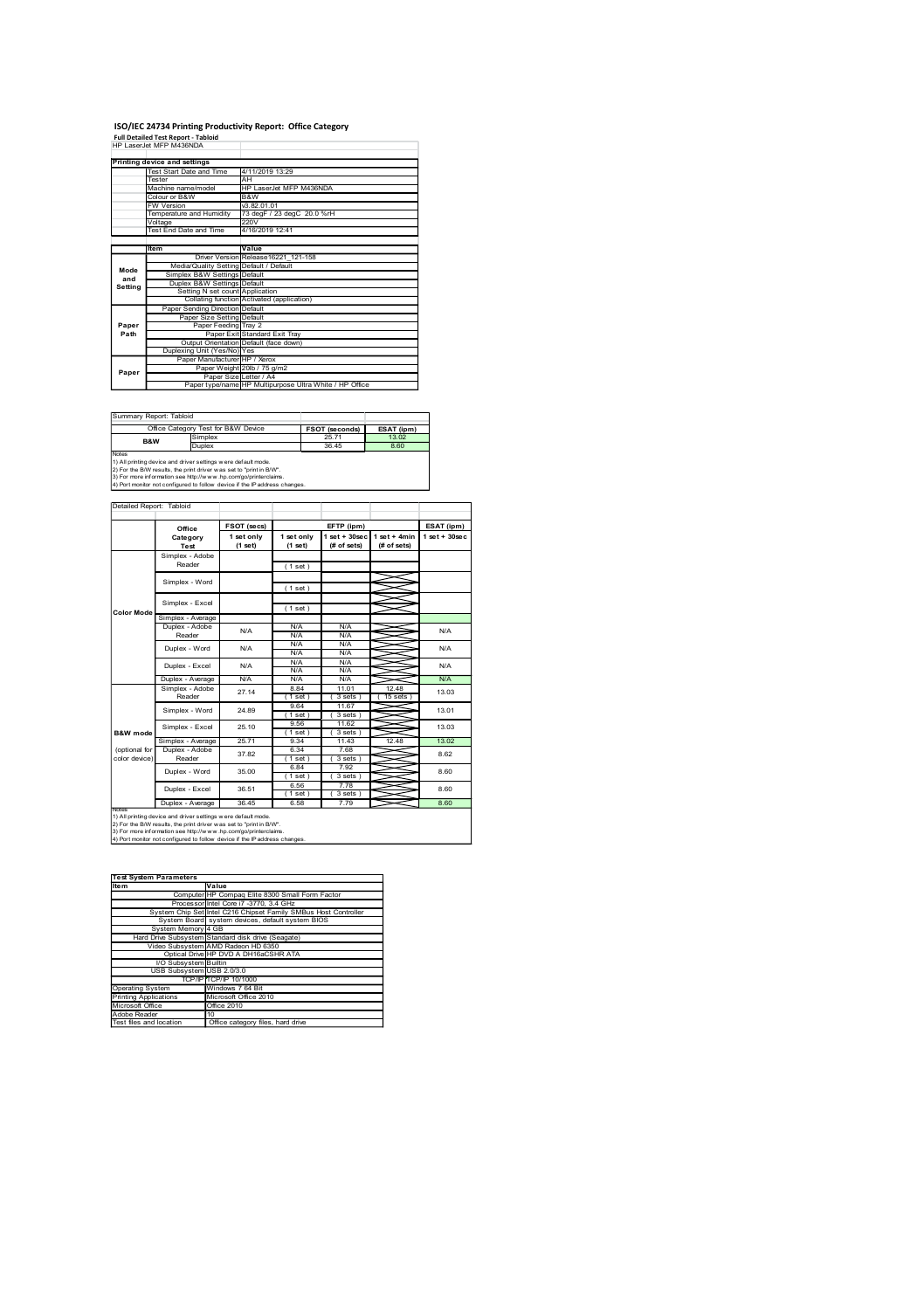### ISO/IEC 24734 Printing Productivity Report: Office Category<br>Full Detailed Test Report - A3<br>HP LaserJet MFP M438NDA

|                        | ISO/IEC 24734 Printing Productivity Report: Office Category                                                                                                                                                                                   |                                                                                                                                                                               |                                                                             |                                                              |                                                             |                  |
|------------------------|-----------------------------------------------------------------------------------------------------------------------------------------------------------------------------------------------------------------------------------------------|-------------------------------------------------------------------------------------------------------------------------------------------------------------------------------|-----------------------------------------------------------------------------|--------------------------------------------------------------|-------------------------------------------------------------|------------------|
|                        |                                                                                                                                                                                                                                               |                                                                                                                                                                               |                                                                             |                                                              |                                                             |                  |
|                        | Full Detailed Test Report - A3                                                                                                                                                                                                                |                                                                                                                                                                               |                                                                             |                                                              |                                                             |                  |
|                        | <b>Printing device and settings<br/>Test Start Date and</b><br>ester                                                                                                                                                                          | 4/11/2019 13:29<br>Αŀ                                                                                                                                                         |                                                                             |                                                              |                                                             |                  |
|                        | Aachine name/model<br>olour or B&W<br>W Version<br>emperature and Humidity                                                                                                                                                                    |                                                                                                                                                                               | HP LaserJet MFP M436NDA<br>B&W<br>v3.82.01.01<br>73 degF / 23 degC 20.0 %rH |                                                              |                                                             |                  |
|                        | /oltage<br>'est End Date and Time'                                                                                                                                                                                                            | 220V<br>4/16/2019 12:41                                                                                                                                                       |                                                                             |                                                              |                                                             |                  |
|                        | Item                                                                                                                                                                                                                                          | <b>Driver Version</b><br>Media/Quality Setting Default / Default                                                                                                              | Value<br>Release16221_121-158                                               |                                                              |                                                             |                  |
| Mode<br>and<br>Setting | Simplex B&W Settings Default<br>Duplex B&W Settings Default                                                                                                                                                                                   |                                                                                                                                                                               | ed (application)                                                            |                                                              |                                                             |                  |
|                        | Setting N set count Application<br>Collating function Activated<br>Paper Sending Direction Default                                                                                                                                            |                                                                                                                                                                               |                                                                             |                                                              |                                                             |                  |
| Paper<br>Path          | Dup                                                                                                                                                                                                                                           | Paper Size Setting Default<br>Paper Feeding Tray 2<br>Paper Exit Standard Exit Tray<br>Output Orientation Default (face down)<br>xing Unit (Yes/No) Yes                       |                                                                             |                                                              |                                                             |                  |
| Paper                  |                                                                                                                                                                                                                                               | Rexing Unit (Yes/No) Yes<br>Paper Manufacturer HP / Xerox<br>Paper Weight 20lb / 75 g/m2<br>Paper Size Letter / A4<br>Paper type/name HP Multipurpose Ultra White / HP Office |                                                                             |                                                              |                                                             |                  |
|                        |                                                                                                                                                                                                                                               |                                                                                                                                                                               |                                                                             |                                                              |                                                             |                  |
| Summary Report: A3     | <b>B&amp;W</b>                                                                                                                                                                                                                                |                                                                                                                                                                               |                                                                             | FSOT (seconds)<br>26.08                                      | ESAT (ipm)<br>8.66                                          |                  |
|                        | Office Category Test for B&W Device<br>B&W Simplex<br>Duplex                                                                                                                                                                                  |                                                                                                                                                                               |                                                                             |                                                              |                                                             |                  |
|                        | UUUPREX<br>Notes<br>2) For the BIW results, the print driver was set to "print in BIW".<br>2) For the BIW results, the print driver was set to "print in BIW".<br>3) For more information see http://www.hp.comgo/printerclaims.<br>4) Por mo |                                                                                                                                                                               |                                                                             |                                                              |                                                             |                  |
| Detailed Report: A3    |                                                                                                                                                                                                                                               | FSOT (secs)                                                                                                                                                                   |                                                                             | EFTP (ipm)                                                   |                                                             | ESAT (ipm)       |
|                        | Office<br>Category<br>Test<br>Simplex - Adobe                                                                                                                                                                                                 | $1set only (1set)$                                                                                                                                                            | $1 set only(1 set)$                                                         | $\frac{1 \text{ set} + 30 \text{ sec}}{(t \text{ of sets})}$ | $\frac{1 \text{ set } + 4 \text{min}}{(\text{ff of sets})}$ | $1 set + 30 sec$ |
|                        | Reader<br>Simplex - Word                                                                                                                                                                                                                      |                                                                                                                                                                               | (1 set)<br>(1 set)                                                          |                                                              | ᆇ                                                           |                  |
| Color Mod              | Simplex - Excel<br>Simplex - Average                                                                                                                                                                                                          |                                                                                                                                                                               | (1 set)                                                                     |                                                              | ≋<br>⋚                                                      |                  |
|                        | Duplex - Adobe<br>Reader<br>Duplex - Word                                                                                                                                                                                                     | $\mathsf{N}/\mathsf{A}$<br>$\mathsf{N}/\mathsf{A}$                                                                                                                            | N/A<br>N/A<br>$N/A$<br>$N/A$                                                | N/A<br>N/A<br>$N/A$<br>$N/A$                                 | ⇒<br>⇒<br>≤                                                 | N/A<br>N/A       |

| ISO/IEC 24734 Printing Productivity Report: Office Category<br>Test Start Date an<br>4/11/2019 13:29<br>Tester<br>AH<br>HP LaserJet MFP M436NDA<br>Machine name/model<br>lour or B&W<br>B&W<br>v3.82.01.01<br>73 degF / 23 degC 20.0 %rH<br>V Version<br>emperature and Humidity<br>oltage<br>ist End Date and Time<br>220V<br>4/16/2019 12:41<br>Value<br>Driver Version Release16221_121-158<br>Media/Quality Setting Default / Default<br>Simplex B&W Settings Default<br>Duplex B&W Settings Default<br>Mode<br>mode<br>and<br>Setting<br>Setting N set count Application<br>Collating function Activated (application)<br>Paper Sending Direction Default<br>Paper Size Setting Default<br>Paper<br>Path<br>Paper Feeding Tray 2<br>Paper Exit Standard Exit Tray<br>Output Orientation Default (face down)<br>Duplexing Unit (Yes/No) Yes<br>Manufacturer HP / Xerox<br>Paper Weight 20lb / 75 g/m2<br>Paper<br>Paper Size Letter / A4<br>Paper type/name HP Multipurpose Ultra White / HP Office<br>Office Category Test for B&W Device<br>FSOT (seconds)<br>mplex<br><b>B&amp;W</b><br>Duplex<br>26.08<br>FSOT (secs)<br>EFTP (ipm)<br>Office<br>Category<br>1 set only<br>$\begin{array}{c} 1 \text{ set only} \\ (1 \text{ set}) \end{array}$<br>(1 set)<br>Test<br>Simplex - Adobe<br>Reader<br>(1 set)<br>Simplex - Word<br>(1 set)<br>Simplex - Excel<br>(1 set)<br>- Average<br>plex<br>Duplex - Adobe<br><b>N/A</b><br>N/A<br><b>N/A</b><br>Reader<br><b>N/A</b><br>N/A<br>$\frac{N}{A}$<br>N/A<br>N/A<br>Duplex - Word<br>N/A<br>N/A<br>Duplex - Excel<br>N/A<br><b>N/A</b><br>N/A<br>Duplex - Average<br>N/A<br>N/A<br>N/A<br>11.16<br>8.81<br>Simplex - Adobe<br>27.22<br>Reader<br>$(1$ set<br>(3 sets)<br>9.66<br>$\frac{11.59}{(3 \text{ sets})}$<br>Simplex - Word<br>24.82<br>$(1$ set<br>$\frac{9.57}{(1.55)}$<br>$\frac{11.57}{(3 \text{ sets})}$<br>25.05<br>Simplex - Excel<br>25.70<br>Simplex - Average<br>9.34<br>11.44<br>(optional for<br>Duplex - Adol<br>Reader<br>6.36<br>7.72<br>37.65<br>color device<br>(1 set)<br>(3 sets)<br>$6.88$<br>(1 set<br>$\frac{7.96}{(3 \text{ sets})}$<br>34.82<br>Duplex - Word<br>6.60<br>36.33<br>Duplex - Excel<br>$(1 set)$<br>6.61<br>(3 sets)<br>Duplex - Average<br>36.27<br>7.83<br>Im Parameters<br>Computer HP Compaq Elite 8300 Small Form Factor<br>Processor Intel Core 17 -3770, 3.4 GHz<br>System Chip Set Intel C216 Chipset Family SMBus Host Controller<br>System Board system devices, default system BIO<br>System Memory 4 GB<br>Hard Drive Subsyster<br>ie Subsystem Standard disk drive (Seagate)<br>Io Subsystem AMD Radeon HD 6350<br>Optical Drive HP DVD A DH16aCSHR ATA<br>Video Subsyster<br>I/O Subsystem Builtin<br>USB 2.0/3.0<br>USB Subsystem<br><b>TCP/IP 10/1000</b><br>Windows 7 64 Bit<br>icrosoft Office 2010<br>fice 2010<br>Office category files, hard drive | ESAT (ipm)<br>12.93<br>8.66<br>ESAT (ipm)<br>$\begin{array}{c c} \n1 \text{ set } +30 \text{ sec} & 1 \text{ set } +4 \text{min} \\ \n\text{(# of sets)} & \text{(# of sets)} \n\end{array}$<br>$1$ set + $30$ se<br>⋚<br>$=$<br>≤<br>N/A<br>X<br>N/A<br>N/A<br>≤<br>N/A<br>12.31<br>12.93<br>(14 sets)<br>⋚<br>12.93<br>⋝<br>12.94<br>12.31<br>12.93<br>8.66<br>∽<br>X<br>8.66<br>8.66<br>8.66 |  |  |  |  |
|---------------------------------------------------------------------------------------------------------------------------------------------------------------------------------------------------------------------------------------------------------------------------------------------------------------------------------------------------------------------------------------------------------------------------------------------------------------------------------------------------------------------------------------------------------------------------------------------------------------------------------------------------------------------------------------------------------------------------------------------------------------------------------------------------------------------------------------------------------------------------------------------------------------------------------------------------------------------------------------------------------------------------------------------------------------------------------------------------------------------------------------------------------------------------------------------------------------------------------------------------------------------------------------------------------------------------------------------------------------------------------------------------------------------------------------------------------------------------------------------------------------------------------------------------------------------------------------------------------------------------------------------------------------------------------------------------------------------------------------------------------------------------------------------------------------------------------------------------------------------------------------------------------------------------------------------------------------------------------------------------------------------------------------------------------------------------------------------------------------------------------------------------------------------------------------------------------------------------------------------------------------------------------------------------------------------------------------------------------------------------------------------------------------------------------------------------------------------------------------------------------------------------------------------------------------------------------------------------------------------------------------------------------------------------------------------------------------------------------------------------------------------------------------------------------------------------------------------------------------------------|-------------------------------------------------------------------------------------------------------------------------------------------------------------------------------------------------------------------------------------------------------------------------------------------------------------------------------------------------------------------------------------------------|--|--|--|--|
| Full Detailed Test Report - A3<br>HP LaserJet MFP M436NDA<br>Printing device and settings<br>Summary Report: A3<br>Notes<br>recomes<br>1) All printing device and driver settings were default mode.<br>2) For the BM results, the print driver was set to "print in BW".<br>3) For more information see http://www.hp.com/go/printerolaims.<br>4) Port monitor not co<br>Detailed Report: A3<br><b>Color Mod</b><br>B&W mod                                                                                                                                                                                                                                                                                                                                                                                                                                                                                                                                                                                                                                                                                                                                                                                                                                                                                                                                                                                                                                                                                                                                                                                                                                                                                                                                                                                                                                                                                                                                                                                                                                                                                                                                                                                                                                                                                                                                                                                                                                                                                                                                                                                                                                                                                                                                                                                                                                              |                                                                                                                                                                                                                                                                                                                                                                                                 |  |  |  |  |
| $\frac{1000}{1000}$ $\frac{1000}{1000}$ $\frac{1000}{1000}$ $\frac{1000}{1000}$ $\frac{1000}{1000}$ $\frac{1000}{1000}$ $\frac{1000}{1000}$ $\frac{1000}{1000}$ $\frac{1000}{1000}$ $\frac{1000}{1000}$ $\frac{1000}{1000}$ $\frac{1000}{1000}$ $\frac{1000}{1000}$ $\frac{1000}{1000$<br>Test System Parameters<br>Item<br>TO<br>Operating System<br>Printing Applications<br>Microsoft Office<br>Adobe Reader<br>Test files and location                                                                                                                                                                                                                                                                                                                                                                                                                                                                                                                                                                                                                                                                                                                                                                                                                                                                                                                                                                                                                                                                                                                                                                                                                                                                                                                                                                                                                                                                                                                                                                                                                                                                                                                                                                                                                                                                                                                                                                                                                                                                                                                                                                                                                                                                                                                                                                                                                                |                                                                                                                                                                                                                                                                                                                                                                                                 |  |  |  |  |
|                                                                                                                                                                                                                                                                                                                                                                                                                                                                                                                                                                                                                                                                                                                                                                                                                                                                                                                                                                                                                                                                                                                                                                                                                                                                                                                                                                                                                                                                                                                                                                                                                                                                                                                                                                                                                                                                                                                                                                                                                                                                                                                                                                                                                                                                                                                                                                                                                                                                                                                                                                                                                                                                                                                                                                                                                                                                           |                                                                                                                                                                                                                                                                                                                                                                                                 |  |  |  |  |
|                                                                                                                                                                                                                                                                                                                                                                                                                                                                                                                                                                                                                                                                                                                                                                                                                                                                                                                                                                                                                                                                                                                                                                                                                                                                                                                                                                                                                                                                                                                                                                                                                                                                                                                                                                                                                                                                                                                                                                                                                                                                                                                                                                                                                                                                                                                                                                                                                                                                                                                                                                                                                                                                                                                                                                                                                                                                           |                                                                                                                                                                                                                                                                                                                                                                                                 |  |  |  |  |
|                                                                                                                                                                                                                                                                                                                                                                                                                                                                                                                                                                                                                                                                                                                                                                                                                                                                                                                                                                                                                                                                                                                                                                                                                                                                                                                                                                                                                                                                                                                                                                                                                                                                                                                                                                                                                                                                                                                                                                                                                                                                                                                                                                                                                                                                                                                                                                                                                                                                                                                                                                                                                                                                                                                                                                                                                                                                           |                                                                                                                                                                                                                                                                                                                                                                                                 |  |  |  |  |
|                                                                                                                                                                                                                                                                                                                                                                                                                                                                                                                                                                                                                                                                                                                                                                                                                                                                                                                                                                                                                                                                                                                                                                                                                                                                                                                                                                                                                                                                                                                                                                                                                                                                                                                                                                                                                                                                                                                                                                                                                                                                                                                                                                                                                                                                                                                                                                                                                                                                                                                                                                                                                                                                                                                                                                                                                                                                           |                                                                                                                                                                                                                                                                                                                                                                                                 |  |  |  |  |
|                                                                                                                                                                                                                                                                                                                                                                                                                                                                                                                                                                                                                                                                                                                                                                                                                                                                                                                                                                                                                                                                                                                                                                                                                                                                                                                                                                                                                                                                                                                                                                                                                                                                                                                                                                                                                                                                                                                                                                                                                                                                                                                                                                                                                                                                                                                                                                                                                                                                                                                                                                                                                                                                                                                                                                                                                                                                           |                                                                                                                                                                                                                                                                                                                                                                                                 |  |  |  |  |
|                                                                                                                                                                                                                                                                                                                                                                                                                                                                                                                                                                                                                                                                                                                                                                                                                                                                                                                                                                                                                                                                                                                                                                                                                                                                                                                                                                                                                                                                                                                                                                                                                                                                                                                                                                                                                                                                                                                                                                                                                                                                                                                                                                                                                                                                                                                                                                                                                                                                                                                                                                                                                                                                                                                                                                                                                                                                           |                                                                                                                                                                                                                                                                                                                                                                                                 |  |  |  |  |
|                                                                                                                                                                                                                                                                                                                                                                                                                                                                                                                                                                                                                                                                                                                                                                                                                                                                                                                                                                                                                                                                                                                                                                                                                                                                                                                                                                                                                                                                                                                                                                                                                                                                                                                                                                                                                                                                                                                                                                                                                                                                                                                                                                                                                                                                                                                                                                                                                                                                                                                                                                                                                                                                                                                                                                                                                                                                           |                                                                                                                                                                                                                                                                                                                                                                                                 |  |  |  |  |
|                                                                                                                                                                                                                                                                                                                                                                                                                                                                                                                                                                                                                                                                                                                                                                                                                                                                                                                                                                                                                                                                                                                                                                                                                                                                                                                                                                                                                                                                                                                                                                                                                                                                                                                                                                                                                                                                                                                                                                                                                                                                                                                                                                                                                                                                                                                                                                                                                                                                                                                                                                                                                                                                                                                                                                                                                                                                           |                                                                                                                                                                                                                                                                                                                                                                                                 |  |  |  |  |
|                                                                                                                                                                                                                                                                                                                                                                                                                                                                                                                                                                                                                                                                                                                                                                                                                                                                                                                                                                                                                                                                                                                                                                                                                                                                                                                                                                                                                                                                                                                                                                                                                                                                                                                                                                                                                                                                                                                                                                                                                                                                                                                                                                                                                                                                                                                                                                                                                                                                                                                                                                                                                                                                                                                                                                                                                                                                           |                                                                                                                                                                                                                                                                                                                                                                                                 |  |  |  |  |
|                                                                                                                                                                                                                                                                                                                                                                                                                                                                                                                                                                                                                                                                                                                                                                                                                                                                                                                                                                                                                                                                                                                                                                                                                                                                                                                                                                                                                                                                                                                                                                                                                                                                                                                                                                                                                                                                                                                                                                                                                                                                                                                                                                                                                                                                                                                                                                                                                                                                                                                                                                                                                                                                                                                                                                                                                                                                           |                                                                                                                                                                                                                                                                                                                                                                                                 |  |  |  |  |
|                                                                                                                                                                                                                                                                                                                                                                                                                                                                                                                                                                                                                                                                                                                                                                                                                                                                                                                                                                                                                                                                                                                                                                                                                                                                                                                                                                                                                                                                                                                                                                                                                                                                                                                                                                                                                                                                                                                                                                                                                                                                                                                                                                                                                                                                                                                                                                                                                                                                                                                                                                                                                                                                                                                                                                                                                                                                           |                                                                                                                                                                                                                                                                                                                                                                                                 |  |  |  |  |
|                                                                                                                                                                                                                                                                                                                                                                                                                                                                                                                                                                                                                                                                                                                                                                                                                                                                                                                                                                                                                                                                                                                                                                                                                                                                                                                                                                                                                                                                                                                                                                                                                                                                                                                                                                                                                                                                                                                                                                                                                                                                                                                                                                                                                                                                                                                                                                                                                                                                                                                                                                                                                                                                                                                                                                                                                                                                           |                                                                                                                                                                                                                                                                                                                                                                                                 |  |  |  |  |
|                                                                                                                                                                                                                                                                                                                                                                                                                                                                                                                                                                                                                                                                                                                                                                                                                                                                                                                                                                                                                                                                                                                                                                                                                                                                                                                                                                                                                                                                                                                                                                                                                                                                                                                                                                                                                                                                                                                                                                                                                                                                                                                                                                                                                                                                                                                                                                                                                                                                                                                                                                                                                                                                                                                                                                                                                                                                           |                                                                                                                                                                                                                                                                                                                                                                                                 |  |  |  |  |
|                                                                                                                                                                                                                                                                                                                                                                                                                                                                                                                                                                                                                                                                                                                                                                                                                                                                                                                                                                                                                                                                                                                                                                                                                                                                                                                                                                                                                                                                                                                                                                                                                                                                                                                                                                                                                                                                                                                                                                                                                                                                                                                                                                                                                                                                                                                                                                                                                                                                                                                                                                                                                                                                                                                                                                                                                                                                           |                                                                                                                                                                                                                                                                                                                                                                                                 |  |  |  |  |
|                                                                                                                                                                                                                                                                                                                                                                                                                                                                                                                                                                                                                                                                                                                                                                                                                                                                                                                                                                                                                                                                                                                                                                                                                                                                                                                                                                                                                                                                                                                                                                                                                                                                                                                                                                                                                                                                                                                                                                                                                                                                                                                                                                                                                                                                                                                                                                                                                                                                                                                                                                                                                                                                                                                                                                                                                                                                           |                                                                                                                                                                                                                                                                                                                                                                                                 |  |  |  |  |
|                                                                                                                                                                                                                                                                                                                                                                                                                                                                                                                                                                                                                                                                                                                                                                                                                                                                                                                                                                                                                                                                                                                                                                                                                                                                                                                                                                                                                                                                                                                                                                                                                                                                                                                                                                                                                                                                                                                                                                                                                                                                                                                                                                                                                                                                                                                                                                                                                                                                                                                                                                                                                                                                                                                                                                                                                                                                           |                                                                                                                                                                                                                                                                                                                                                                                                 |  |  |  |  |
|                                                                                                                                                                                                                                                                                                                                                                                                                                                                                                                                                                                                                                                                                                                                                                                                                                                                                                                                                                                                                                                                                                                                                                                                                                                                                                                                                                                                                                                                                                                                                                                                                                                                                                                                                                                                                                                                                                                                                                                                                                                                                                                                                                                                                                                                                                                                                                                                                                                                                                                                                                                                                                                                                                                                                                                                                                                                           |                                                                                                                                                                                                                                                                                                                                                                                                 |  |  |  |  |
|                                                                                                                                                                                                                                                                                                                                                                                                                                                                                                                                                                                                                                                                                                                                                                                                                                                                                                                                                                                                                                                                                                                                                                                                                                                                                                                                                                                                                                                                                                                                                                                                                                                                                                                                                                                                                                                                                                                                                                                                                                                                                                                                                                                                                                                                                                                                                                                                                                                                                                                                                                                                                                                                                                                                                                                                                                                                           |                                                                                                                                                                                                                                                                                                                                                                                                 |  |  |  |  |
|                                                                                                                                                                                                                                                                                                                                                                                                                                                                                                                                                                                                                                                                                                                                                                                                                                                                                                                                                                                                                                                                                                                                                                                                                                                                                                                                                                                                                                                                                                                                                                                                                                                                                                                                                                                                                                                                                                                                                                                                                                                                                                                                                                                                                                                                                                                                                                                                                                                                                                                                                                                                                                                                                                                                                                                                                                                                           |                                                                                                                                                                                                                                                                                                                                                                                                 |  |  |  |  |
|                                                                                                                                                                                                                                                                                                                                                                                                                                                                                                                                                                                                                                                                                                                                                                                                                                                                                                                                                                                                                                                                                                                                                                                                                                                                                                                                                                                                                                                                                                                                                                                                                                                                                                                                                                                                                                                                                                                                                                                                                                                                                                                                                                                                                                                                                                                                                                                                                                                                                                                                                                                                                                                                                                                                                                                                                                                                           |                                                                                                                                                                                                                                                                                                                                                                                                 |  |  |  |  |
|                                                                                                                                                                                                                                                                                                                                                                                                                                                                                                                                                                                                                                                                                                                                                                                                                                                                                                                                                                                                                                                                                                                                                                                                                                                                                                                                                                                                                                                                                                                                                                                                                                                                                                                                                                                                                                                                                                                                                                                                                                                                                                                                                                                                                                                                                                                                                                                                                                                                                                                                                                                                                                                                                                                                                                                                                                                                           |                                                                                                                                                                                                                                                                                                                                                                                                 |  |  |  |  |
|                                                                                                                                                                                                                                                                                                                                                                                                                                                                                                                                                                                                                                                                                                                                                                                                                                                                                                                                                                                                                                                                                                                                                                                                                                                                                                                                                                                                                                                                                                                                                                                                                                                                                                                                                                                                                                                                                                                                                                                                                                                                                                                                                                                                                                                                                                                                                                                                                                                                                                                                                                                                                                                                                                                                                                                                                                                                           |                                                                                                                                                                                                                                                                                                                                                                                                 |  |  |  |  |
|                                                                                                                                                                                                                                                                                                                                                                                                                                                                                                                                                                                                                                                                                                                                                                                                                                                                                                                                                                                                                                                                                                                                                                                                                                                                                                                                                                                                                                                                                                                                                                                                                                                                                                                                                                                                                                                                                                                                                                                                                                                                                                                                                                                                                                                                                                                                                                                                                                                                                                                                                                                                                                                                                                                                                                                                                                                                           |                                                                                                                                                                                                                                                                                                                                                                                                 |  |  |  |  |
|                                                                                                                                                                                                                                                                                                                                                                                                                                                                                                                                                                                                                                                                                                                                                                                                                                                                                                                                                                                                                                                                                                                                                                                                                                                                                                                                                                                                                                                                                                                                                                                                                                                                                                                                                                                                                                                                                                                                                                                                                                                                                                                                                                                                                                                                                                                                                                                                                                                                                                                                                                                                                                                                                                                                                                                                                                                                           |                                                                                                                                                                                                                                                                                                                                                                                                 |  |  |  |  |
|                                                                                                                                                                                                                                                                                                                                                                                                                                                                                                                                                                                                                                                                                                                                                                                                                                                                                                                                                                                                                                                                                                                                                                                                                                                                                                                                                                                                                                                                                                                                                                                                                                                                                                                                                                                                                                                                                                                                                                                                                                                                                                                                                                                                                                                                                                                                                                                                                                                                                                                                                                                                                                                                                                                                                                                                                                                                           |                                                                                                                                                                                                                                                                                                                                                                                                 |  |  |  |  |
|                                                                                                                                                                                                                                                                                                                                                                                                                                                                                                                                                                                                                                                                                                                                                                                                                                                                                                                                                                                                                                                                                                                                                                                                                                                                                                                                                                                                                                                                                                                                                                                                                                                                                                                                                                                                                                                                                                                                                                                                                                                                                                                                                                                                                                                                                                                                                                                                                                                                                                                                                                                                                                                                                                                                                                                                                                                                           |                                                                                                                                                                                                                                                                                                                                                                                                 |  |  |  |  |
|                                                                                                                                                                                                                                                                                                                                                                                                                                                                                                                                                                                                                                                                                                                                                                                                                                                                                                                                                                                                                                                                                                                                                                                                                                                                                                                                                                                                                                                                                                                                                                                                                                                                                                                                                                                                                                                                                                                                                                                                                                                                                                                                                                                                                                                                                                                                                                                                                                                                                                                                                                                                                                                                                                                                                                                                                                                                           |                                                                                                                                                                                                                                                                                                                                                                                                 |  |  |  |  |
|                                                                                                                                                                                                                                                                                                                                                                                                                                                                                                                                                                                                                                                                                                                                                                                                                                                                                                                                                                                                                                                                                                                                                                                                                                                                                                                                                                                                                                                                                                                                                                                                                                                                                                                                                                                                                                                                                                                                                                                                                                                                                                                                                                                                                                                                                                                                                                                                                                                                                                                                                                                                                                                                                                                                                                                                                                                                           |                                                                                                                                                                                                                                                                                                                                                                                                 |  |  |  |  |
|                                                                                                                                                                                                                                                                                                                                                                                                                                                                                                                                                                                                                                                                                                                                                                                                                                                                                                                                                                                                                                                                                                                                                                                                                                                                                                                                                                                                                                                                                                                                                                                                                                                                                                                                                                                                                                                                                                                                                                                                                                                                                                                                                                                                                                                                                                                                                                                                                                                                                                                                                                                                                                                                                                                                                                                                                                                                           |                                                                                                                                                                                                                                                                                                                                                                                                 |  |  |  |  |
|                                                                                                                                                                                                                                                                                                                                                                                                                                                                                                                                                                                                                                                                                                                                                                                                                                                                                                                                                                                                                                                                                                                                                                                                                                                                                                                                                                                                                                                                                                                                                                                                                                                                                                                                                                                                                                                                                                                                                                                                                                                                                                                                                                                                                                                                                                                                                                                                                                                                                                                                                                                                                                                                                                                                                                                                                                                                           |                                                                                                                                                                                                                                                                                                                                                                                                 |  |  |  |  |
|                                                                                                                                                                                                                                                                                                                                                                                                                                                                                                                                                                                                                                                                                                                                                                                                                                                                                                                                                                                                                                                                                                                                                                                                                                                                                                                                                                                                                                                                                                                                                                                                                                                                                                                                                                                                                                                                                                                                                                                                                                                                                                                                                                                                                                                                                                                                                                                                                                                                                                                                                                                                                                                                                                                                                                                                                                                                           |                                                                                                                                                                                                                                                                                                                                                                                                 |  |  |  |  |
|                                                                                                                                                                                                                                                                                                                                                                                                                                                                                                                                                                                                                                                                                                                                                                                                                                                                                                                                                                                                                                                                                                                                                                                                                                                                                                                                                                                                                                                                                                                                                                                                                                                                                                                                                                                                                                                                                                                                                                                                                                                                                                                                                                                                                                                                                                                                                                                                                                                                                                                                                                                                                                                                                                                                                                                                                                                                           |                                                                                                                                                                                                                                                                                                                                                                                                 |  |  |  |  |
|                                                                                                                                                                                                                                                                                                                                                                                                                                                                                                                                                                                                                                                                                                                                                                                                                                                                                                                                                                                                                                                                                                                                                                                                                                                                                                                                                                                                                                                                                                                                                                                                                                                                                                                                                                                                                                                                                                                                                                                                                                                                                                                                                                                                                                                                                                                                                                                                                                                                                                                                                                                                                                                                                                                                                                                                                                                                           |                                                                                                                                                                                                                                                                                                                                                                                                 |  |  |  |  |
|                                                                                                                                                                                                                                                                                                                                                                                                                                                                                                                                                                                                                                                                                                                                                                                                                                                                                                                                                                                                                                                                                                                                                                                                                                                                                                                                                                                                                                                                                                                                                                                                                                                                                                                                                                                                                                                                                                                                                                                                                                                                                                                                                                                                                                                                                                                                                                                                                                                                                                                                                                                                                                                                                                                                                                                                                                                                           |                                                                                                                                                                                                                                                                                                                                                                                                 |  |  |  |  |
|                                                                                                                                                                                                                                                                                                                                                                                                                                                                                                                                                                                                                                                                                                                                                                                                                                                                                                                                                                                                                                                                                                                                                                                                                                                                                                                                                                                                                                                                                                                                                                                                                                                                                                                                                                                                                                                                                                                                                                                                                                                                                                                                                                                                                                                                                                                                                                                                                                                                                                                                                                                                                                                                                                                                                                                                                                                                           |                                                                                                                                                                                                                                                                                                                                                                                                 |  |  |  |  |
|                                                                                                                                                                                                                                                                                                                                                                                                                                                                                                                                                                                                                                                                                                                                                                                                                                                                                                                                                                                                                                                                                                                                                                                                                                                                                                                                                                                                                                                                                                                                                                                                                                                                                                                                                                                                                                                                                                                                                                                                                                                                                                                                                                                                                                                                                                                                                                                                                                                                                                                                                                                                                                                                                                                                                                                                                                                                           |                                                                                                                                                                                                                                                                                                                                                                                                 |  |  |  |  |
|                                                                                                                                                                                                                                                                                                                                                                                                                                                                                                                                                                                                                                                                                                                                                                                                                                                                                                                                                                                                                                                                                                                                                                                                                                                                                                                                                                                                                                                                                                                                                                                                                                                                                                                                                                                                                                                                                                                                                                                                                                                                                                                                                                                                                                                                                                                                                                                                                                                                                                                                                                                                                                                                                                                                                                                                                                                                           |                                                                                                                                                                                                                                                                                                                                                                                                 |  |  |  |  |
|                                                                                                                                                                                                                                                                                                                                                                                                                                                                                                                                                                                                                                                                                                                                                                                                                                                                                                                                                                                                                                                                                                                                                                                                                                                                                                                                                                                                                                                                                                                                                                                                                                                                                                                                                                                                                                                                                                                                                                                                                                                                                                                                                                                                                                                                                                                                                                                                                                                                                                                                                                                                                                                                                                                                                                                                                                                                           |                                                                                                                                                                                                                                                                                                                                                                                                 |  |  |  |  |
|                                                                                                                                                                                                                                                                                                                                                                                                                                                                                                                                                                                                                                                                                                                                                                                                                                                                                                                                                                                                                                                                                                                                                                                                                                                                                                                                                                                                                                                                                                                                                                                                                                                                                                                                                                                                                                                                                                                                                                                                                                                                                                                                                                                                                                                                                                                                                                                                                                                                                                                                                                                                                                                                                                                                                                                                                                                                           |                                                                                                                                                                                                                                                                                                                                                                                                 |  |  |  |  |
|                                                                                                                                                                                                                                                                                                                                                                                                                                                                                                                                                                                                                                                                                                                                                                                                                                                                                                                                                                                                                                                                                                                                                                                                                                                                                                                                                                                                                                                                                                                                                                                                                                                                                                                                                                                                                                                                                                                                                                                                                                                                                                                                                                                                                                                                                                                                                                                                                                                                                                                                                                                                                                                                                                                                                                                                                                                                           |                                                                                                                                                                                                                                                                                                                                                                                                 |  |  |  |  |
|                                                                                                                                                                                                                                                                                                                                                                                                                                                                                                                                                                                                                                                                                                                                                                                                                                                                                                                                                                                                                                                                                                                                                                                                                                                                                                                                                                                                                                                                                                                                                                                                                                                                                                                                                                                                                                                                                                                                                                                                                                                                                                                                                                                                                                                                                                                                                                                                                                                                                                                                                                                                                                                                                                                                                                                                                                                                           |                                                                                                                                                                                                                                                                                                                                                                                                 |  |  |  |  |
|                                                                                                                                                                                                                                                                                                                                                                                                                                                                                                                                                                                                                                                                                                                                                                                                                                                                                                                                                                                                                                                                                                                                                                                                                                                                                                                                                                                                                                                                                                                                                                                                                                                                                                                                                                                                                                                                                                                                                                                                                                                                                                                                                                                                                                                                                                                                                                                                                                                                                                                                                                                                                                                                                                                                                                                                                                                                           |                                                                                                                                                                                                                                                                                                                                                                                                 |  |  |  |  |
|                                                                                                                                                                                                                                                                                                                                                                                                                                                                                                                                                                                                                                                                                                                                                                                                                                                                                                                                                                                                                                                                                                                                                                                                                                                                                                                                                                                                                                                                                                                                                                                                                                                                                                                                                                                                                                                                                                                                                                                                                                                                                                                                                                                                                                                                                                                                                                                                                                                                                                                                                                                                                                                                                                                                                                                                                                                                           |                                                                                                                                                                                                                                                                                                                                                                                                 |  |  |  |  |
|                                                                                                                                                                                                                                                                                                                                                                                                                                                                                                                                                                                                                                                                                                                                                                                                                                                                                                                                                                                                                                                                                                                                                                                                                                                                                                                                                                                                                                                                                                                                                                                                                                                                                                                                                                                                                                                                                                                                                                                                                                                                                                                                                                                                                                                                                                                                                                                                                                                                                                                                                                                                                                                                                                                                                                                                                                                                           |                                                                                                                                                                                                                                                                                                                                                                                                 |  |  |  |  |
|                                                                                                                                                                                                                                                                                                                                                                                                                                                                                                                                                                                                                                                                                                                                                                                                                                                                                                                                                                                                                                                                                                                                                                                                                                                                                                                                                                                                                                                                                                                                                                                                                                                                                                                                                                                                                                                                                                                                                                                                                                                                                                                                                                                                                                                                                                                                                                                                                                                                                                                                                                                                                                                                                                                                                                                                                                                                           |                                                                                                                                                                                                                                                                                                                                                                                                 |  |  |  |  |
|                                                                                                                                                                                                                                                                                                                                                                                                                                                                                                                                                                                                                                                                                                                                                                                                                                                                                                                                                                                                                                                                                                                                                                                                                                                                                                                                                                                                                                                                                                                                                                                                                                                                                                                                                                                                                                                                                                                                                                                                                                                                                                                                                                                                                                                                                                                                                                                                                                                                                                                                                                                                                                                                                                                                                                                                                                                                           |                                                                                                                                                                                                                                                                                                                                                                                                 |  |  |  |  |
|                                                                                                                                                                                                                                                                                                                                                                                                                                                                                                                                                                                                                                                                                                                                                                                                                                                                                                                                                                                                                                                                                                                                                                                                                                                                                                                                                                                                                                                                                                                                                                                                                                                                                                                                                                                                                                                                                                                                                                                                                                                                                                                                                                                                                                                                                                                                                                                                                                                                                                                                                                                                                                                                                                                                                                                                                                                                           |                                                                                                                                                                                                                                                                                                                                                                                                 |  |  |  |  |
|                                                                                                                                                                                                                                                                                                                                                                                                                                                                                                                                                                                                                                                                                                                                                                                                                                                                                                                                                                                                                                                                                                                                                                                                                                                                                                                                                                                                                                                                                                                                                                                                                                                                                                                                                                                                                                                                                                                                                                                                                                                                                                                                                                                                                                                                                                                                                                                                                                                                                                                                                                                                                                                                                                                                                                                                                                                                           |                                                                                                                                                                                                                                                                                                                                                                                                 |  |  |  |  |
|                                                                                                                                                                                                                                                                                                                                                                                                                                                                                                                                                                                                                                                                                                                                                                                                                                                                                                                                                                                                                                                                                                                                                                                                                                                                                                                                                                                                                                                                                                                                                                                                                                                                                                                                                                                                                                                                                                                                                                                                                                                                                                                                                                                                                                                                                                                                                                                                                                                                                                                                                                                                                                                                                                                                                                                                                                                                           |                                                                                                                                                                                                                                                                                                                                                                                                 |  |  |  |  |
|                                                                                                                                                                                                                                                                                                                                                                                                                                                                                                                                                                                                                                                                                                                                                                                                                                                                                                                                                                                                                                                                                                                                                                                                                                                                                                                                                                                                                                                                                                                                                                                                                                                                                                                                                                                                                                                                                                                                                                                                                                                                                                                                                                                                                                                                                                                                                                                                                                                                                                                                                                                                                                                                                                                                                                                                                                                                           |                                                                                                                                                                                                                                                                                                                                                                                                 |  |  |  |  |
|                                                                                                                                                                                                                                                                                                                                                                                                                                                                                                                                                                                                                                                                                                                                                                                                                                                                                                                                                                                                                                                                                                                                                                                                                                                                                                                                                                                                                                                                                                                                                                                                                                                                                                                                                                                                                                                                                                                                                                                                                                                                                                                                                                                                                                                                                                                                                                                                                                                                                                                                                                                                                                                                                                                                                                                                                                                                           |                                                                                                                                                                                                                                                                                                                                                                                                 |  |  |  |  |
|                                                                                                                                                                                                                                                                                                                                                                                                                                                                                                                                                                                                                                                                                                                                                                                                                                                                                                                                                                                                                                                                                                                                                                                                                                                                                                                                                                                                                                                                                                                                                                                                                                                                                                                                                                                                                                                                                                                                                                                                                                                                                                                                                                                                                                                                                                                                                                                                                                                                                                                                                                                                                                                                                                                                                                                                                                                                           |                                                                                                                                                                                                                                                                                                                                                                                                 |  |  |  |  |
|                                                                                                                                                                                                                                                                                                                                                                                                                                                                                                                                                                                                                                                                                                                                                                                                                                                                                                                                                                                                                                                                                                                                                                                                                                                                                                                                                                                                                                                                                                                                                                                                                                                                                                                                                                                                                                                                                                                                                                                                                                                                                                                                                                                                                                                                                                                                                                                                                                                                                                                                                                                                                                                                                                                                                                                                                                                                           |                                                                                                                                                                                                                                                                                                                                                                                                 |  |  |  |  |
|                                                                                                                                                                                                                                                                                                                                                                                                                                                                                                                                                                                                                                                                                                                                                                                                                                                                                                                                                                                                                                                                                                                                                                                                                                                                                                                                                                                                                                                                                                                                                                                                                                                                                                                                                                                                                                                                                                                                                                                                                                                                                                                                                                                                                                                                                                                                                                                                                                                                                                                                                                                                                                                                                                                                                                                                                                                                           |                                                                                                                                                                                                                                                                                                                                                                                                 |  |  |  |  |
|                                                                                                                                                                                                                                                                                                                                                                                                                                                                                                                                                                                                                                                                                                                                                                                                                                                                                                                                                                                                                                                                                                                                                                                                                                                                                                                                                                                                                                                                                                                                                                                                                                                                                                                                                                                                                                                                                                                                                                                                                                                                                                                                                                                                                                                                                                                                                                                                                                                                                                                                                                                                                                                                                                                                                                                                                                                                           |                                                                                                                                                                                                                                                                                                                                                                                                 |  |  |  |  |
|                                                                                                                                                                                                                                                                                                                                                                                                                                                                                                                                                                                                                                                                                                                                                                                                                                                                                                                                                                                                                                                                                                                                                                                                                                                                                                                                                                                                                                                                                                                                                                                                                                                                                                                                                                                                                                                                                                                                                                                                                                                                                                                                                                                                                                                                                                                                                                                                                                                                                                                                                                                                                                                                                                                                                                                                                                                                           |                                                                                                                                                                                                                                                                                                                                                                                                 |  |  |  |  |

| <b>Test System Parameters</b> |                                                                 |  |  |  |  |  |
|-------------------------------|-----------------------------------------------------------------|--|--|--|--|--|
| Item                          | Value                                                           |  |  |  |  |  |
|                               | Computer HP Compag Elite 8300 Small Form Factor                 |  |  |  |  |  |
|                               | Processor Intel Core i7 -3770, 3.4 GHz                          |  |  |  |  |  |
|                               | System Chip Set Intel C216 Chipset Family SMBus Host Controller |  |  |  |  |  |
|                               | System Board system devices, default system BIOS                |  |  |  |  |  |
| System Memory 4 GB            |                                                                 |  |  |  |  |  |
|                               | Hard Drive Subsystem Standard disk drive (Seagate)              |  |  |  |  |  |
|                               | Video Subsystem AMD Radeon HD 6350                              |  |  |  |  |  |
|                               | Optical Drive HP DVD A DH16aCSHR ATA                            |  |  |  |  |  |
| I/O Subsystem Builtin         |                                                                 |  |  |  |  |  |
| USB Subsystem USB 2.0/3.0     |                                                                 |  |  |  |  |  |
|                               | TCP/IP TCP/IP 10/1000                                           |  |  |  |  |  |
| Operating System              | Windows 7 64 Bit                                                |  |  |  |  |  |
| Printing Applications         | Microsoft Office 2010                                           |  |  |  |  |  |
| Microsoft Office              | Office 2010                                                     |  |  |  |  |  |
| Adobe Reader                  | 10                                                              |  |  |  |  |  |
| World William and Expedition  | CONTRACTOR CONTRACTOR CONTRACTOR                                |  |  |  |  |  |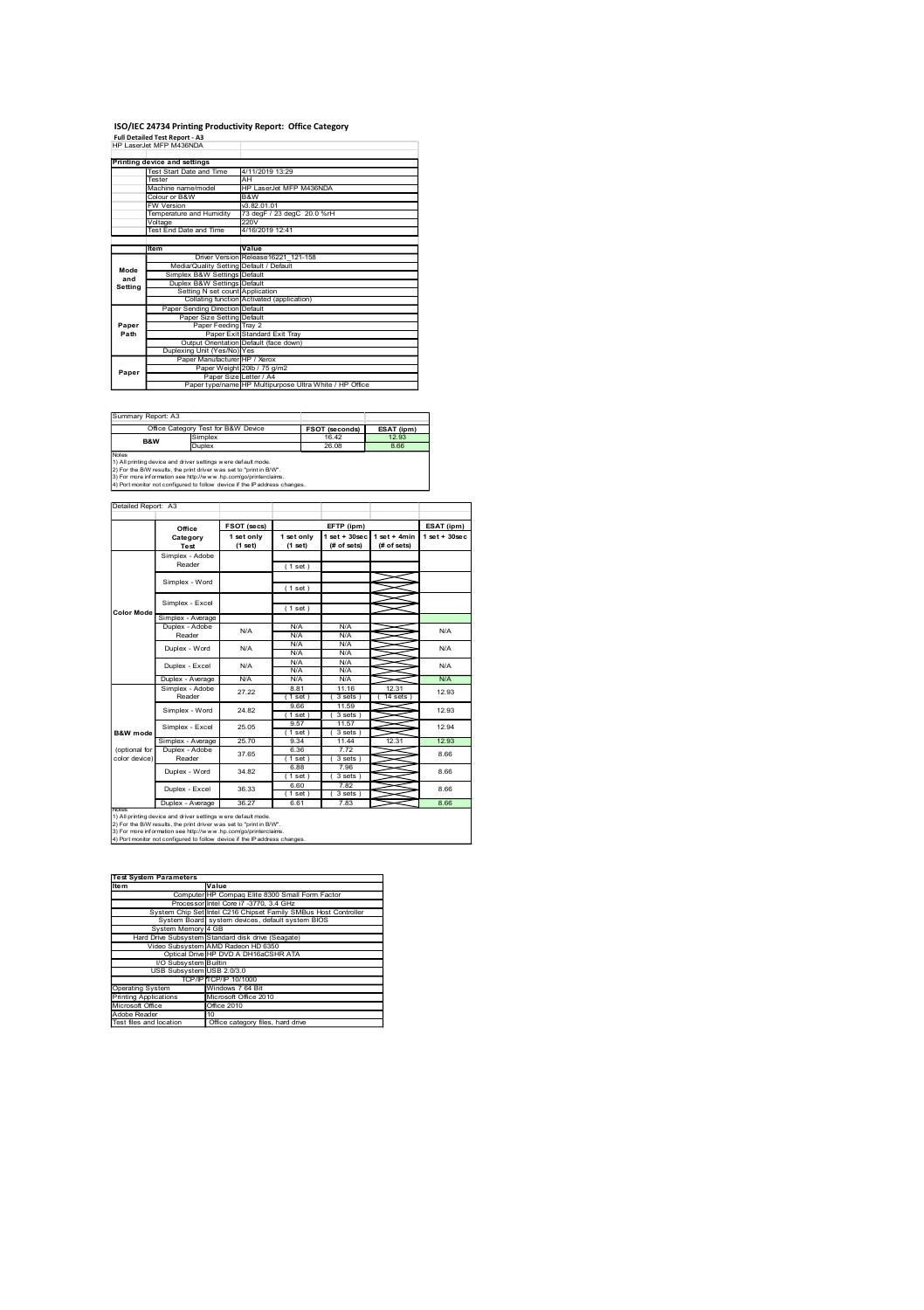#### ISO/IEC 24734 Printing Productivity Report: Office Category<br>Feature Performance Full Report - Office Feature Performance Test<br>HP LaserJet MFP M438NDA

|             | ISO/IEC 24734 Printing Productivity Report: Office Category<br>Feature Performance Full Report - Office Feature Performance Test<br>HP LaserJet MFP M436NDA |                                                                                   |                    |                |                                             |
|-------------|-------------------------------------------------------------------------------------------------------------------------------------------------------------|-----------------------------------------------------------------------------------|--------------------|----------------|---------------------------------------------|
|             | <b>Printing device and settings</b>                                                                                                                         |                                                                                   |                    |                |                                             |
|             | Test Start Date and Time<br>Tester<br>Machine name/model                                                                                                    | 4/11/2019 13:29<br>AH <sup>-</sup><br>HP LaserJet MFP M436NDA                     |                    |                |                                             |
|             | Colour or B&W<br><b>W</b> Version                                                                                                                           | B&W<br>V3.82.01.01                                                                |                    |                |                                             |
|             | Temperature and Humidity<br>Voltage<br>Test End Date and Time                                                                                               | 73 degF / 23 degC 20.0 %rH<br>220V<br>4/16/2019 12:41                             |                    |                |                                             |
|             | Item                                                                                                                                                        | Value<br>Driver Version Release16221_121-158                                      |                    |                |                                             |
| Mode<br>and | Media/Quality Setting Default / Default                                                                                                                     |                                                                                   |                    |                |                                             |
| Setting     | Simplex B&W Settings Default<br>Duplex B&W Settings Default                                                                                                 |                                                                                   |                    |                |                                             |
| Paper       | Setting N set count Application<br>Collating function Activated (application)<br>Paper Sending Direction Default<br>Paper Size Setting Default              |                                                                                   |                    |                |                                             |
| Path        |                                                                                                                                                             | Paper Feeding Tray 2<br>Paper Exit Standard Exit Tray                             |                    |                |                                             |
|             | Output Orientation Default (face down)<br>Duplexing Unit (Yes/No) Yes<br>Paper Manufacturer HP / Xerox                                                      | Paper Weight 20lb / 75 g/m2                                                       |                    |                |                                             |
| Paper       |                                                                                                                                                             | Paper Size Letter / A4<br>Paper type/name HP Multipurpose Ultra White / HP Office |                    |                |                                             |
|             |                                                                                                                                                             |                                                                                   |                    |                |                                             |
|             |                                                                                                                                                             | ISO Print Productivity Report: Feature Performance Test Summary                   |                    |                |                                             |
|             |                                                                                                                                                             | <b>Printing Modes</b><br>(Feature Adobe Reader - Office test file)                |                    | FSOT (base)    | Feature Performance Ratio<br>ESAT (feature) |
|             | A5, Landscape Feed, Simplex, Colour                                                                                                                         |                                                                                   | Simplex            | FSOT (feature) | ESAT (base)                                 |
|             | A5, Portrait Feed, Simplex, Colour<br>Legal, Simplex, Colour                                                                                                |                                                                                   | Simplex<br>Simplex |                |                                             |

| ISO Print Productivity Report: Feature Performance Test Summary |  |
|-----------------------------------------------------------------|--|

|                | ISO/IEC 24734 Printing Productivity Report: Office Category                                                                                  |                                           |                           |                    |                                      |                                      |                                   |                |
|----------------|----------------------------------------------------------------------------------------------------------------------------------------------|-------------------------------------------|---------------------------|--------------------|--------------------------------------|--------------------------------------|-----------------------------------|----------------|
|                | Feature Performance Full Report - Office Feature Performance Test<br>HP LaserJet MFP M436NDA                                                 |                                           |                           |                    |                                      |                                      |                                   |                |
|                |                                                                                                                                              |                                           |                           |                    |                                      |                                      |                                   |                |
|                | <b>Printing device and settings</b><br>Test Start Date and Time                                                                              | 4/11/2019 13:29                           |                           |                    |                                      |                                      |                                   |                |
|                | Tester<br>Machine name/model                                                                                                                 | AH<br>HP LaserJet MFP M436NDA             |                           |                    |                                      |                                      |                                   |                |
|                | Colour or B&W                                                                                                                                | B&W                                       |                           |                    |                                      |                                      |                                   |                |
|                | W Version<br>Femperature and Humidity                                                                                                        | V3.82.01.01<br>73 degF / 23 degC 20.0 %rH |                           |                    |                                      |                                      |                                   |                |
|                | Voltage<br>Test End Date and Time                                                                                                            | 220V<br>4/16/2019 12:41                   |                           |                    |                                      |                                      |                                   |                |
|                |                                                                                                                                              |                                           |                           |                    |                                      |                                      |                                   |                |
|                | Item<br>Driver Version Release16221 121-158                                                                                                  | Value                                     |                           |                    |                                      |                                      |                                   |                |
| Mode           | Media/Quality Setting Default / Default<br>Simplex B&W Settings Default                                                                      |                                           |                           |                    |                                      |                                      |                                   |                |
| and<br>Setting | Duplex B&W Settings Default                                                                                                                  |                                           |                           |                    |                                      |                                      |                                   |                |
|                | Setting N set count Application<br>Collating function Activated (application)                                                                |                                           |                           |                    |                                      |                                      |                                   |                |
|                | Paper Sending Direction Default<br>Paper Size Setting Default                                                                                |                                           |                           |                    |                                      |                                      |                                   |                |
| Paper<br>Path  | Paper Feeding Tray 2                                                                                                                         | Paper Exit Standard Exit Tray             |                           |                    |                                      |                                      |                                   |                |
|                | Output Orientation Default (face down)<br>Duplexing Unit (Yes/No) Yes                                                                        |                                           |                           |                    |                                      |                                      |                                   |                |
|                | Paper Manufacturer HP / Xerox                                                                                                                |                                           |                           |                    |                                      |                                      |                                   |                |
| Paper          | Paper Weight 20lb / 75 g/m2                                                                                                                  |                                           |                           |                    |                                      |                                      |                                   |                |
|                | Paper Size Letter / A4<br>Paper type/name HP Multipurpose Ultra White / HP Office                                                            |                                           |                           |                    |                                      |                                      |                                   |                |
|                |                                                                                                                                              |                                           |                           |                    |                                      |                                      |                                   |                |
|                |                                                                                                                                              |                                           |                           |                    |                                      |                                      |                                   |                |
|                | ISO Print Productivity Report: Feature Performance Test Summary                                                                              |                                           |                           |                    |                                      |                                      |                                   |                |
|                | <b>Printing Modes</b>                                                                                                                        |                                           |                           |                    |                                      | <b>Feature Performance Ratio</b>     |                                   |                |
|                | (Feature Adobe Reader - Office test file)                                                                                                    |                                           |                           |                    | FSOT (base)<br><b>FSOT</b> (feature) | <b>ESAT (feature)</b><br>ESAT (base) |                                   |                |
|                | A5, Landscape Feed, Simplex, Colour                                                                                                          |                                           |                           | Simplex            |                                      |                                      |                                   |                |
|                | A5, Portrait Feed, Simplex, Colour                                                                                                           |                                           |                           | Simplex            |                                      |                                      |                                   |                |
|                | Legal, Simplex, Colour                                                                                                                       |                                           |                           | Simplex            |                                      |                                      |                                   |                |
|                | Legal, Duplex, Colour<br>A4, 1200 dpi, Simplex, Colour                                                                                       |                                           |                           | Duplex<br>Simplex  |                                      |                                      |                                   |                |
|                | Letter, 1200 dpi, Simplex, Colour                                                                                                            |                                           |                           | Simplex            |                                      |                                      |                                   |                |
|                | A4, General Office, Simplex, Colour                                                                                                          |                                           |                           | Simplex            |                                      |                                      |                                   |                |
|                | Letter, General Office, Simplex, Colour                                                                                                      |                                           |                           | Simplex            |                                      |                                      |                                   |                |
|                | A5, Landscape Feed, Simplex, B/W                                                                                                             |                                           |                           | Simplex            |                                      |                                      |                                   |                |
|                | A5, Portrait Feed, Simplex, B/W<br>Legal, Simplex, B/W                                                                                       |                                           |                           | Simplex<br>Simplex | 101%                                 | 82%                                  |                                   |                |
|                | Legal, Duplex, B/W                                                                                                                           |                                           |                           | Duplex             |                                      |                                      |                                   |                |
|                | A4, 1200 dpi, Simplex, B/W                                                                                                                   |                                           |                           | Simplex            |                                      |                                      |                                   |                |
|                | Letter, 1200 dpi, Simplex, B/W                                                                                                               |                                           |                           | Simplex            |                                      |                                      |                                   |                |
|                | A4, General Office, Simplex, B/W<br>Letter, General Office, Simplex, B/W                                                                     |                                           |                           | Simplex            |                                      |                                      |                                   |                |
|                |                                                                                                                                              |                                           |                           | Simplex            |                                      |                                      |                                   |                |
|                | 1) All printing device and driver settings were default mode.<br>2) Test conducted with 8-paper Office Feature Performance file.             |                                           |                           |                    |                                      |                                      |                                   |                |
|                | 3) For more information see http://www.hp.com/go/printerclaims.<br>4) Port monitor not configured to follow device if the P address changes. |                                           |                           |                    |                                      |                                      |                                   |                |
|                |                                                                                                                                              |                                           |                           |                    |                                      |                                      |                                   |                |
|                | Feature Performance Full Report - Feature Printing Mode: 'Office' Feature Performance Test                                                   |                                           |                           |                    |                                      |                                      |                                   |                |
|                | <b>Printing Modes</b>                                                                                                                        |                                           | <b>Base Printing Mode</b> |                    |                                      | <b>Feature Performance</b>           |                                   |                |
|                | Feature Adobe Reader - Office<br>test file (8-page)                                                                                          |                                           | <b>FSOT</b>               | <b>ESAT</b>        | 1 set                                | $1$ set + $30$ sec                   | <b>FSOT (base)</b><br><b>FSOT</b> | ESAT (feature) |
|                |                                                                                                                                              |                                           | Base                      | Base               | FSOT (secs)                          | ESAT (ipm)                           | (feature)                         | ESAT (base)    |
|                | A5, Landscape Feed, Simplex, Colour                                                                                                          |                                           |                           |                    |                                      |                                      |                                   |                |
|                |                                                                                                                                              |                                           |                           |                    |                                      |                                      |                                   |                |
|                | A5, Portrait Feed, Simplex, Colour                                                                                                           |                                           |                           |                    |                                      |                                      |                                   |                |
|                | Legal, Simplex, Colour                                                                                                                       |                                           |                           |                    |                                      |                                      |                                   |                |
|                | Legal, Duplex, Colour<br>A4, 1200 dpi, Simplex, Colour                                                                                       |                                           |                           |                    |                                      |                                      |                                   |                |

|                  |                                                                                                                                                                                                               | Collating function Activated (application)      |                           |                                      |                                                                          |
|------------------|---------------------------------------------------------------------------------------------------------------------------------------------------------------------------------------------------------------|-------------------------------------------------|---------------------------|--------------------------------------|--------------------------------------------------------------------------|
|                  | Paper Sending Direction Default                                                                                                                                                                               |                                                 |                           |                                      |                                                                          |
| Paper            | Paper Size Setting Default                                                                                                                                                                                    |                                                 |                           |                                      |                                                                          |
| Path             | Paper Feeding Tray 2<br>Paper Exit Standard Exit Tray                                                                                                                                                         |                                                 |                           |                                      |                                                                          |
|                  |                                                                                                                                                                                                               |                                                 |                           |                                      |                                                                          |
|                  | Output Orientation Default (face down)<br>Duplexing Unit (Yes/No) Yes<br>Paper Manufacturer HP / Xerox<br>Paper Weight 201b / 75 g/m2                                                                         |                                                 |                           |                                      |                                                                          |
| Paper            | Paper Size Letter / A4<br>Paper type/name HP Multipurpose Ultra White / HP Office                                                                                                                             |                                                 |                           |                                      |                                                                          |
|                  |                                                                                                                                                                                                               |                                                 |                           |                                      |                                                                          |
|                  |                                                                                                                                                                                                               |                                                 |                           |                                      |                                                                          |
|                  | ISO Print Productivity Report: Feature Performance Test Summary                                                                                                                                               |                                                 |                           |                                      |                                                                          |
|                  | <b>Printing Modes</b><br>(Feature Adobe Reader - Office test file)                                                                                                                                            |                                                 |                           | <b>FSOT</b> (base)<br>FSOT (feature) | <b>Feature Performance Ratio</b><br><b>ESAT</b> (feature)<br>ESAT (base) |
|                  | A5, Landscape Feed, Simplex, Colour                                                                                                                                                                           |                                                 | Simplex                   |                                      |                                                                          |
|                  | A5. Portrait Feed, Simplex, Colour                                                                                                                                                                            |                                                 | Simplex                   |                                      |                                                                          |
|                  | Legal, Simplex, Colour<br>Legal, Duplex, Colour                                                                                                                                                               |                                                 | Simplex<br>Duplex         |                                      |                                                                          |
|                  | A4, 1200 dpi, Simplex, Colour                                                                                                                                                                                 |                                                 | Simplex                   |                                      |                                                                          |
|                  | Letter, 1200 dpi, Simplex, Colour                                                                                                                                                                             |                                                 | Simplex                   |                                      |                                                                          |
|                  | A4. General Office, Simplex, Colour                                                                                                                                                                           |                                                 | Simplex                   |                                      |                                                                          |
|                  | Letter, General Office, Simplex, Colour                                                                                                                                                                       |                                                 | Simplex                   |                                      |                                                                          |
|                  | A5, Landscape Feed, Simplex, B/W                                                                                                                                                                              |                                                 | Simplex                   |                                      |                                                                          |
|                  | A5. Portrait Feed, Simplex, B/W<br>Legal, Simplex, B/W                                                                                                                                                        |                                                 | Simplex<br>Simplex        | 101%                                 | 82%                                                                      |
|                  | Legal, Duplex, B/W                                                                                                                                                                                            |                                                 | Duplex                    |                                      |                                                                          |
|                  | A4, 1200 dpi, Simplex, B/W                                                                                                                                                                                    |                                                 | Simplex                   |                                      |                                                                          |
|                  | Letter, 1200 dpi, Simplex, B/W                                                                                                                                                                                |                                                 | Simplex                   |                                      |                                                                          |
|                  | A4. General Office, Simplex, B/W                                                                                                                                                                              |                                                 | Simplex                   |                                      |                                                                          |
|                  | Letter, General Office, Simplex, B/W                                                                                                                                                                          |                                                 | Simplex                   |                                      |                                                                          |
|                  | ) All printing device and driver settings were default mode.                                                                                                                                                  |                                                 |                           |                                      |                                                                          |
|                  | ) Test conducted with 8-paper Office Feature Performance file.<br>I) Test conducted with 8-paper Office Feature Performance file.<br>I) Port monitor not configured to follow device if the Paddress changes. |                                                 |                           |                                      |                                                                          |
|                  |                                                                                                                                                                                                               |                                                 |                           |                                      |                                                                          |
|                  |                                                                                                                                                                                                               |                                                 |                           |                                      |                                                                          |
|                  | Feature Performance Full Report - Feature Printing Mode: 'Office' Feature Performance Test                                                                                                                    |                                                 |                           |                                      |                                                                          |
|                  | <b>Printing Modes</b><br>Feature Adobe Reader - Office                                                                                                                                                        |                                                 | <b>Base Printing Mode</b> |                                      | <b>Feature Performance</b>                                               |
|                  | test file (8-page)                                                                                                                                                                                            | <b>FSOT</b>                                     | <b>ESAT</b>               | 1 set                                | $1 set + 30 sec$                                                         |
|                  |                                                                                                                                                                                                               | Base                                            | Base                      | FSOT (secs)                          | ESAT (ipm)                                                               |
|                  | A5, Landscape Feed, Simplex, Colour<br>A5, Portrait Feed, Simplex, Colour                                                                                                                                     |                                                 |                           |                                      |                                                                          |
|                  | Legal, Simplex, Colour                                                                                                                                                                                        |                                                 |                           |                                      |                                                                          |
|                  | Legal, Duplex, Colour                                                                                                                                                                                         |                                                 |                           |                                      |                                                                          |
|                  | A4, 1200 dpi, Simplex, Colour                                                                                                                                                                                 |                                                 |                           |                                      |                                                                          |
|                  | Letter, 1200 dpi, Simplex, Colour                                                                                                                                                                             |                                                 |                           |                                      |                                                                          |
|                  |                                                                                                                                                                                                               |                                                 |                           |                                      |                                                                          |
|                  | A4, General Office, Simplex, Colour                                                                                                                                                                           |                                                 |                           |                                      |                                                                          |
|                  | Letter, General Office, Simplex, Colour                                                                                                                                                                       |                                                 | 23.65                     |                                      |                                                                          |
|                  | A5. Landscape Feed, Simplex, B/W                                                                                                                                                                              | 27.75                                           |                           |                                      |                                                                          |
|                  | A5, Portrait Feed, Simplex, B/W                                                                                                                                                                               | 27.75                                           | 23.65                     | 27.53                                | 19.6                                                                     |
|                  | Legal, Simplex, B/W                                                                                                                                                                                           |                                                 |                           |                                      |                                                                          |
|                  | Legal, Duplex, B/W                                                                                                                                                                                            | 27.75                                           | 23.65                     |                                      |                                                                          |
|                  | A4, 1200 dpi, Simplex, B/W<br>Letter, 1200 dpi, Simplex, B/W                                                                                                                                                  |                                                 |                           |                                      |                                                                          |
|                  | A4, General Office, Simplex, B/W                                                                                                                                                                              | 27.75                                           | 23.65                     |                                      |                                                                          |
|                  | Letter, General Office, Simplex, B/W                                                                                                                                                                          |                                                 |                           |                                      |                                                                          |
|                  | All printing device and driver settings were default mode.                                                                                                                                                    |                                                 |                           |                                      |                                                                          |
|                  | Test conducted with 8-paper Office Feature Performance file                                                                                                                                                   |                                                 |                           |                                      |                                                                          |
|                  | sy reaccuration see http://www.hp.com/go/printerclaims.<br>3) For more information see http://www.hp.com/go/printerclaims.<br>4) Port monitor not configured to follow device if the P address changes        |                                                 |                           |                                      |                                                                          |
|                  | <b>Test System Parameters</b>                                                                                                                                                                                 |                                                 |                           |                                      |                                                                          |
|                  | Value<br>Item                                                                                                                                                                                                 |                                                 |                           |                                      |                                                                          |
|                  |                                                                                                                                                                                                               | Computer HP Compaq Elite 8300 Small Form Factor |                           |                                      |                                                                          |
|                  | Processor Intel Core i7 -3770, 3.4 GHz<br>System Chip Set Intel C216 Chipset Family SMBus Host Controlle                                                                                                      |                                                 |                           |                                      |                                                                          |
| Test             | System Board system devices, default system BIOS<br>System Memory 4 GB                                                                                                                                        |                                                 |                           |                                      |                                                                          |
| System           |                                                                                                                                                                                                               |                                                 |                           |                                      |                                                                          |
|                  | Hard Drive Subsystem Standard disk drive (Seagate)<br>Video Subsystem AMD Radeon HD 6350<br>Optical Drive HP DVD A DH16aCSHR ATA                                                                              |                                                 |                           |                                      |                                                                          |
|                  | VO Subsystem<br>USB Subsystem                                                                                                                                                                                 | Builtin<br>USB 2.0/3.0                          |                           |                                      |                                                                          |
| $\overline{1/O}$ |                                                                                                                                                                                                               | CP/IP 10/1000                                   |                           |                                      |                                                                          |
|                  | perating System<br>rinting Applications                                                                                                                                                                       | /indows 7 64 Bit<br>Microsoft Office 2010       |                           |                                      |                                                                          |
|                  | licrosoft Office                                                                                                                                                                                              | Office 2010                                     |                           |                                      |                                                                          |
|                  |                                                                                                                                                                                                               |                                                 |                           |                                      |                                                                          |
|                  | Adobe Reader<br>Test files and location                                                                                                                                                                       | Office category files, hard drive               |                           |                                      |                                                                          |
|                  |                                                                                                                                                                                                               |                                                 |                           |                                      |                                                                          |
|                  |                                                                                                                                                                                                               |                                                 |                           |                                      |                                                                          |
|                  |                                                                                                                                                                                                               |                                                 |                           |                                      |                                                                          |
|                  |                                                                                                                                                                                                               |                                                 |                           |                                      |                                                                          |

|        | <b>Test System Parameters</b> |                                                                 |  |
|--------|-------------------------------|-----------------------------------------------------------------|--|
|        | Item                          | Value                                                           |  |
|        |                               | Computer HP Compaq Elite 8300 Small Form Factor                 |  |
|        |                               | Processor Intel Core i7 -3770. 3.4 GHz                          |  |
|        |                               | System Chip Set Intel C216 Chipset Family SMBus Host Controller |  |
|        |                               | System Board system devices, default system BIOS                |  |
| Test   | System Memory 4 GB            |                                                                 |  |
| System |                               | Hard Drive Subsystem Standard disk drive (Seagate)              |  |
|        |                               | Video Subsystem AMD Radeon HD 6350                              |  |
|        |                               | Optical Drive HP DVD A DH16aCSHR ATA                            |  |
|        | VO Subsystem Builtin          |                                                                 |  |
|        | USB Subsystem USB 2.0/3.0     |                                                                 |  |
| I/O    |                               | TCP/IPTCP/IP 10/1000                                            |  |
|        | Operating System              | Windows 7 64 Bit                                                |  |
|        | Printing Applications         | Microsoft Office 2010                                           |  |
|        | Software Microsoft Office     | Office 2010                                                     |  |
|        | Adobe Reader                  | 10                                                              |  |
|        | Test files and location       | Office category files, hard drive                               |  |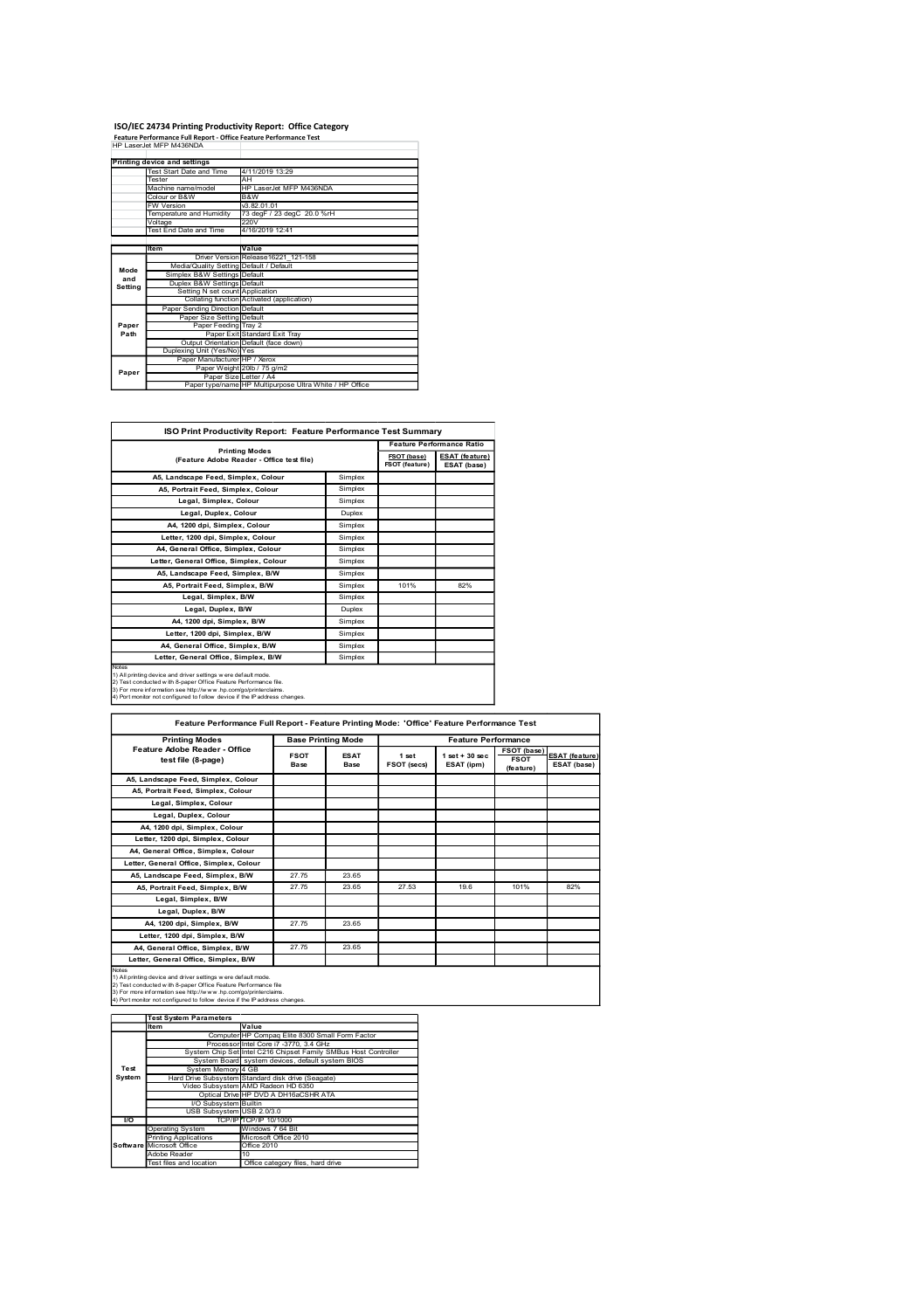#### **ISO/IEC 17629 First Print Out Time Report: Office Category Full Detailed Test Report ‐ LETTER** HP LaserJet MFP M436NDA

|            | Printing device and settings               |                                |
|------------|--------------------------------------------|--------------------------------|
|            | Test Start Date and Time                   | 4/11/2019 13:29                |
|            | Tester                                     | AH                             |
|            | Machine name/model                         | HP LaserJet MFP M436NDA        |
|            | Colour or B&W                              | B&W                            |
|            | <b>FW Version</b>                          | V3.82.01.01                    |
|            | Configuration (options)                    | Default                        |
|            | Controller                                 | <b>NA</b>                      |
|            | Printing device page count                 | Not Specified                  |
|            | Printing supplies page count Not Specified |                                |
|            | Temperature and Humidity                   | 73 degF / 23 degC 20.0 %rH     |
|            | Voltage                                    | 220V                           |
|            | Test End Date and Time                     | 4/16/2019 12:41                |
|            |                                            |                                |
|            | <b>Item</b>                                | Value                          |
| Mode       | PDL and driver version                     | Release16221 121-158           |
| and        | Print Quality mode                         | default                        |
| Setting    | <b>B&amp;W</b> settings                    | default                        |
|            | Paper feed orientation                     | Short Edge                     |
| Paper      | Paper type setting                         | default                        |
|            | Paper feeding                              | Standard cassette              |
|            | Paper exit                                 | Standard exit tray             |
| Paper Path | Output orientation                         | default (face up or face down) |

| ISO First Page Out Time Summary Report: Office Category                                                                                                                                                                                                                                                                                                                 |         |                           |  |  |
|-------------------------------------------------------------------------------------------------------------------------------------------------------------------------------------------------------------------------------------------------------------------------------------------------------------------------------------------------------------------------|---------|---------------------------|--|--|
| Summary Report: Letter                                                                                                                                                                                                                                                                                                                                                  |         |                           |  |  |
|                                                                                                                                                                                                                                                                                                                                                                         |         | FPOT from Ready (seconds) |  |  |
| <b>B&amp;W</b>                                                                                                                                                                                                                                                                                                                                                          | Simplex | 8.56                      |  |  |
|                                                                                                                                                                                                                                                                                                                                                                         | Duplex  |                           |  |  |
| <b>Notes</b><br>1) All printing device and driver settings w ere default mode.<br>2) For the B/W results, the print driver was set to "print in B/W".<br>3) For more information see http://www.hp.com/go/printerclaims.<br>4) Port monitor not configured to follow device if the IP address changes.<br>5) Page counts w ere collected after completion of the tests. |         |                           |  |  |

**ISO First Page Out Time Report: Office Category Detailed Report: LETTER Delay Time Word (seconds) Excel (seconds) Adobe Reader Average (seconds)** (second FPOT from Ready - Simplex FPOT from Ready - Duplex  $\asymp$  $>\!<$ FPOT from Sleep - Simplex N/A **Color Mode** Recovery Time ╰  $\gg$ FPOT from Off - Simplex  $\!>\!$  $\lessgtr$  $\overline{\varkappa}$  $\overline{\times}$ Warm-up Time  $\overline{\phantom{0}}$ FPOT from Ready - Simplex 8.22 8.47 8.97 8.56 21 Seconds FPOT from Ready - Duplex FPOT from Sleep - Simplex 25.06 61 Minutes **B&W Mode** Recovery Time Recovery Time 16.1<br>The Theory Time 16.1<br>36.29  $\gg$  $\prec$  $\iff$ FPOT from Off - Simplex 35.29  $\equiv$ Warm-up Time 26.32 Notes<br>1) All printing device and driver settings were default mode.<br>2) For the BMV results, the print driver was set to "print in BMV".<br>3) For more information see http://www.hp.com/golprinterclaims.<br>4) Port monitor not co **HP Data Table Detailed Report: LETTER FPOT Avg FPOT (secs) Iteration 1 FPOT (secs) Iteration 2 FPOT (secs) Iteration 3 Application Delay Time (secs)** FPOT from Sleep N/A N/A N/A N/A N/A Adobe Reader **Color Mode** FPOT from Sleep (15 minutes) HP/Non ISO Test N/A N/A N/A N/A Adobe Reader FPOT from Sleep 25.06 24.95 25.02 25.21 Adobe Reader 61 Minutes **B&W Mode** FPOT from Sleep (15 minutes) HP/Non ISO Test 21.43 21.46 21.40 N/A Adobe Reader 16 Minutes

Notes<br>1) All printing device and driver settings w ere default mode.<br>2) For the B/W results, the print driver w as set to "print in B/W".<br>3 DLP includes detailed iterations as data measurements may vary run to run.

|                                  | <b>Test System Parameters</b> |                                                       |  |  |
|----------------------------------|-------------------------------|-------------------------------------------------------|--|--|
|                                  | ltem                          | Value                                                 |  |  |
|                                  | Computer                      | HP Compaq Elite 8300 Small Form Factor                |  |  |
|                                  | Processor                     | Intel Core i7 -3770, 3.4 GHz                          |  |  |
|                                  | System Chip Set               | Intel C216 Chipset Family SMBus Host Controller       |  |  |
|                                  | System Board                  | system devices, default system BIOS                   |  |  |
| Test                             | <b>System Memory</b>          | 4 GB                                                  |  |  |
| System                           | Hard Drive Subsystem          | Standard disk drive (Seagate)                         |  |  |
|                                  | Video Subsystem               | AMD Radeon HD 6350                                    |  |  |
|                                  | Optical Drive                 | HP DVD A DH16aCSHR ATA                                |  |  |
|                                  | I/O Subsystem                 | <b>Builtin</b>                                        |  |  |
|                                  | <b>USB Subsystem</b>          | USB 2.0/3.0                                           |  |  |
| Printing<br>Device<br>Connection | TCP/IP                        | 10/1000                                               |  |  |
|                                  | <b>Operating System</b>       | Windows 7 Business/Ultimate, 64 bit, Build 7601, SP 1 |  |  |
|                                  | <b>Printing Applications</b>  | Microsoft Office 2010 SP2                             |  |  |
| Software                         |                               | Adobe Reader 10.1.4                                   |  |  |
|                                  | <b>Print Driver</b>           | Release16221 121-158                                  |  |  |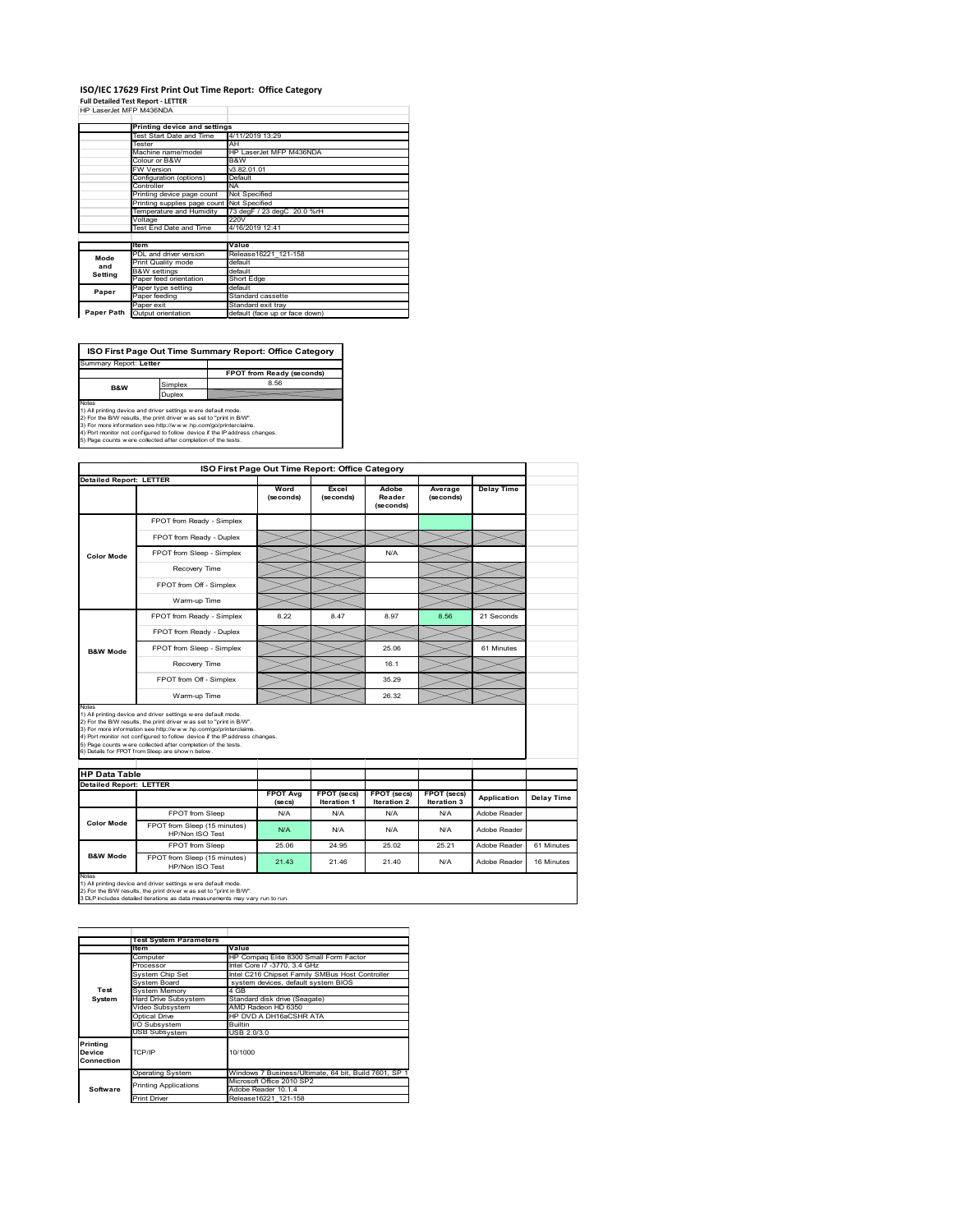#### **ISO/IEC 17629 First Print Out Time Report: Office Category**  $\overline{\phantom{a}}$

**Full Detailed Test Report ‐ A4** HP LaserJet MFP M436NDA

|            | Printing device and settings               |                                |  |  |  |
|------------|--------------------------------------------|--------------------------------|--|--|--|
|            | Test Start Date and Time                   | 4/11/2019 13:29                |  |  |  |
|            | Tester                                     | AH                             |  |  |  |
|            | Machine name/model                         | HP LaserJet MFP M436NDA        |  |  |  |
|            | Colour or B&W                              | B&W                            |  |  |  |
|            | FW Version                                 | V3.82.01.01                    |  |  |  |
|            | Configuration (options)                    | Default                        |  |  |  |
|            | Controller                                 | <b>NA</b>                      |  |  |  |
|            | Printing device page count                 | Not Specified                  |  |  |  |
|            | Printing supplies page count Not Specified |                                |  |  |  |
|            | Temperature and Humidity                   | 73 degF / 23 degC 20.0 %rH     |  |  |  |
|            | Voltage                                    | 220V                           |  |  |  |
|            | Test End Date and Time                     | 4/16/2019 12:41                |  |  |  |
|            |                                            |                                |  |  |  |
|            | Item                                       | Value                          |  |  |  |
| Mode       | PDL and driver version                     | Release16221 121-158           |  |  |  |
| and        | Print Quality mode                         | default                        |  |  |  |
| Setting    | <b>B&amp;W</b> settings                    | default                        |  |  |  |
|            | Paper feed orientation                     | Short Edge                     |  |  |  |
| Paper      | Paper type setting                         | default                        |  |  |  |
|            | Paper feeding                              | Standard cassette              |  |  |  |
|            | Paper exit                                 | Standard exit tray             |  |  |  |
| Paper Path | Output orientation                         | default (face up or face down) |  |  |  |
|            |                                            |                                |  |  |  |

Ť.

| ISO First Page Out Time Summary Report: Office Category                                                                                        |         |                           |  |  |
|------------------------------------------------------------------------------------------------------------------------------------------------|---------|---------------------------|--|--|
| Summary Report: A4                                                                                                                             |         |                           |  |  |
|                                                                                                                                                |         | FPOT from Ready (seconds) |  |  |
| <b>B&amp;W</b>                                                                                                                                 | Simplex | 8.52                      |  |  |
|                                                                                                                                                | Duplex  |                           |  |  |
| Notes<br>1) All printing device and driver settings w ere default mode.<br>2) For the B/W results, the print driver was set to "print in B/W". |         |                           |  |  |
| 3) For more information see http://www.hp.com/go/printerclaims.<br>4) Port monitor not configured to follow device if the IP address changes.  |         |                           |  |  |
| 5) Page counts w ere collected after completion of the tests.                                                                                  |         |                           |  |  |

4) Port monitor not configured to follow device if the IP address changes. 5) Page counts w ere collected after completion of the tests.

|                            | <b>Detailed Report: A4</b>                                                                                                                                                                                                                                                                                                                |                            |                            |                              |                                   |                    |                   |
|----------------------------|-------------------------------------------------------------------------------------------------------------------------------------------------------------------------------------------------------------------------------------------------------------------------------------------------------------------------------------------|----------------------------|----------------------------|------------------------------|-----------------------------------|--------------------|-------------------|
|                            |                                                                                                                                                                                                                                                                                                                                           | Word<br>(seconds)          | Excel<br>(seconds)         | Adobe<br>Reader<br>(seconds) | Average<br>(seconds)              | Delay Time         |                   |
|                            | FPOT from Ready - Simplex                                                                                                                                                                                                                                                                                                                 |                            |                            |                              |                                   |                    |                   |
| Color Mode                 | FPOT from Ready - Duplex                                                                                                                                                                                                                                                                                                                  |                            |                            |                              |                                   |                    |                   |
|                            | FPOT from Sleep - Simplex                                                                                                                                                                                                                                                                                                                 |                            |                            | N/A                          |                                   |                    |                   |
|                            | Recovery Time                                                                                                                                                                                                                                                                                                                             |                            |                            |                              |                                   |                    |                   |
|                            | FPOT from Off - Simplex                                                                                                                                                                                                                                                                                                                   |                            |                            |                              |                                   |                    |                   |
|                            | Warm-up Time                                                                                                                                                                                                                                                                                                                              |                            |                            |                              |                                   |                    |                   |
| <b>B&amp;W Mode</b>        | FPOT from Ready - Simplex                                                                                                                                                                                                                                                                                                                 | 8.17                       | 8.34                       | 9.03                         | 8.52                              | 21 Seconds         |                   |
|                            | FPOT from Ready - Duplex                                                                                                                                                                                                                                                                                                                  |                            |                            |                              |                                   |                    |                   |
|                            | FPOT from Sleep - Simplex                                                                                                                                                                                                                                                                                                                 |                            |                            | 24.75                        |                                   | 61 Minutes         |                   |
|                            | Recovery Time                                                                                                                                                                                                                                                                                                                             |                            |                            | 15.7                         |                                   |                    |                   |
|                            | FPOT from Off - Simplex                                                                                                                                                                                                                                                                                                                   |                            |                            | 37.28                        |                                   |                    |                   |
|                            |                                                                                                                                                                                                                                                                                                                                           |                            |                            |                              |                                   |                    |                   |
| Notes                      | Warm-up Time<br>1) All printing device and driver settings w ere default mode.                                                                                                                                                                                                                                                            |                            |                            | 28.25                        |                                   |                    |                   |
|                            | 2) For the B/W results, the print driver was set to "print in B/W".<br>3) For more information see http://www.hp.com/go/printerclaims.<br>4) Port monitor not configured to follow device if the IP address changes.<br>5) Page counts w ere collected after completion of the tests.<br>6) Details for FPOT from Sleep are show n below. |                            |                            |                              |                                   |                    |                   |
| <b>HP Data Table</b>       |                                                                                                                                                                                                                                                                                                                                           |                            |                            |                              |                                   |                    |                   |
| <b>Detailed Report: A4</b> |                                                                                                                                                                                                                                                                                                                                           | <b>FPOT Avg</b><br>(se cs) | FPOT (secs)<br>Iteration 1 | FPOT (secs)<br>Iteration 2   | <b>FPOT</b> (secs)<br>Iteration 3 | <b>Application</b> |                   |
|                            | FPOT from Sleep                                                                                                                                                                                                                                                                                                                           | N/A                        | N/A                        | N/A                          | N/A                               | Adobe Reader       | <b>Delay Time</b> |
| <b>Color Mode</b>          | FPOT from Sleep (15 minutes)<br>HP/Non ISO Test                                                                                                                                                                                                                                                                                           | N/A                        | N/A                        | N/A                          | N/A                               | Adobe Reader       |                   |
| <b>B&amp;W Mode</b>        | FPOT from Sleep                                                                                                                                                                                                                                                                                                                           | 24 75                      | 24 70                      | 24 80                        | N/A                               | Adobe Reader       | 61 Minutes        |

1) All printing device and driver settings w ere default mode.<br>2) For the B/W results, the print driver w as set to "print in B/W".<br>3 DLP includes detailed iterations as data measurements may vary run to run.

|                                  | <b>Test System Parameters</b> |                                                       |  |  |  |  |
|----------------------------------|-------------------------------|-------------------------------------------------------|--|--|--|--|
|                                  | ltem                          | Value                                                 |  |  |  |  |
|                                  | Computer                      | HP Compag Elite 8300 Small Form Factor                |  |  |  |  |
|                                  | Processor                     | Intel Core i7 -3770, 3.4 GHz                          |  |  |  |  |
|                                  | System Chip Set               | Intel C216 Chipset Family SMBus Host Controller       |  |  |  |  |
|                                  | System Board                  | system devices, default system BIOS                   |  |  |  |  |
| Test                             | <b>System Memory</b>          | 4 GB                                                  |  |  |  |  |
| System                           | Hard Drive Subsystem          | Standard disk drive (Seagate)                         |  |  |  |  |
|                                  | Video Subsystem               | AMD Radeon HD 6350                                    |  |  |  |  |
|                                  | Optical Drive                 | HP DVD A DH16aCSHR ATA                                |  |  |  |  |
|                                  | I/O Subsystem                 | <b>Builtin</b>                                        |  |  |  |  |
|                                  | <b>USB Subsystem</b>          | USB 2.0/3.0                                           |  |  |  |  |
| Printing<br>Device<br>Connection | TCP/IP                        | 10/1000                                               |  |  |  |  |
|                                  | <b>Operating System</b>       | Windows 7 Business/Ultimate, 64 bit, Build 7601, SP 1 |  |  |  |  |
|                                  | <b>Printing Applications</b>  | Microsoft Office 2010 SP2                             |  |  |  |  |
| Software                         |                               | Adobe Reader 10.1.4                                   |  |  |  |  |
|                                  | <b>Print Driver</b>           | Release16221 121-158                                  |  |  |  |  |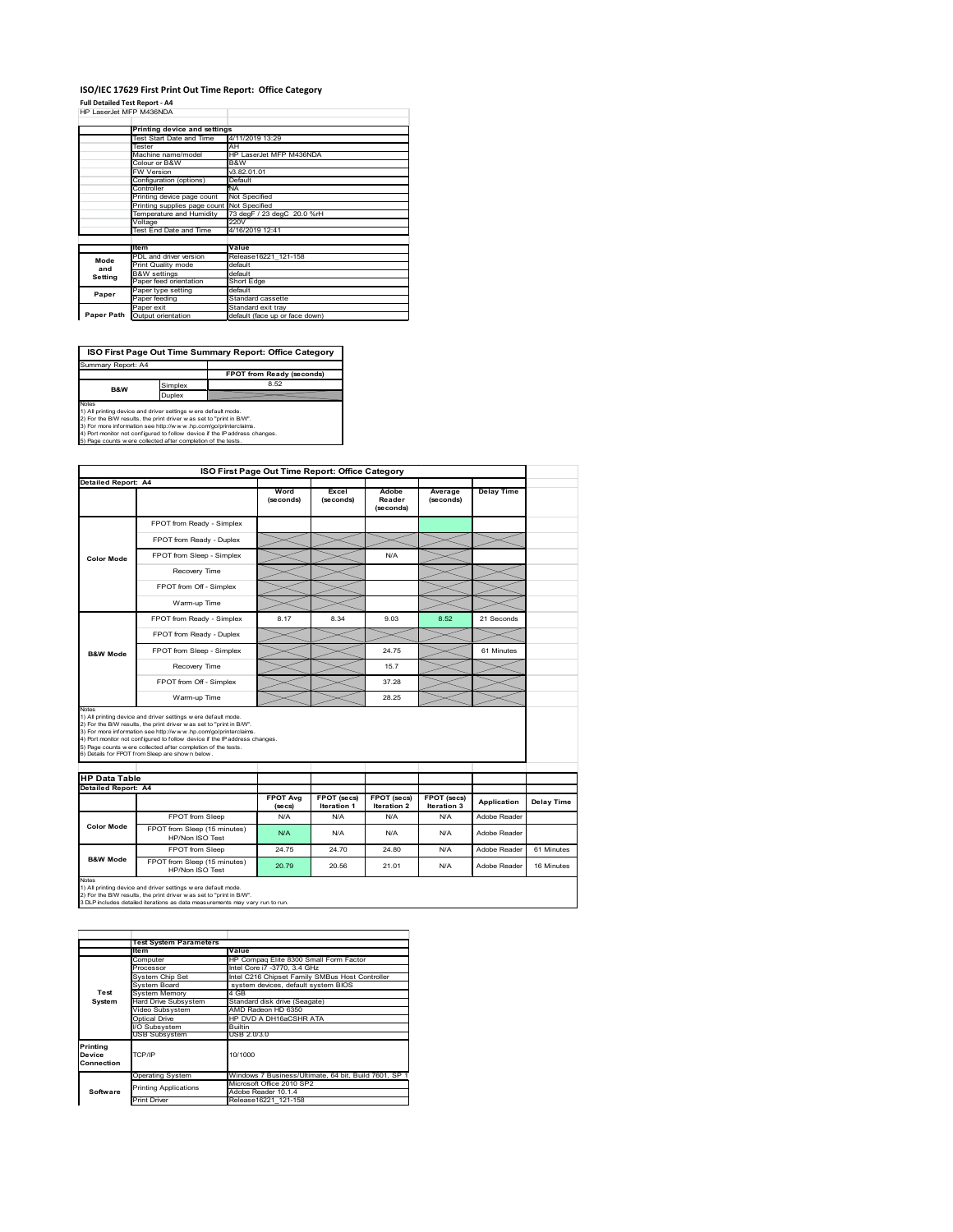#### ISO/IEC 29183 Copy Productivity Report

#### Full Detailed Test Report - LETTER

|               | ISO/IEC 29183 Copy Productivity Report    |                                                                                   |
|---------------|-------------------------------------------|-----------------------------------------------------------------------------------|
|               | <b>Full Detailed Test Report - LETTER</b> |                                                                                   |
|               | HP LaserJet MFP M436NDA                   |                                                                                   |
|               | <b>Machine Setup Information</b>          |                                                                                   |
|               | Test Start Date and Time 4/16/2019 15:01  |                                                                                   |
|               | Tester AH                                 |                                                                                   |
|               |                                           | Machine name/model HP LaserJet MFP M436NDA                                        |
|               | Colour or B&W B&W                         |                                                                                   |
|               |                                           |                                                                                   |
|               |                                           |                                                                                   |
|               | FW Version 3.82.01.01                     |                                                                                   |
|               | Configuration (options) Not Specified     |                                                                                   |
|               | Test End Date and Time: 4/17/2019 8:10    | Temperature and Humidity 73 degF / 23 degC 20.0 %rH                               |
|               |                                           |                                                                                   |
|               | Pre-set Item                              | <b>Pre-set Value</b>                                                              |
|               | <b>Output Resolution Default</b>          |                                                                                   |
|               | <b>Output Quality Default</b>             |                                                                                   |
| Mode          |                                           | Copying Mode Colour for Colour and B&W for B&W                                    |
|               | Auto Density Adjustment Default           |                                                                                   |
|               |                                           | Collating function Set in Control Panel                                           |
|               | Paper Sending Direction Default           |                                                                                   |
| Paper         | Paper Type Setting Default                |                                                                                   |
|               | Paper Feeding Tray 2                      |                                                                                   |
| Paper<br>Path | Paper Exit Default                        |                                                                                   |
|               |                                           | Face Up Exit Default (face down)                                                  |
|               | Fixing Capability Default                 |                                                                                   |
| Temporary     | Image Quality Stability Default           |                                                                                   |
| <b>Stop</b>   | Capacity of Paper Default                 |                                                                                   |
|               | Others None                               |                                                                                   |
|               |                                           |                                                                                   |
|               | Paper Manufacturer HP / Xerox             |                                                                                   |
| Paper         |                                           | Paper Weight 20lb / 75 g/m2                                                       |
|               |                                           | Paper Size Letter / A4<br>Paper type/name HP Multipurpose Ultra White / HP Office |

|                         |                | Test Start Date and Time 4/16/2019 15:01             |                                                         |                                                                                            |                |             |
|-------------------------|----------------|------------------------------------------------------|---------------------------------------------------------|--------------------------------------------------------------------------------------------|----------------|-------------|
|                         |                | Tester AH                                            |                                                         |                                                                                            |                |             |
|                         |                | Machine name/model HP LaserJet MFP M436NDA           |                                                         |                                                                                            |                |             |
|                         |                | Colour or B&W B&W                                    |                                                         |                                                                                            |                |             |
|                         |                | FW Version v3.82.01.01                               |                                                         |                                                                                            |                |             |
|                         |                | Configuration (options) Not Specified                |                                                         |                                                                                            |                |             |
|                         |                | Temperature and Humidity 73 degF / 23 degC 20.0 %rH  |                                                         |                                                                                            |                |             |
|                         |                | Test End Date and Time: 4/17/2019 8:10               |                                                         |                                                                                            |                |             |
|                         |                |                                                      |                                                         |                                                                                            |                |             |
|                         | Pre-set Item   |                                                      | <b>Pre-set Value</b>                                    |                                                                                            |                |             |
|                         |                | <b>Output Resolution Default</b>                     |                                                         |                                                                                            |                |             |
|                         |                | <b>Output Quality Default</b>                        |                                                         |                                                                                            |                |             |
| Mode                    |                |                                                      |                                                         | Copying Mode Colour for Colour and B&W for B&W                                             |                |             |
|                         |                | Auto Density Adjustment Default                      |                                                         |                                                                                            |                |             |
|                         |                | Collating function Set in Control Panel              |                                                         |                                                                                            |                |             |
|                         |                | Paper Sending Direction Default                      |                                                         |                                                                                            |                |             |
| Paper                   |                | Paper Type Setting Default                           |                                                         |                                                                                            |                |             |
|                         |                | Paper Feeding Tray 2                                 |                                                         |                                                                                            |                |             |
| Paper                   |                | Paper Exit Default                                   |                                                         |                                                                                            |                |             |
| Path                    |                | Face Up Exit Default (face down)                     |                                                         |                                                                                            |                |             |
|                         |                |                                                      |                                                         |                                                                                            |                |             |
|                         |                | Fixing Capability Default                            |                                                         |                                                                                            |                |             |
| Temporary               |                | Image Quality Stability Default                      |                                                         |                                                                                            |                |             |
| Stop                    |                | Capacity of Paper Default                            |                                                         |                                                                                            |                |             |
|                         |                | Others None                                          |                                                         |                                                                                            |                |             |
|                         |                |                                                      |                                                         |                                                                                            |                |             |
|                         |                | Paper Manufacturer HP / Xerox                        |                                                         |                                                                                            |                |             |
|                         |                | Paper Weight 20lb / 75 g/m2                          |                                                         |                                                                                            |                |             |
| Paper                   |                |                                                      | Paper Size Letter / A4                                  |                                                                                            |                |             |
|                         |                |                                                      | Paper type/name HP Multipurpose Ultra White / HP Office |                                                                                            |                |             |
|                         |                |                                                      |                                                         |                                                                                            |                |             |
|                         |                |                                                      |                                                         |                                                                                            |                |             |
|                         |                |                                                      |                                                         |                                                                                            |                |             |
| Summary Report: Letter  |                |                                                      |                                                         |                                                                                            |                |             |
|                         |                |                                                      |                                                         |                                                                                            |                |             |
|                         |                | <b>sFCOT</b>                                         |                                                         | sESAT (ipm)                                                                                |                |             |
|                         | <b>B&amp;W</b> | 7.48                                                 |                                                         | 23.85                                                                                      |                |             |
| <b>Notes</b>            |                |                                                      |                                                         |                                                                                            |                |             |
|                         |                |                                                      |                                                         | First Copy Out and Copy Speed measured using ISO/IEC 29183, excludes first set of test     |                |             |
|                         |                |                                                      |                                                         | documents. For more information see http://www.hp.com/go/printerclaims. Exact speed varies |                |             |
|                         |                | depending on the system configuration and document.  |                                                         |                                                                                            |                |             |
|                         |                |                                                      |                                                         | Only Target A was used, all test documents have the same Saturated throughput. Reference   |                |             |
|                         |                | ISO/IEC29183:2010 Clause 5, Sections 5.3.1 and 5.3.2 |                                                         |                                                                                            |                |             |
| Detailed Report: LETTER |                |                                                      |                                                         |                                                                                            |                |             |
|                         |                |                                                      |                                                         |                                                                                            |                |             |
|                         |                |                                                      |                                                         | sEFTP (ipm)                                                                                |                |             |
|                         | <b>Target</b>  | sFCOT (secs)                                         | 1copy                                                   | 1copv+30sec                                                                                | 1copy+4minutes | sESAT (ipm) |
|                         |                |                                                      |                                                         |                                                                                            |                |             |

| Summary Report: Letter |              |             |
|------------------------|--------------|-------------|
|                        |              |             |
|                        | <b>SFCOT</b> | sESAT (ipm) |
| <b>B&amp;W</b>         | 7.48         | 23.85       |

|                         |               | Face Up Exit Default (face down)                                                                            |       |                                                                                          |                |             |
|-------------------------|---------------|-------------------------------------------------------------------------------------------------------------|-------|------------------------------------------------------------------------------------------|----------------|-------------|
|                         |               | Fixing Capability Default                                                                                   |       |                                                                                          |                |             |
| Temporary               |               | Image Quality Stability Default                                                                             |       |                                                                                          |                |             |
| Stop                    |               | Capacity of Paper Default                                                                                   |       |                                                                                          |                |             |
|                         |               | Others None                                                                                                 |       |                                                                                          |                |             |
|                         |               | Paper Manufacturer HP / Xerox                                                                               |       |                                                                                          |                |             |
|                         |               | Paper Weight 20lb / 75 g/m2                                                                                 |       |                                                                                          |                |             |
| Paper                   |               | Paper Size Letter / A4                                                                                      |       |                                                                                          |                |             |
|                         |               |                                                                                                             |       | Paper type/name HP Multipurpose Ultra White / HP Office                                  |                |             |
|                         |               |                                                                                                             |       |                                                                                          |                |             |
| Summary Report: Letter  |               |                                                                                                             |       |                                                                                          |                |             |
|                         |               | <b>SFCOT</b>                                                                                                |       | sESAT (ipm)                                                                              |                |             |
|                         | B&W           | 7.48                                                                                                        |       | 23.85                                                                                    |                |             |
|                         |               | depending on the system configuration and document.<br>ISO/IEC29183:2010 Clause 5, Sections 5.3.1 and 5.3.2 |       | Only Target A was used, all test documents have the same Saturated throughput. Reference |                |             |
| Detailed Report: LETTER |               |                                                                                                             |       |                                                                                          |                |             |
|                         |               |                                                                                                             |       | sEFTP (ipm)                                                                              |                |             |
|                         | <b>Target</b> | sFCOT (secs)                                                                                                | 1copy | 1copy+30sec                                                                              | 1copy+4minutes | sESAT (ipm) |
|                         |               |                                                                                                             |       | 20.06                                                                                    | 23.02          |             |
|                         | A             | 7.48                                                                                                        | 8.02  | 16 sets                                                                                  | $100$ sets     | 23.85       |
|                         | В             |                                                                                                             |       |                                                                                          |                |             |
| B&W                     | C             |                                                                                                             |       |                                                                                          |                |             |
|                         | D             |                                                                                                             |       |                                                                                          |                |             |
|                         | Average       | 7.48                                                                                                        | 8.02  | 20.06                                                                                    | 23.02          | 23.85       |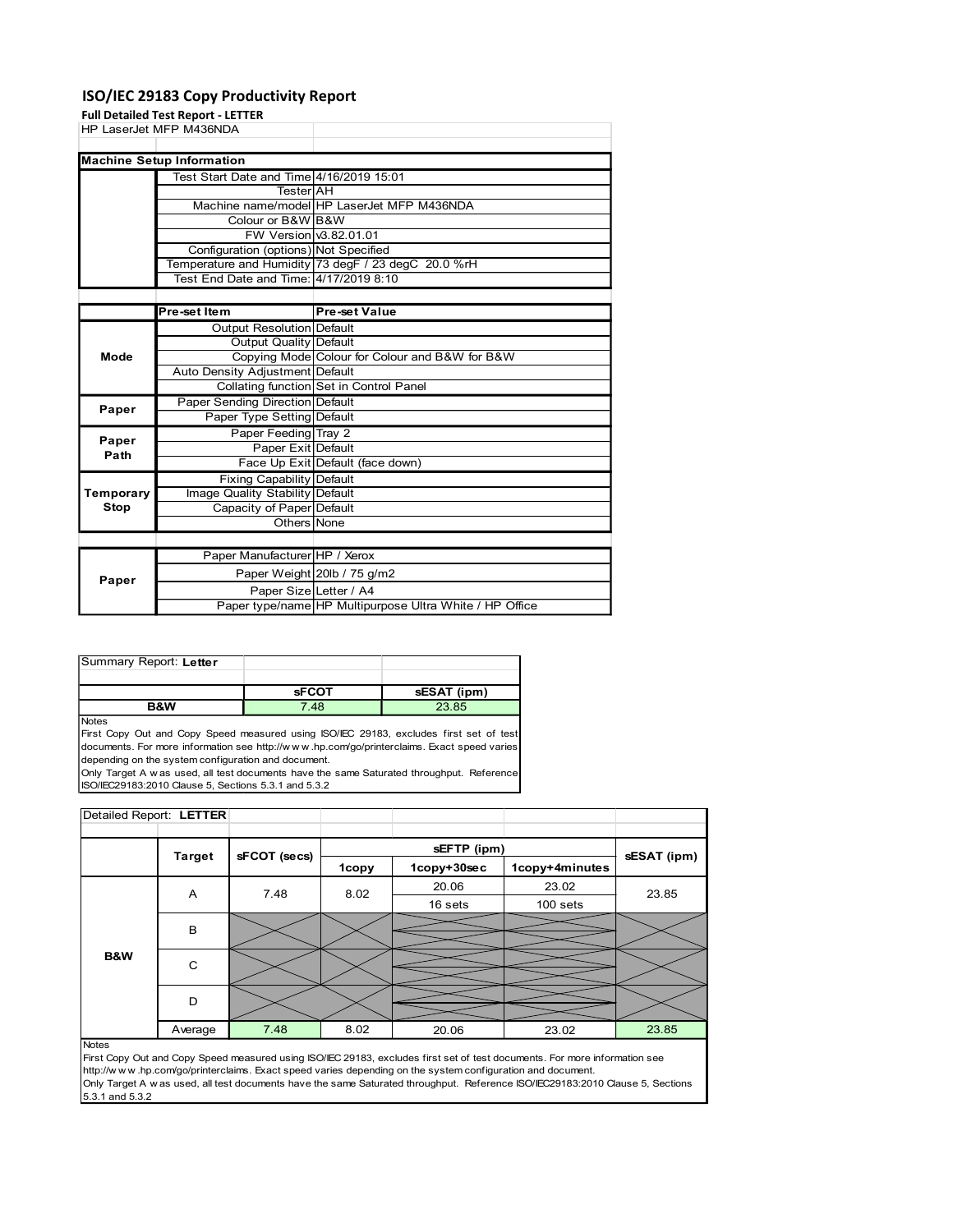#### ISO/IEC 29183 Copy Productivity Report

#### Full Detailed Test Report - A4

|                    | ISO/IEC 29183 Copy Productivity Report     |                                                         |
|--------------------|--------------------------------------------|---------------------------------------------------------|
|                    | Full Detailed Test Report - A4             |                                                         |
|                    | HP LaserJet MFP M436NDA                    |                                                         |
|                    |                                            |                                                         |
|                    | <b>Machine Setup Information</b>           |                                                         |
|                    | Test Start Date and Time 4/16/2019 15:01   |                                                         |
|                    | Tester AH                                  |                                                         |
|                    |                                            | Machine name/model HP LaserJet MFP M436NDA              |
|                    | Colour or B&W B&W                          |                                                         |
|                    | FW Version 3.82.01.01                      |                                                         |
|                    | Configuration (options) Not Specified      |                                                         |
|                    |                                            | Temperature and Humidity 73 degF / 23 degC 20.0 %rH     |
|                    | Test End Date and Time: 4/17/2019 8:10     |                                                         |
|                    |                                            |                                                         |
|                    | Pre-set Item                               | <b>Pre-set Value</b>                                    |
|                    | Output Resolution Default                  |                                                         |
|                    | <b>Output Quality Default</b>              |                                                         |
| Mode               |                                            | Copying Mode Colour for Colour and B&W for B&W          |
|                    | Auto Density Adjustment Default            |                                                         |
|                    |                                            | Collating function Set in Control Panel                 |
| Paper              | Paper Sending Direction Default            |                                                         |
|                    | Paper Type Setting Default                 |                                                         |
| Paper              | Paper Feeding Tray 2<br>Paper Exit Default |                                                         |
| Path               |                                            | Face Up Exit Default (face down)                        |
|                    | Fixing Capability Default                  |                                                         |
| Temporary          | Image Quality Stability Default            |                                                         |
| <b>Stop</b>        | Capacity of Paper Default                  |                                                         |
|                    | Others None                                |                                                         |
|                    |                                            |                                                         |
|                    | Paper Manufacturer HP / Xerox              |                                                         |
|                    |                                            | Paper Weight 20lb / 75 g/m2                             |
|                    |                                            |                                                         |
| Paper              |                                            |                                                         |
|                    | Paper Size Letter / A4                     |                                                         |
|                    |                                            | Paper type/name HP Multipurpose Ultra White / HP Office |
|                    |                                            |                                                         |
| Summary Report: A4 |                                            |                                                         |

|                     |                                                      | <b>Tester</b> AH                         |                                         |                                                                                            |  |
|---------------------|------------------------------------------------------|------------------------------------------|-----------------------------------------|--------------------------------------------------------------------------------------------|--|
|                     |                                                      |                                          |                                         | Machine name/model HP LaserJet MFP M436NDA                                                 |  |
|                     |                                                      | Colour or B&W B&W                        |                                         |                                                                                            |  |
|                     |                                                      | FW Version 3.82.01.01                    |                                         |                                                                                            |  |
|                     |                                                      |                                          | Configuration (options) Not Specified   |                                                                                            |  |
|                     |                                                      |                                          |                                         | Temperature and Humidity 73 degF / 23 degC 20.0 %rH                                        |  |
|                     |                                                      |                                          | Test End Date and Time: 4/17/2019 8:10  |                                                                                            |  |
|                     |                                                      |                                          |                                         |                                                                                            |  |
|                     | Pre-set Item                                         |                                          | <b>Pre-set Value</b>                    |                                                                                            |  |
|                     |                                                      | Output Resolution Default                |                                         |                                                                                            |  |
|                     |                                                      | Output Quality Default                   |                                         |                                                                                            |  |
| Mode                |                                                      |                                          |                                         | Copying Mode Colour for Colour and B&W for B&W                                             |  |
|                     |                                                      | Auto Density Adjustment Default          |                                         |                                                                                            |  |
|                     |                                                      |                                          | Collating function Set in Control Panel |                                                                                            |  |
|                     |                                                      | Paper Sending Direction Default          |                                         |                                                                                            |  |
| Paper               |                                                      | Paper Type Setting Default               |                                         |                                                                                            |  |
|                     |                                                      |                                          |                                         |                                                                                            |  |
| Paper               |                                                      | Paper Feeding Tray 2                     |                                         |                                                                                            |  |
| Path                |                                                      | Paper Exit Default                       | Face Up Exit Default (face down)        |                                                                                            |  |
|                     |                                                      |                                          |                                         |                                                                                            |  |
|                     |                                                      | <b>Fixing Capability Default</b>         |                                         |                                                                                            |  |
| Temporary           |                                                      | Image Quality Stability Default          |                                         |                                                                                            |  |
| <b>Stop</b>         |                                                      | Capacity of Paper Default<br>Others None |                                         |                                                                                            |  |
|                     |                                                      |                                          |                                         |                                                                                            |  |
|                     |                                                      |                                          |                                         |                                                                                            |  |
|                     |                                                      | Paper Manufacturer HP / Xerox            |                                         |                                                                                            |  |
| Paper               |                                                      |                                          | Paper Weight 20lb / 75 g/m2             |                                                                                            |  |
|                     |                                                      | Paper Size Letter / A4                   |                                         |                                                                                            |  |
|                     |                                                      |                                          |                                         | Paper type/name HP Multipurpose Ultra White / HP Office                                    |  |
|                     |                                                      |                                          |                                         |                                                                                            |  |
| Summary Report: A4  |                                                      |                                          |                                         |                                                                                            |  |
|                     |                                                      |                                          |                                         |                                                                                            |  |
|                     |                                                      | <b>sFCOT</b>                             |                                         | sESAT (ipm)                                                                                |  |
|                     | <b>B&amp;W</b>                                       | 7.43                                     |                                         | 23.60                                                                                      |  |
| <b>Notes</b>        |                                                      |                                          |                                         |                                                                                            |  |
|                     |                                                      |                                          |                                         | First Copy Out and Copy Speed measured using ISO/IEC 29183, excludes first set of test     |  |
|                     |                                                      |                                          |                                         | documents. For more information see http://www.hp.com/go/printerclaims. Exact speed varies |  |
|                     | depending on the system configuration and document.  |                                          |                                         |                                                                                            |  |
|                     |                                                      |                                          |                                         | Only Target A was used, all test documents have the same Saturated throughput. Reference   |  |
|                     | ISO/IEC29183:2010 Clause 5, Sections 5.3.1 and 5.3.2 |                                          |                                         |                                                                                            |  |
|                     |                                                      |                                          |                                         |                                                                                            |  |
|                     |                                                      |                                          |                                         |                                                                                            |  |
| Detailed Report: A4 |                                                      |                                          |                                         |                                                                                            |  |
|                     |                                                      |                                          |                                         |                                                                                            |  |
|                     |                                                      |                                          |                                         | sEFTP (ipm)                                                                                |  |
|                     |                                                      |                                          |                                         |                                                                                            |  |

| Summary Report: A4 |              |             |
|--------------------|--------------|-------------|
|                    |              |             |
|                    | <b>sFCOT</b> | sESAT (ipm) |
| <b>B&amp;W</b>     | 7.43         | 23.60       |

| Temporary           |                |                                                      |       |                                                                                                            |                                                                                                                                |             |
|---------------------|----------------|------------------------------------------------------|-------|------------------------------------------------------------------------------------------------------------|--------------------------------------------------------------------------------------------------------------------------------|-------------|
|                     |                | <b>Fixing Capability Default</b>                     |       |                                                                                                            |                                                                                                                                |             |
|                     |                | Image Quality Stability Default                      |       |                                                                                                            |                                                                                                                                |             |
| <b>Stop</b>         |                | Capacity of Paper Default                            |       |                                                                                                            |                                                                                                                                |             |
|                     |                | Others None                                          |       |                                                                                                            |                                                                                                                                |             |
|                     |                |                                                      |       |                                                                                                            |                                                                                                                                |             |
|                     |                | Paper Manufacturer HP / Xerox                        |       |                                                                                                            |                                                                                                                                |             |
| Paper               |                | Paper Weight 20lb / 75 g/m2                          |       |                                                                                                            |                                                                                                                                |             |
|                     |                | Paper Size Letter / A4                               |       |                                                                                                            |                                                                                                                                |             |
|                     |                |                                                      |       | Paper type/name HP Multipurpose Ultra White / HP Office                                                    |                                                                                                                                |             |
|                     |                |                                                      |       |                                                                                                            |                                                                                                                                |             |
|                     |                |                                                      |       |                                                                                                            |                                                                                                                                |             |
| Summary Report: A4  |                |                                                      |       |                                                                                                            |                                                                                                                                |             |
|                     |                |                                                      |       |                                                                                                            |                                                                                                                                |             |
|                     | <b>B&amp;W</b> | <b>SFCOT</b><br>7.43                                 |       | sESAT (ipm)<br>23.60                                                                                       |                                                                                                                                |             |
| Notes               |                |                                                      |       |                                                                                                            |                                                                                                                                |             |
|                     |                |                                                      |       | First Copy Out and Copy Speed measured using ISO/IEC 29183, excludes first set of test                     |                                                                                                                                |             |
|                     |                |                                                      |       | documents. For more information see http://www.hp.com/go/printerclaims. Exact speed varies                 |                                                                                                                                |             |
|                     |                | depending on the system configuration and document.  |       | Only Target A was used, all test documents have the same Saturated throughput. Reference                   |                                                                                                                                |             |
|                     |                | ISO/IEC29183:2010 Clause 5, Sections 5.3.1 and 5.3.2 |       |                                                                                                            |                                                                                                                                |             |
|                     |                |                                                      |       |                                                                                                            |                                                                                                                                |             |
|                     |                |                                                      |       |                                                                                                            |                                                                                                                                |             |
| Detailed Report: A4 |                |                                                      |       |                                                                                                            |                                                                                                                                |             |
|                     |                |                                                      |       |                                                                                                            |                                                                                                                                |             |
|                     |                | sFCOT (secs)                                         |       | sEFTP (ipm)                                                                                                |                                                                                                                                | sESAT (ipm) |
|                     |                |                                                      |       |                                                                                                            |                                                                                                                                |             |
|                     | <b>Target</b>  |                                                      | 1copy | 1copy+30sec                                                                                                | 1copy+4minutes                                                                                                                 |             |
|                     |                |                                                      |       | 19.96                                                                                                      | 22.86                                                                                                                          |             |
|                     | Α              | 7.43                                                 | 8.07  |                                                                                                            |                                                                                                                                | 23.60       |
|                     |                |                                                      |       | 16 sets                                                                                                    | 99 sets                                                                                                                        |             |
|                     | В              |                                                      |       |                                                                                                            |                                                                                                                                |             |
|                     |                |                                                      |       |                                                                                                            |                                                                                                                                |             |
| B&W                 | $\mathbf C$    |                                                      |       |                                                                                                            |                                                                                                                                |             |
|                     |                |                                                      |       |                                                                                                            |                                                                                                                                |             |
|                     | D              |                                                      |       |                                                                                                            |                                                                                                                                |             |
|                     |                |                                                      |       |                                                                                                            |                                                                                                                                |             |
|                     | Average        | 7.43                                                 | 8.07  | 19.96                                                                                                      | 22.86                                                                                                                          | 23.60       |
| <b>Notes</b>        |                |                                                      |       |                                                                                                            |                                                                                                                                |             |
|                     |                |                                                      |       |                                                                                                            | First Copy Out and Copy Speed measured using ISO/IEC 29183, excludes first set of test documents. For more information see     |             |
|                     |                |                                                      |       | http://www.hp.com/go/printerclaims. Exact speed varies depending on the system configuration and document. | Only Target A w as used, all test documents have the same Saturated throughput. Reference ISO/IEC29183:2010 Clause 5, Sections |             |
| 5.3.1 and 5.3.2     |                |                                                      |       |                                                                                                            |                                                                                                                                |             |
|                     |                |                                                      |       |                                                                                                            |                                                                                                                                |             |
|                     |                |                                                      |       |                                                                                                            |                                                                                                                                |             |
|                     |                |                                                      |       |                                                                                                            |                                                                                                                                |             |
|                     |                |                                                      |       |                                                                                                            |                                                                                                                                |             |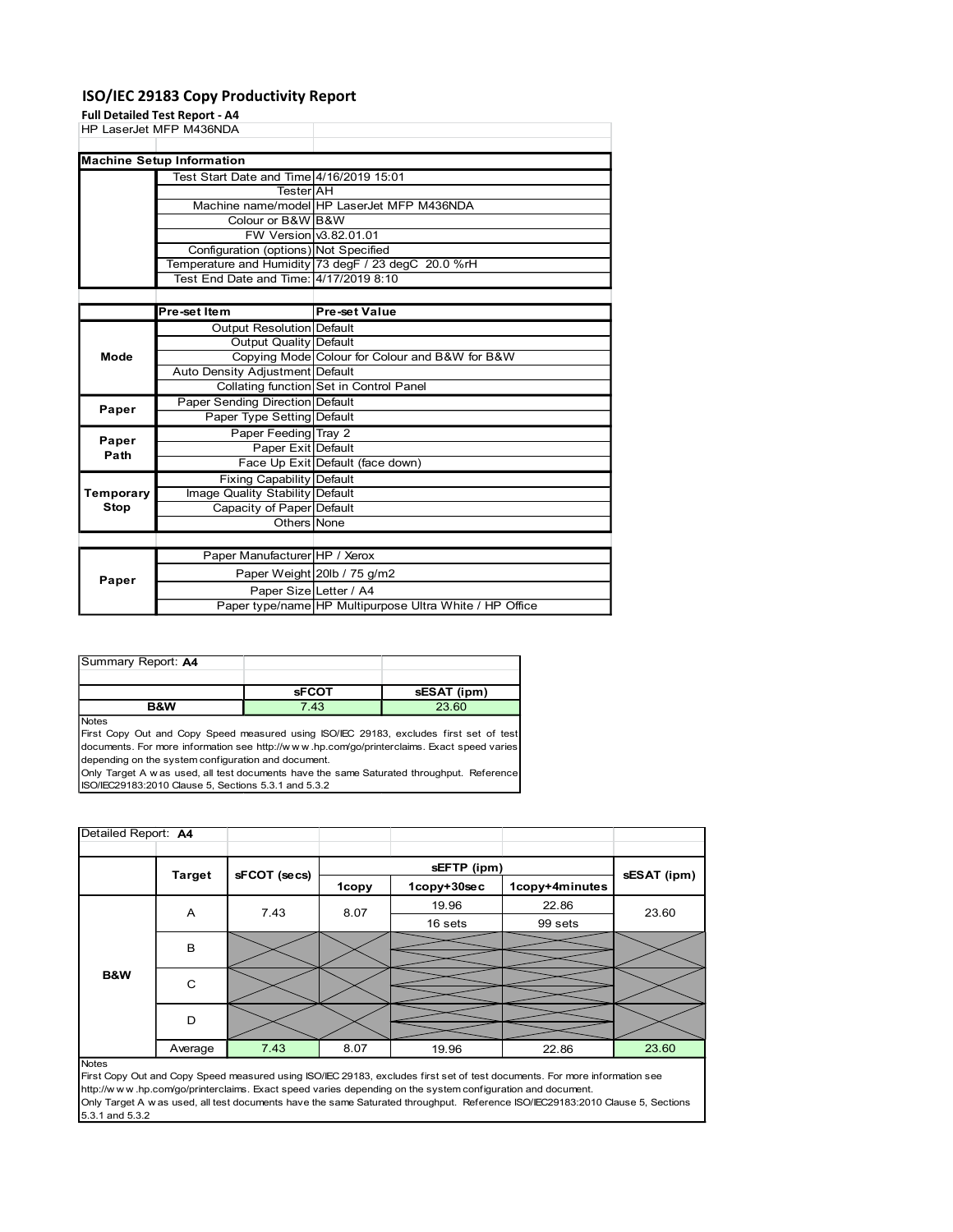### **ISO/IEC 24735 Copy Productivity Report**

**Full Detailed Test Report ‐ LETTER**

|                                         | <b>Machine Setup Information</b>                                |  |  |  |  |  |  |  |
|-----------------------------------------|-----------------------------------------------------------------|--|--|--|--|--|--|--|
| Test Start Date and Time 4/17/2019 8:33 |                                                                 |  |  |  |  |  |  |  |
| TesterIAH                               |                                                                 |  |  |  |  |  |  |  |
|                                         | Machine name/model HP LaserJet MFP M436NDA                      |  |  |  |  |  |  |  |
| Colour or B&W B&W                       |                                                                 |  |  |  |  |  |  |  |
| FW Version v3.82.01.01                  |                                                                 |  |  |  |  |  |  |  |
| Configuration (options) Not Specified   |                                                                 |  |  |  |  |  |  |  |
|                                         | Temperature and Humidity 73 degF / 23 degC 20.0 %rH             |  |  |  |  |  |  |  |
| Test End Date and Time: 4/18/2019 9:44  |                                                                 |  |  |  |  |  |  |  |
|                                         |                                                                 |  |  |  |  |  |  |  |
| Pre-set Item                            | <b>Pre-set Value</b>                                            |  |  |  |  |  |  |  |
| Output Resolution Default               |                                                                 |  |  |  |  |  |  |  |
| <b>Output Quality Default</b>           |                                                                 |  |  |  |  |  |  |  |
| Copying Mode Default                    |                                                                 |  |  |  |  |  |  |  |
| Auto Density Adjustment Default         |                                                                 |  |  |  |  |  |  |  |
|                                         | Collating function Activated (if not activated in default mode) |  |  |  |  |  |  |  |
| Paper Sending Direction Default         |                                                                 |  |  |  |  |  |  |  |
| Paper Type Setting Default              |                                                                 |  |  |  |  |  |  |  |
|                                         | Paper Feeding Standard cassette                                 |  |  |  |  |  |  |  |
|                                         | Paper Exit Standard exit tray                                   |  |  |  |  |  |  |  |
| Face Up Exit Default                    |                                                                 |  |  |  |  |  |  |  |
| <b>Fixing Capability Default</b>        |                                                                 |  |  |  |  |  |  |  |
| Image Quality Stability Default         |                                                                 |  |  |  |  |  |  |  |
| Capacity of Paper Default               |                                                                 |  |  |  |  |  |  |  |
|                                         | Others Default                                                  |  |  |  |  |  |  |  |
|                                         |                                                                 |  |  |  |  |  |  |  |
| Paper Manufacturer HP / Xerox           |                                                                 |  |  |  |  |  |  |  |
|                                         | Paper Weight 20lb / 75 g/m2                                     |  |  |  |  |  |  |  |
| Paper Size Letter / A4                  |                                                                 |  |  |  |  |  |  |  |

| <b>ISO/IEC 24735 Copy Productivity Report</b> |         |                                                     |            |                  |                  |                 |  |  |
|-----------------------------------------------|---------|-----------------------------------------------------|------------|------------------|------------------|-----------------|--|--|
| Detailed Report: LETTER                       |         |                                                     |            |                  |                  |                 |  |  |
|                                               | Copying | FSOT (secs)                                         |            | EFTP (ipm)       |                  | ESAT (ipm)      |  |  |
|                                               | Mode    | 1 set only                                          | 1 set only | 1 set + $30$ sec | 1 set + $4min$   | $1$ set + 30sec |  |  |
|                                               | 1:1     |                                                     | (1 set)    |                  |                  |                 |  |  |
| <b>Color Mode</b>                             | 1:2     |                                                     | (1 set)    |                  |                  |                 |  |  |
|                                               | 2:2     |                                                     | $1$ set)   |                  |                  |                 |  |  |
|                                               | 1:1     | 18.42                                               | 13.02      | 21.37<br>7 sets  | 23.16<br>28 sets | 23.89           |  |  |
| <b>B&amp;W</b> mode                           | 1:2     | 29.97                                               | 8.00       | 11.12<br>5 sets  |                  | 12.32           |  |  |
|                                               | 2:2     | 31.84                                               | 7.52       | 10.92<br>5 sets  |                  | 12.30           |  |  |
| <b>Notes</b>                                  |         | Reports located: http://www.hp.com/go/printerclaims |            |                  |                  |                 |  |  |

Reports located: http://w w w .hp.com/go/printerclaims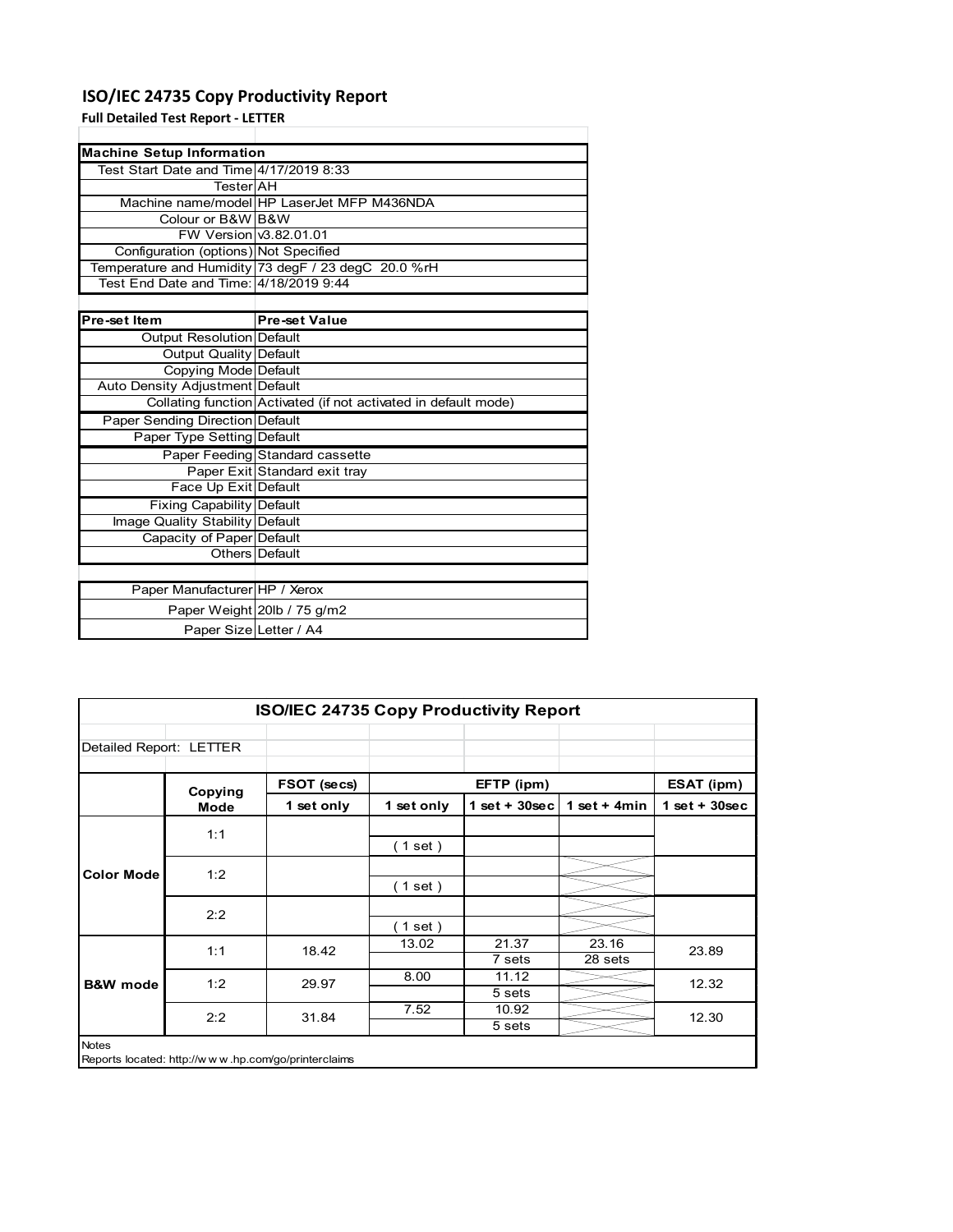### **ISO/IEC 24735 Copy Productivity Report**

**Full Detailed Test Report ‐ A4**

|                                         | <b>Machine Setup Information</b>                                |  |  |  |  |  |  |
|-----------------------------------------|-----------------------------------------------------------------|--|--|--|--|--|--|
| Test Start Date and Time 4/17/2019 8:33 |                                                                 |  |  |  |  |  |  |
| TesterlAH                               |                                                                 |  |  |  |  |  |  |
|                                         | Machine name/model HP LaserJet MFP M436NDA                      |  |  |  |  |  |  |
| Colour or B&W B&W                       |                                                                 |  |  |  |  |  |  |
| FW Version v3.82.01.01                  |                                                                 |  |  |  |  |  |  |
| Configuration (options) Not Specified   |                                                                 |  |  |  |  |  |  |
|                                         | Temperature and Humidity 73 degF / 23 degC 20.0 %rH             |  |  |  |  |  |  |
| Test End Date and Time: 4/18/2019 9:44  |                                                                 |  |  |  |  |  |  |
|                                         |                                                                 |  |  |  |  |  |  |
| Pre-set Item                            | <b>Pre-set Value</b>                                            |  |  |  |  |  |  |
| Output Resolution Default               |                                                                 |  |  |  |  |  |  |
| <b>Output Quality Default</b>           |                                                                 |  |  |  |  |  |  |
| Copying Mode Default                    |                                                                 |  |  |  |  |  |  |
| Auto Density Adjustment Default         |                                                                 |  |  |  |  |  |  |
|                                         | Collating function Activated (if not activated in default mode) |  |  |  |  |  |  |
| Paper Sending Direction Default         |                                                                 |  |  |  |  |  |  |
| Paper Type Setting Default              |                                                                 |  |  |  |  |  |  |
|                                         | Paper Feeding Standard cassette                                 |  |  |  |  |  |  |
|                                         | Paper Exit Standard exit tray                                   |  |  |  |  |  |  |
| Face Up Exit Default                    |                                                                 |  |  |  |  |  |  |
| <b>Fixing Capability Default</b>        |                                                                 |  |  |  |  |  |  |
| Image Quality Stability Default         |                                                                 |  |  |  |  |  |  |
| Capacity of Paper Default               |                                                                 |  |  |  |  |  |  |
|                                         | Others   Default                                                |  |  |  |  |  |  |
|                                         |                                                                 |  |  |  |  |  |  |
| Paper Manufacturer HP / Xerox           |                                                                 |  |  |  |  |  |  |
|                                         | Paper Weight 20lb / 75 g/m2                                     |  |  |  |  |  |  |
| Paper Size Letter / A4                  |                                                                 |  |  |  |  |  |  |

|                     | <b>ISO/IEC 24735 Copy Productivity Report</b>       |             |            |                 |                  |                 |  |  |  |
|---------------------|-----------------------------------------------------|-------------|------------|-----------------|------------------|-----------------|--|--|--|
| Detailed Report: A4 |                                                     |             |            |                 |                  |                 |  |  |  |
|                     | Copying                                             | FSOT (secs) |            | EFTP (ipm)      |                  | ESAT (ipm)      |  |  |  |
|                     | Mode                                                | 1 set only  | 1 set only | $1$ set + 30sec | 1 set + 4 $min$  | $1$ set + 30sec |  |  |  |
| Colour<br>Mode      | 1:1                                                 |             | (1 set)    |                 |                  |                 |  |  |  |
|                     | 1:2                                                 |             | (1 set)    |                 |                  |                 |  |  |  |
|                     | 2:2                                                 |             | (1 set)    |                 |                  |                 |  |  |  |
| <b>B&amp;W</b> mode | 1:1                                                 | 18.21       | 13.18      | 21.39<br>7 sets | 23.02<br>28 sets | 23.85           |  |  |  |
|                     | 1:2                                                 | 29.85       | 8.02       | 11.16<br>5 sets |                  | 12.36           |  |  |  |
|                     | 2:2                                                 | 31.62       | 7.58       | 10.96<br>5 sets |                  | 12.32           |  |  |  |
| <b>Notes</b>        | Reports located: http://www.hp.com/go/printerclaims |             |            |                 |                  |                 |  |  |  |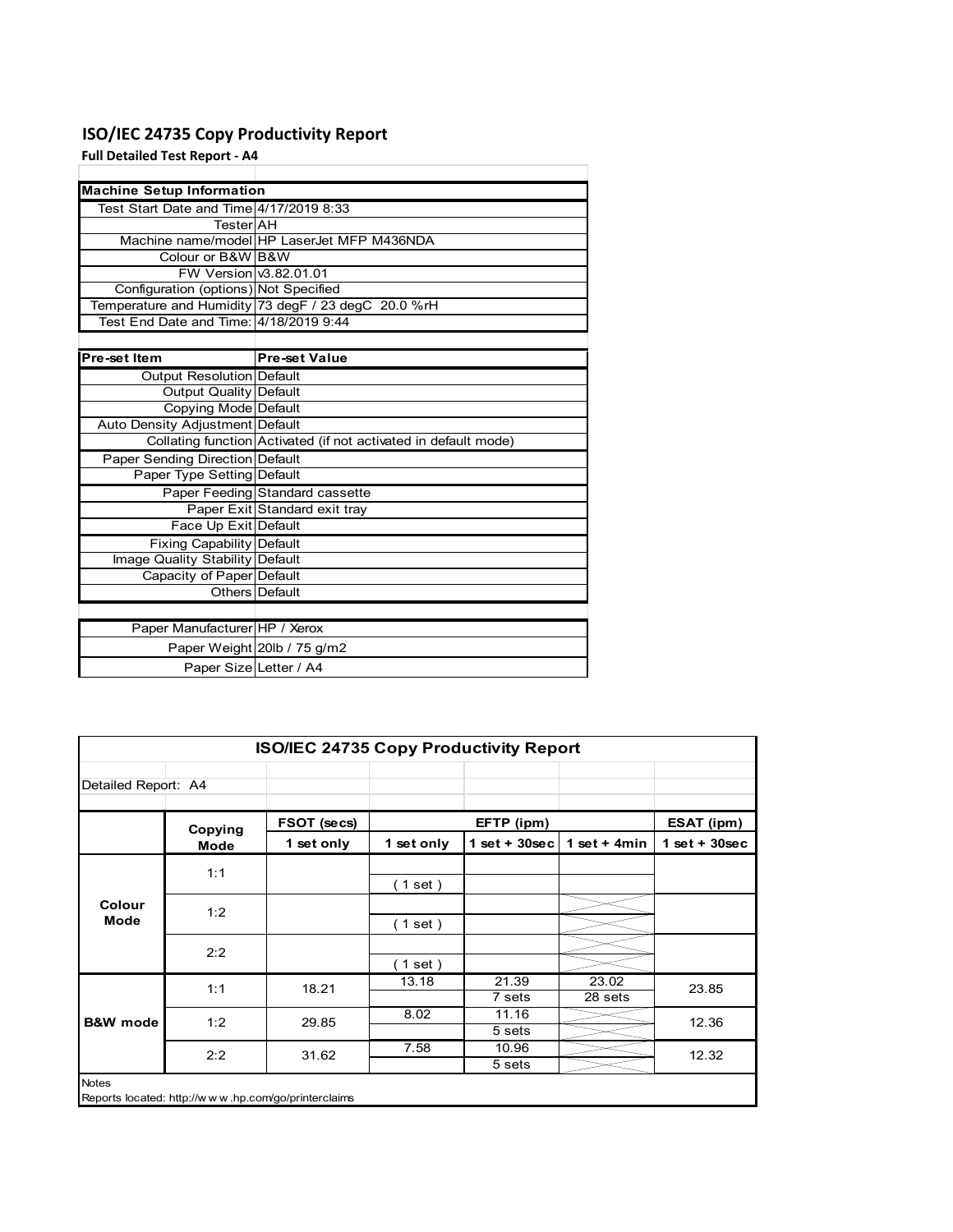# **ISO/IEC 17991 Scanning Productivity Report Full Detailed Test Report ‐ LETTER Machine Setup Information**

|            | <b>Machine Setup Information</b> |                                          |  |  |  |  |
|------------|----------------------------------|------------------------------------------|--|--|--|--|
|            | Fest Start Date and Time         | 8/24/2016 7:16                           |  |  |  |  |
|            | Tester                           | AH                                       |  |  |  |  |
|            | Machine name/model               | HP LaserJet MFP M436NDA                  |  |  |  |  |
|            | Colour or B&W                    | B&W                                      |  |  |  |  |
|            | Configuration (options)          | Default                                  |  |  |  |  |
|            | Temperature and Humidity         | 73 degF / 23 degC 20.0 %rH               |  |  |  |  |
|            | Voltage                          | 220V                                     |  |  |  |  |
|            | Test End Date and Time           | 8/25/2016 15:54                          |  |  |  |  |
|            |                                  |                                          |  |  |  |  |
|            | <b>Preset Item</b>               | <b>Preset Value</b>                      |  |  |  |  |
|            | Scanning resolution              | default (200 dpi)                        |  |  |  |  |
|            | Colour or grey scale/B&W         | default (colour)                         |  |  |  |  |
| Mode       | Duplex / simplex                 | default (simplex)                        |  |  |  |  |
| and        | Original page size               | default (A4)                             |  |  |  |  |
|            | Paper feed orientation           | default (long edge)                      |  |  |  |  |
| Setting    | Scan destination                 | default (shared network)                 |  |  |  |  |
|            | <b>Storing File Type</b>         | default (PDF-multi)                      |  |  |  |  |
|            | Auto scan quality adjustment     | default (factory preset default setting) |  |  |  |  |
|            | Paper feed direction             | default (long edge)                      |  |  |  |  |
| <b>ADF</b> | Output orientation               | default                                  |  |  |  |  |
| Paper-path | Scanning unit                    | default (duplex ADF)                     |  |  |  |  |

| <b>Scanning Mode</b><br>File format<br>Scanning<br>scESAT 30secA<br>Resolution<br>version<br>side<br>(ipm)<br>single sided<br>35.05<br><b>PDF 1.7</b><br>200<br>Colour<br>double sided<br>13.38<br>single sided<br>35.00<br><b>PDF 1.7</b><br><b>B&amp;W</b><br>200<br>double sided<br>13.54 | <b>Summary Report: Letter</b> |  |  |                           |
|----------------------------------------------------------------------------------------------------------------------------------------------------------------------------------------------------------------------------------------------------------------------------------------------|-------------------------------|--|--|---------------------------|
|                                                                                                                                                                                                                                                                                              |                               |  |  | <b>Measurement result</b> |
|                                                                                                                                                                                                                                                                                              |                               |  |  |                           |
|                                                                                                                                                                                                                                                                                              |                               |  |  |                           |
|                                                                                                                                                                                                                                                                                              |                               |  |  |                           |
|                                                                                                                                                                                                                                                                                              |                               |  |  |                           |
|                                                                                                                                                                                                                                                                                              |                               |  |  |                           |
|                                                                                                                                                                                                                                                                                              |                               |  |  |                           |

**ISO/IEC 17991 - Scan Summary Report: Network Folder Productivity Measurement**

| <b>Summary Report: Letter</b> |                      |            |              |                           |                  |               |  |
|-------------------------------|----------------------|------------|--------------|---------------------------|------------------|---------------|--|
|                               | <b>Scanning Mode</b> |            |              | <b>Measurement result</b> |                  |               |  |
|                               | File format          | Resolution | Scanning     | scEFTP 30secF             | File size 30secF | Number of     |  |
|                               | version              |            | side         | (ipm)                     | (Mbyte)          | Sets (30secF) |  |
| Colour                        | <b>PDF 1.7</b>       | 200        | single sided | 28.80                     | 39.23            | 9.00          |  |
|                               |                      |            | double sided | 11.06                     | 13.85            | 3.00          |  |
| B&W                           | <b>PDF 1.7</b>       | 200        | single sided | 29.59                     | 1.41             | 9.00          |  |
|                               |                      |            | double sided | 12.00                     | 0.46             | 3.00          |  |
| <b>Notes</b>                  |                      |            |              |                           |                  |               |  |

┓

Notes 1) For more information see http://w w w .hp.com/go/printerclaims. 2) For the B/W results, the device scan setting is set to "Scan in B/W".

| ISO/IEC 17991 - Scan Full Report: ADF Productivity Measurement |                        |                      |                  |                       |                           |                        |  |  |
|----------------------------------------------------------------|------------------------|----------------------|------------------|-----------------------|---------------------------|------------------------|--|--|
| <b>Summary Report: Letter</b>                                  |                        |                      |                  |                       |                           |                        |  |  |
|                                                                |                        | <b>Scanning Mode</b> |                  |                       | <b>Measurement result</b> |                        |  |  |
|                                                                | File format<br>version | Resolution           | Scanning<br>side | scFFTP 1setA<br>(ipm) | scEETP 30secA<br>(ipm)    | scESAT 30secA<br>(ipm) |  |  |
| Colour                                                         | <b>PDF 1.7</b><br>200  |                      | single sided     | 21.27                 | 32.36                     | 35.05                  |  |  |
|                                                                |                        |                      | double sided     | 10.80                 | 12.21                     | 13.38                  |  |  |
| <b>B&amp;W</b>                                                 | <b>PDF 1.7</b>         | 200                  | single sided     | 21.42                 | 32.3                      | 35                     |  |  |
|                                                                |                        |                      | double sided     | 10.85                 | 12.5                      | 13.54                  |  |  |
| <b>Notes</b>                                                   |                        |                      |                  |                       |                           |                        |  |  |

Notes 1) For more information see http://w w w .hp.com/go/printerclaims. 2) For the B/W results, the device scan setting is set to "Scan in B/W".

| ISO/IEC 17991 - Scan Full Report: Network Folder Productivity Measurement |                        |            |                  |                       |                           |                             |                               |  |  |  |
|---------------------------------------------------------------------------|------------------------|------------|------------------|-----------------------|---------------------------|-----------------------------|-------------------------------|--|--|--|
| <b>Summary Report: Letter</b>                                             |                        |            |                  |                       |                           |                             |                               |  |  |  |
|                                                                           | <b>Scanning Mode</b>   |            |                  |                       | <b>Measurement result</b> |                             |                               |  |  |  |
|                                                                           | File format<br>version | Resolution | Scanning<br>side | scFFTP 1setF<br>(ipm) | scEFTP 30secF<br>(ipm)    | File size 30secF<br>(Mbyte) | Number of<br>Sets<br>(30secF) |  |  |  |
| Colour                                                                    | <b>PDF 1.7</b>         | 200        | single sided     | 16.57                 | 28.80                     | 39.23                       |                               |  |  |  |
|                                                                           |                        |            | double sided     | 9.28                  | 11.06                     | 13.85                       |                               |  |  |  |
| <b>B&amp;W</b>                                                            | <b>PDF 1.7</b>         | 200        | single sided     | 16.00                 | 29.59                     | 1.41                        | 9                             |  |  |  |
|                                                                           |                        |            | double sided     | 10.00                 | 12.00                     | 0.46                        |                               |  |  |  |
| <b>Notes</b>                                                              |                        |            |                  |                       |                           |                             |                               |  |  |  |

|            | <b>Test System Parameters</b> |                                                       |  |  |
|------------|-------------------------------|-------------------------------------------------------|--|--|
|            | Item                          | Value                                                 |  |  |
|            | Computer name                 | HP Compaq Elite 8300 Small Form Factor                |  |  |
|            | Processor                     | Intel Core i7 -3770, 3.4 GHz                          |  |  |
|            | System Chip Set               | Intel C216 Chipset Family SMBus Host Controller       |  |  |
|            | <b>System Board</b>           | System devices, default system BIOS                   |  |  |
|            | <b>System Memory</b>          | 4 GB                                                  |  |  |
| System     | Hard Drive Subsystem          | Standard disk drive (Seagate)                         |  |  |
|            | Video Subsystem               | AMD Radeon HD 6350                                    |  |  |
|            | <b>Optical Drive</b>          | HP DVD A DH16aCSHR ATA                                |  |  |
|            | I/O Subsystem                 | <b>Builtin</b>                                        |  |  |
|            | <b>USB Subsystem</b>          | USB 2.0/3.0                                           |  |  |
|            | <b>Operating System</b>       | Windows 7 Business/Ultimate, 64 bit, Build 7601, SP 1 |  |  |
|            | I ocation of network folder   | PC.                                                   |  |  |
|            | Internet Protocol             | IP <sub>v4</sub>                                      |  |  |
| Scanning   | <b>Transfer Protocol</b>      | <b>SMB</b>                                            |  |  |
| Device     | Hub                           | Trendnet Router and Gbit Switch                       |  |  |
| Connection | Network Speed                 | TCP 10/1000 Mbit Ethernet                             |  |  |
|            | <b>Connetion Cable</b>        | Cat6 Straight cable                                   |  |  |
|            | Wireless router               | No use                                                |  |  |
|            | Others                        | No use                                                |  |  |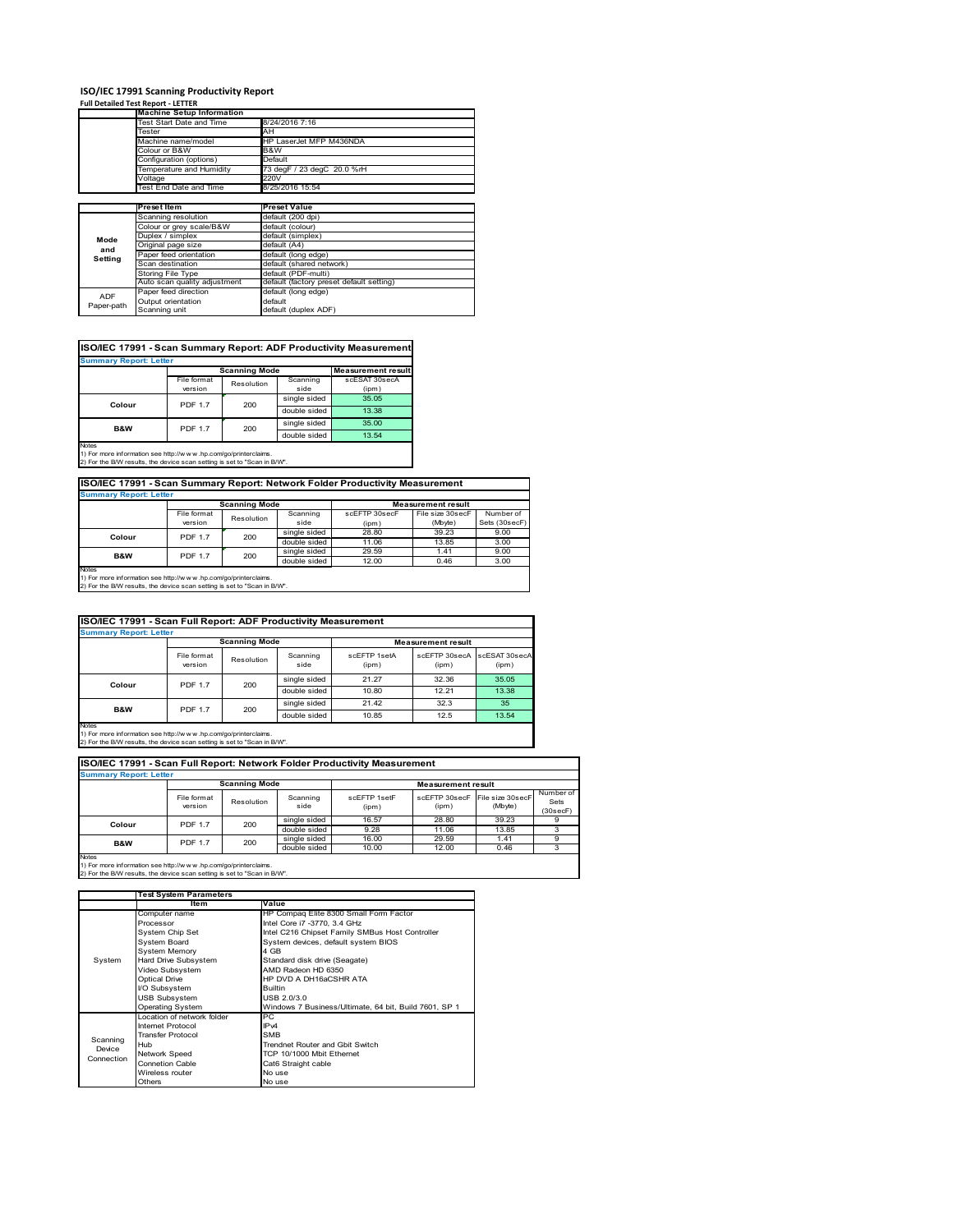# **ISO/IEC 17991 Scanning Productivity Report Full Detailed Test Report ‐ A4 Machine Setup Information**

|                | <b>Machine Setup Information</b> |                                          |  |  |  |  |
|----------------|----------------------------------|------------------------------------------|--|--|--|--|
|                | Test Start Date and Time         | 8/24/2016 7:16                           |  |  |  |  |
|                | Tester                           | AH                                       |  |  |  |  |
|                | Machine name/model               | HP LaserJet MFP M436NDA                  |  |  |  |  |
|                | Colour or B&W                    | B&W                                      |  |  |  |  |
|                | Configuration (options)          | Default                                  |  |  |  |  |
|                | Temperature and Humidity         | 73 degF / 23 degC 20.0 %rH               |  |  |  |  |
|                | Voltage                          | 220V                                     |  |  |  |  |
|                | Test End Date and Time           | 8/25/2016 15:54                          |  |  |  |  |
|                |                                  |                                          |  |  |  |  |
|                | <b>Preset Item</b>               | <b>Preset Value</b>                      |  |  |  |  |
|                | Scanning resolution              | default (200 dpi)                        |  |  |  |  |
|                | Colour or grey scale/B&W         | default (colour)                         |  |  |  |  |
| Mode           | Duplex / simplex                 | default (simplex)                        |  |  |  |  |
|                | Original page size               | default (A4)                             |  |  |  |  |
| and<br>Setting | Paper feed orientation           | default (long edge)                      |  |  |  |  |
|                | Scan destination                 | default (shared network)                 |  |  |  |  |
|                | Storing File Type                | default (PDF-multi)                      |  |  |  |  |
|                | Auto scan quality adjustment     | default (factory preset default setting) |  |  |  |  |
| <b>ADF</b>     | Paper feed direction             | default (long edge)                      |  |  |  |  |
|                | Output orientation               | default                                  |  |  |  |  |
| Paper-path     | Scanning unit                    | default (duplex ADF)                     |  |  |  |  |

| ISO/IEC 17991 - Scan Summary Report: ADF Productivity Measurement |                |                      |              |                           |  |  |  |  |
|-------------------------------------------------------------------|----------------|----------------------|--------------|---------------------------|--|--|--|--|
| <b>Summary Report: A4</b>                                         |                |                      |              |                           |  |  |  |  |
|                                                                   |                | <b>Scanning Mode</b> |              | <b>Measurement result</b> |  |  |  |  |
|                                                                   | File format    | Resolution           | Scanning     | scESAT 30secA             |  |  |  |  |
|                                                                   | version        |                      | side         | (ipm)                     |  |  |  |  |
| Colour                                                            | <b>PDF 1.7</b> | 200                  | single sided | 35.99                     |  |  |  |  |
|                                                                   |                |                      | double sided | 13.53                     |  |  |  |  |
| <b>B&amp;W</b>                                                    | <b>PDF 1.7</b> | 200                  | single sided | 35.79                     |  |  |  |  |
|                                                                   |                |                      | double sided | 13.70                     |  |  |  |  |
| <b>Notes</b>                                                      |                |                      |              |                           |  |  |  |  |

Notes 1) For more information see http://w w w .hp.com/go/printerclaims. 2) For the B/W results, the device scan setting is set to "Scan in B/W".

| ISO/IEC 17991 - Scan Summary Report: Network Folder Productivity Measurement |                |                      |              |               |                           |               |  |
|------------------------------------------------------------------------------|----------------|----------------------|--------------|---------------|---------------------------|---------------|--|
| <b>Summary Report: A4</b>                                                    |                |                      |              |               |                           |               |  |
|                                                                              |                | <b>Scanning Mode</b> |              |               | <b>Measurement result</b> |               |  |
|                                                                              | File format    | Resolution           | Scanning     | scEFTP 30secF | File size 30secF          | Number of     |  |
|                                                                              | version        |                      | side         | (ipm)         | (Mbyte)                   | Sets (30secF) |  |
| Colour                                                                       | <b>PDF 1.7</b> | 200                  | single sided | 27.26         | 38.50                     | 9.00          |  |
|                                                                              |                |                      | double sided | 11.80         | 13.73                     | 3.00          |  |
| <b>B&amp;W</b>                                                               | <b>PDF 1.7</b> | 200                  | single sided | 30.86         | 1.26                      | 9.00          |  |
|                                                                              |                |                      | double sided | 8.50          | 0.42                      | 3.00          |  |

Notes 1) For more information see http://w w w .hp.com/go/printerclaims. 2) For the B/W results, the device scan setting is set to "Scan in B/W".

| ISO/IEC 17991 - Scan Full Report: ADF Productivity Measurement |                        |                      |                  |                       |                           |                        |  |  |
|----------------------------------------------------------------|------------------------|----------------------|------------------|-----------------------|---------------------------|------------------------|--|--|
| <b>Summary Report: A4</b>                                      |                        |                      |                  |                       |                           |                        |  |  |
|                                                                |                        | <b>Scanning Mode</b> |                  |                       | <b>Measurement result</b> |                        |  |  |
|                                                                | File format<br>version | Resolution           | Scanning<br>side | scFFTP 1setA<br>(ipm) | scEFTP 30secA<br>(ipm)    | scESAT 30secA<br>(ipm) |  |  |
| Colour                                                         | 200<br><b>PDF 1.7</b>  |                      | single sided     | 21.56                 | 33.39                     | 35.99                  |  |  |
|                                                                |                        |                      | double sided     | 10.96                 | 12.56                     | 13.53                  |  |  |
|                                                                | <b>PDF 1.7</b>         | 200                  | single sided     | 21.81                 | 33.5                      | 35.79                  |  |  |
| B&W                                                            |                        |                      | double sided     | 10.97                 | 12.42                     | 13.7                   |  |  |
| <b>Notes</b>                                                   |                        |                      |                  |                       |                           |                        |  |  |

Notes 1) For more information see http://w w w .hp.com/go/printerclaims. 2) For the B/W results, the device scan setting is set to "Scan in B/W".

| ISO/IEC 17991 - Scan Full Report: Network Folder Productivity Measurement |                        |                      |                  |                       |                           |                                           |                               |  |  |  |
|---------------------------------------------------------------------------|------------------------|----------------------|------------------|-----------------------|---------------------------|-------------------------------------------|-------------------------------|--|--|--|
| <b>Summary Report: A4</b>                                                 |                        |                      |                  |                       |                           |                                           |                               |  |  |  |
|                                                                           |                        | <b>Scanning Mode</b> |                  |                       | <b>Measurement result</b> |                                           |                               |  |  |  |
|                                                                           | File format<br>version | Resolution           | Scanning<br>side | scFFTP 1setF<br>(ipm) | (ipm)                     | scEFTP 30secF File size 30secF<br>(Mbyte) | Number of<br>Sets<br>(30secF) |  |  |  |
| Colour                                                                    | <b>PDF 1.7</b>         | 200                  | single sided     | 10.50                 | 27.26                     | 38.50                                     |                               |  |  |  |
|                                                                           |                        |                      | double sided     | 9.80                  | 11.80                     | 13.73                                     |                               |  |  |  |
| <b>B&amp;W</b>                                                            | <b>PDF 1.7</b>         | 200                  | single sided     | 15.50                 | 30.86                     | 1.26                                      | 9                             |  |  |  |
|                                                                           |                        |                      | double sided     | 6.34                  | 8.50                      | 0.42                                      |                               |  |  |  |
| <b>Notes</b>                                                              |                        |                      |                  |                       |                           |                                           |                               |  |  |  |

|            | <b>Test System Parameters</b> |                                                       |  |  |
|------------|-------------------------------|-------------------------------------------------------|--|--|
|            | Item                          | Value                                                 |  |  |
|            | Computer name                 | HP Compaq Elite 8300 Small Form Factor                |  |  |
|            | Processor                     | Intel Core i7 -3770, 3.4 GHz                          |  |  |
|            | System Chip Set               | Intel C216 Chipset Family SMBus Host Controller       |  |  |
|            | System Board                  | System devices, default system BIOS                   |  |  |
|            | <b>System Memory</b>          | 4 GB                                                  |  |  |
| System     | Hard Drive Subsystem          | Standard disk drive (Seagate)                         |  |  |
|            | Video Subsystem               | AMD Radeon HD 6350                                    |  |  |
|            | Optical Drive                 | HP DVD A DH16aCSHR ATA                                |  |  |
|            | I/O Subsystem                 | <b>Builtin</b>                                        |  |  |
|            | <b>USB Subsystem</b>          | USB 2.0/3.0                                           |  |  |
|            | <b>Operating System</b>       | Windows 7 Business/Ultimate, 64 bit, Build 7601, SP 1 |  |  |
|            | I ocation of network folder   | PC.                                                   |  |  |
|            | Internet Protocol             | IP <sub>v4</sub>                                      |  |  |
| Scanning   | <b>Transfer Protocol</b>      | <b>SMB</b>                                            |  |  |
| Device     | Hub                           | Trendnet Router and Gbit Switch                       |  |  |
| Connection | Network Speed                 | TCP 10/1000 Mbit Ethernet                             |  |  |
|            | Connetion Cable               | Cat6 Straight cable                                   |  |  |
|            | Wireless router               | No use                                                |  |  |
|            | Others                        | No use                                                |  |  |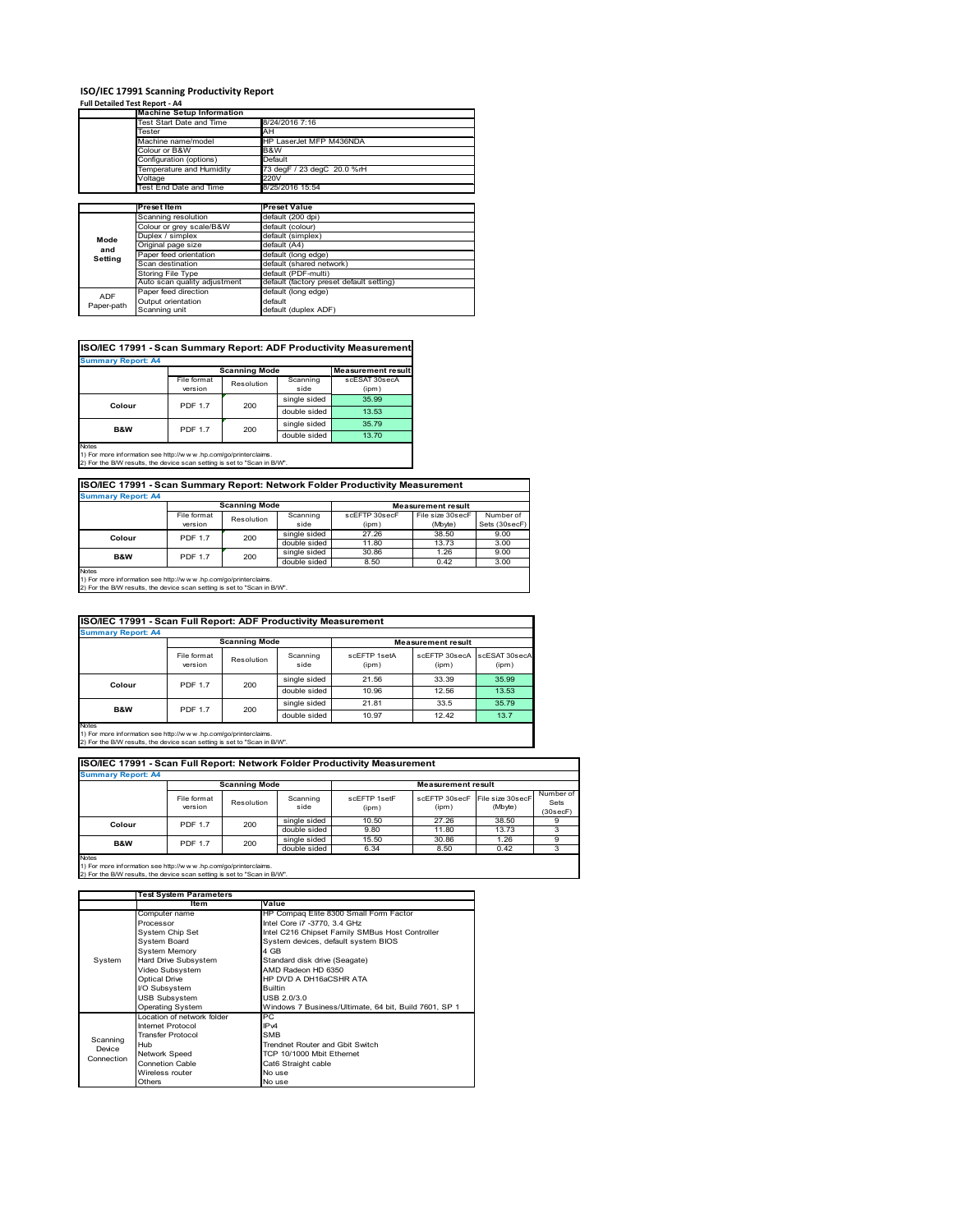# **ISO/IEC 17991 Scanning Productivity Report Full Detailed Test Report ‐ Tabloid Machine Setup Information**

|            | <b>Machine Setup Information</b> |                                          |
|------------|----------------------------------|------------------------------------------|
|            | <b>Test Start Date and Time</b>  | 8/24/2016 7:16                           |
|            | Tester                           | AH                                       |
|            | Machine name/model               | HP LaserJet MFP M436NDA                  |
|            | Colour or B&W                    | B&W                                      |
|            | Configuration (options)          | Default                                  |
|            | emperature and Humidity          | 73 degF / 23 degC 20.0 %rH               |
|            | Voltage                          | 220V                                     |
|            | Test End Date and Time           | 8/25/2016 15:54                          |
|            |                                  |                                          |
|            | <b>Preset Item</b>               | <b>Preset Value</b>                      |
|            | Scanning resolution              | default (200 dpi)                        |
|            | Colour or grey scale/B&W         | default (colour)                         |
| Mode       | Duplex / simplex                 | default (simplex)                        |
|            | Original page size               | default (A4)                             |
| and        | Paper feed orientation           | default (long edge)                      |
| Setting    | Scan destination                 | default (shared network)                 |
|            | Storing File Type                | default (PDF-multi)                      |
|            | Auto scan quality adjustment     | default (factory preset default setting) |
|            | Paper feed direction             | default (long edge)                      |
| <b>ADF</b> |                                  |                                          |
| Paper-path | Output orientation               | default                                  |

| <b>Summary Report: Tabloid</b> |                |                      |              |                           |
|--------------------------------|----------------|----------------------|--------------|---------------------------|
|                                |                | <b>Scanning Mode</b> |              | <b>Measurement result</b> |
|                                | File format    | Resolution           | Scanning     | scESAT 30secA             |
|                                | version        |                      | side         | (ipm)                     |
|                                | <b>PDF 1.7</b> | 200                  | single sided | 12.01                     |
| Colour                         |                |                      | double sided | 9.04                      |
| <b>B&amp;W</b>                 | <b>PDF 1.7</b> | 200                  | single sided | 21.28                     |
|                                |                |                      | double sided | 9.78                      |

1) For more information see http://w w w .hp.com/go/printerclaims. 2) For the B/W results, the device scan setting is set to "Scan in B/W".

| ISO/IEC 17991 - Scan Summary Report: Network Folder Productivity Measurement |                                                   |            |                  |                        |                             |                            |  |  |  |
|------------------------------------------------------------------------------|---------------------------------------------------|------------|------------------|------------------------|-----------------------------|----------------------------|--|--|--|
| <b>Summary Report: Tabloid</b>                                               |                                                   |            |                  |                        |                             |                            |  |  |  |
|                                                                              | <b>Scanning Mode</b><br><b>Measurement result</b> |            |                  |                        |                             |                            |  |  |  |
|                                                                              | File format<br>version                            | Resolution | Scanning<br>side | scEFTP 30secF<br>(ipm) | File size 30secF<br>(Mbyte) | Number of<br>Sets (30secF) |  |  |  |
| Colour                                                                       | <b>PDF 1.7</b>                                    | 200        | single sided     | 10.67                  | 49.56                       | 6.00                       |  |  |  |
|                                                                              |                                                   |            | double sided     | 8.09                   | 24.20                       | 3.00                       |  |  |  |
| <b>B&amp;W</b>                                                               | <b>PDF 1.7</b>                                    | 200        | single sided     | 18.36                  | 1.94                        | 7.00                       |  |  |  |
|                                                                              |                                                   |            | double sided     | 8.78                   | 0.87                        | 3.00                       |  |  |  |
| Motor                                                                        |                                                   |            |                  |                        |                             |                            |  |  |  |

Notes 1) For more information see http://w w w .hp.com/go/printerclaims. 2) For the B/W results, the device scan setting is set to "Scan in B/W".

| ISO/IEC 17991 - Scan Full Report: ADF Productivity Measurement                                                                                                 |                        |                      |                  |                       |                           |                        |  |
|----------------------------------------------------------------------------------------------------------------------------------------------------------------|------------------------|----------------------|------------------|-----------------------|---------------------------|------------------------|--|
| <b>Summary Report: Tabloid</b>                                                                                                                                 |                        |                      |                  |                       |                           |                        |  |
|                                                                                                                                                                |                        | <b>Scanning Mode</b> |                  |                       | <b>Measurement result</b> |                        |  |
|                                                                                                                                                                | File format<br>version | Resolution           | Scanning<br>side | scFFTP 1setA<br>(ipm) | scEETP 30secA<br>(ipm)    | scESAT 30secA<br>(ipm) |  |
|                                                                                                                                                                | <b>PDF 1.7</b>         | 200                  | single sided     | 10.71                 | 11.64                     | 12.01                  |  |
| Colour                                                                                                                                                         |                        |                      | double sided     | 7.90                  | 8.44                      | 9.04                   |  |
| B&W                                                                                                                                                            |                        |                      | single sided     | 15.38                 | 20.2                      | 21.28                  |  |
|                                                                                                                                                                | <b>PDF 1.7</b>         | 200                  | double sided     | 8.32                  | 9.24                      | 9.78                   |  |
| <b>Notes</b><br>1) For more information see http://w w w .hp.com/go/printerclaims.<br>2) For the B/W results, the device scan setting is set to "Scan in B/W". |                        |                      |                  |                       |                           |                        |  |

| ISO/IEC 17991 - Scan Full Report: Network Folder Productivity Measurement |                        |            |                  |                       |                           |                                           |                               |  |  |  |
|---------------------------------------------------------------------------|------------------------|------------|------------------|-----------------------|---------------------------|-------------------------------------------|-------------------------------|--|--|--|
| <b>Summary Report: Tabloid</b>                                            |                        |            |                  |                       |                           |                                           |                               |  |  |  |
|                                                                           | <b>Scanning Mode</b>   |            |                  |                       | <b>Measurement result</b> |                                           |                               |  |  |  |
|                                                                           | File format<br>version | Resolution | Scanning<br>side | scEFTP 1setF<br>(ipm) | (ipm)                     | scEFTP 30secF File size 30secF<br>(Mbyte) | Number of<br>Sets<br>(30secF) |  |  |  |
| Colour                                                                    | <b>PDF 1.7</b>         | 200        | single sided     | 9.23                  | 10.67                     | 49.56                                     |                               |  |  |  |
|                                                                           |                        |            | double sided     | 6.75                  | 8.09                      | 24.20                                     |                               |  |  |  |
| <b>B&amp;W</b>                                                            | <b>PDF 1.7</b>         | 200        | single sided     | 10.01                 | 18.36                     | 1.94                                      |                               |  |  |  |
|                                                                           |                        |            | double sided     | 7.39                  | 8.78                      | 0.87                                      |                               |  |  |  |
| <b>Notes</b>                                                              |                        |            |                  |                       |                           |                                           |                               |  |  |  |

|            | <b>Test System Parameters</b> |                                                       |  |  |  |
|------------|-------------------------------|-------------------------------------------------------|--|--|--|
|            | Item                          | Value                                                 |  |  |  |
|            | Computer name                 | HP Compag Elite 8300 Small Form Factor                |  |  |  |
|            | Processor                     | Intel Core i7 -3770, 3.4 GHz                          |  |  |  |
|            | System Chip Set               | Intel C216 Chipset Family SMBus Host Controller       |  |  |  |
|            | System Board                  | System devices, default system BIOS                   |  |  |  |
|            | <b>System Memory</b>          | 4 GB                                                  |  |  |  |
| System     | Hard Drive Subsystem          | Standard disk drive (Seagate)                         |  |  |  |
|            | Video Subsystem               | AMD Radeon HD 6350                                    |  |  |  |
|            | <b>Optical Drive</b>          | HP DVD A DH16aCSHR ATA                                |  |  |  |
|            | I/O Subsystem                 | <b>Builtin</b>                                        |  |  |  |
|            | <b>USB Subsystem</b>          | USB 2.0/3.0                                           |  |  |  |
|            | <b>Operating System</b>       | Windows 7 Business/Ultimate, 64 bit, Build 7601, SP 1 |  |  |  |
|            | I ocation of network folder   | PC.                                                   |  |  |  |
|            | Internet Protocol             | IP <sub>v4</sub>                                      |  |  |  |
| Scanning   | <b>Transfer Protocol</b>      | <b>SMB</b>                                            |  |  |  |
| Device     | Hub                           | Trendnet Router and Gbit Switch                       |  |  |  |
| Connection | Network Speed                 | TCP 10/1000 Mbit Ethernet                             |  |  |  |
|            | <b>Connetion Cable</b>        | Cat6 Straight cable                                   |  |  |  |
|            | Wireless router               | No use                                                |  |  |  |
|            | Others                        | No use                                                |  |  |  |